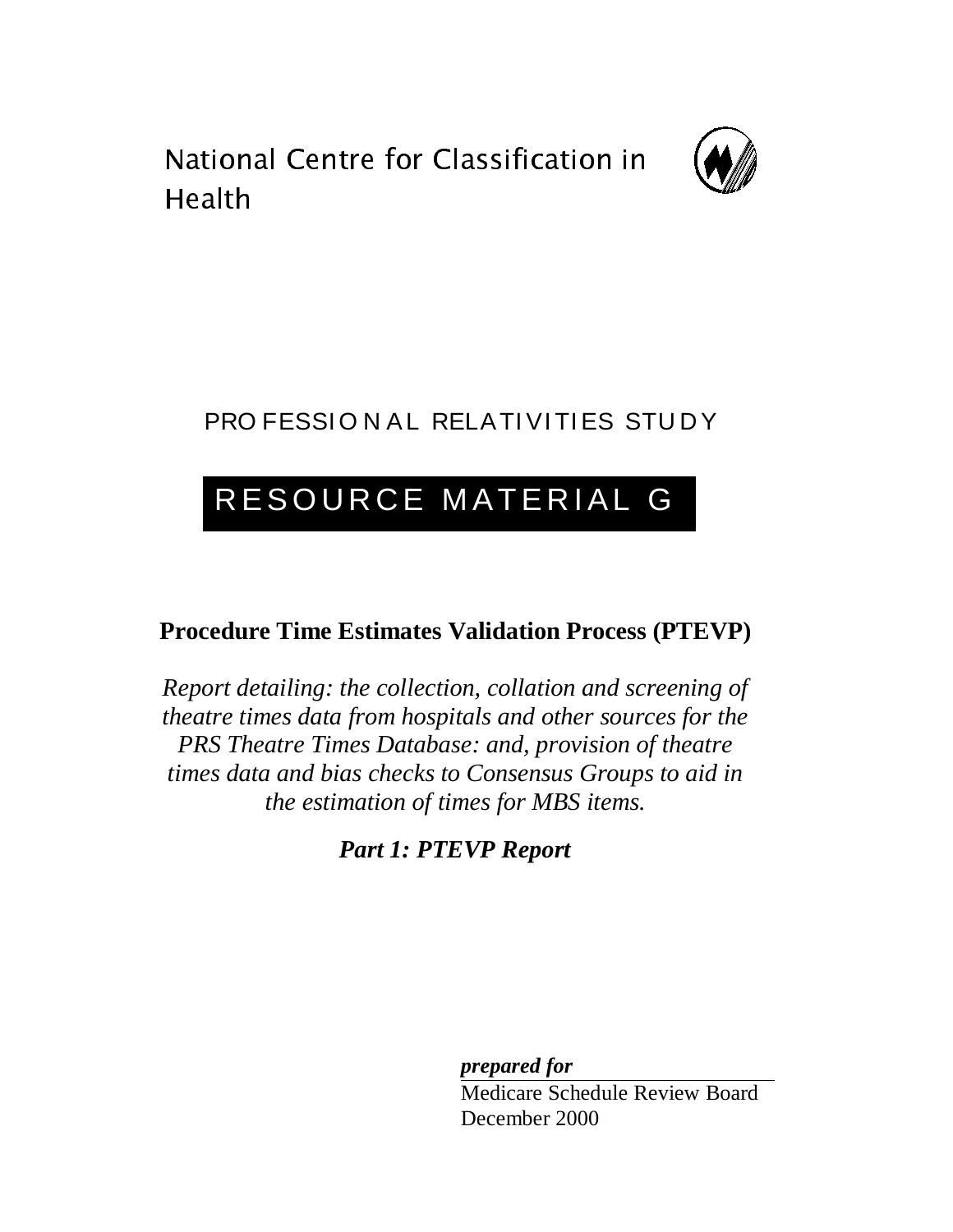National Centre for Classification in Health



# PROFESSIONAL RELATIVITIES STUDY PROCEDURE TIME

ESTIMATES

VALIDATION PROCESS

*prepared for*

Medicare Schedule Review Board Relative Value Study August 1999, revised May 2000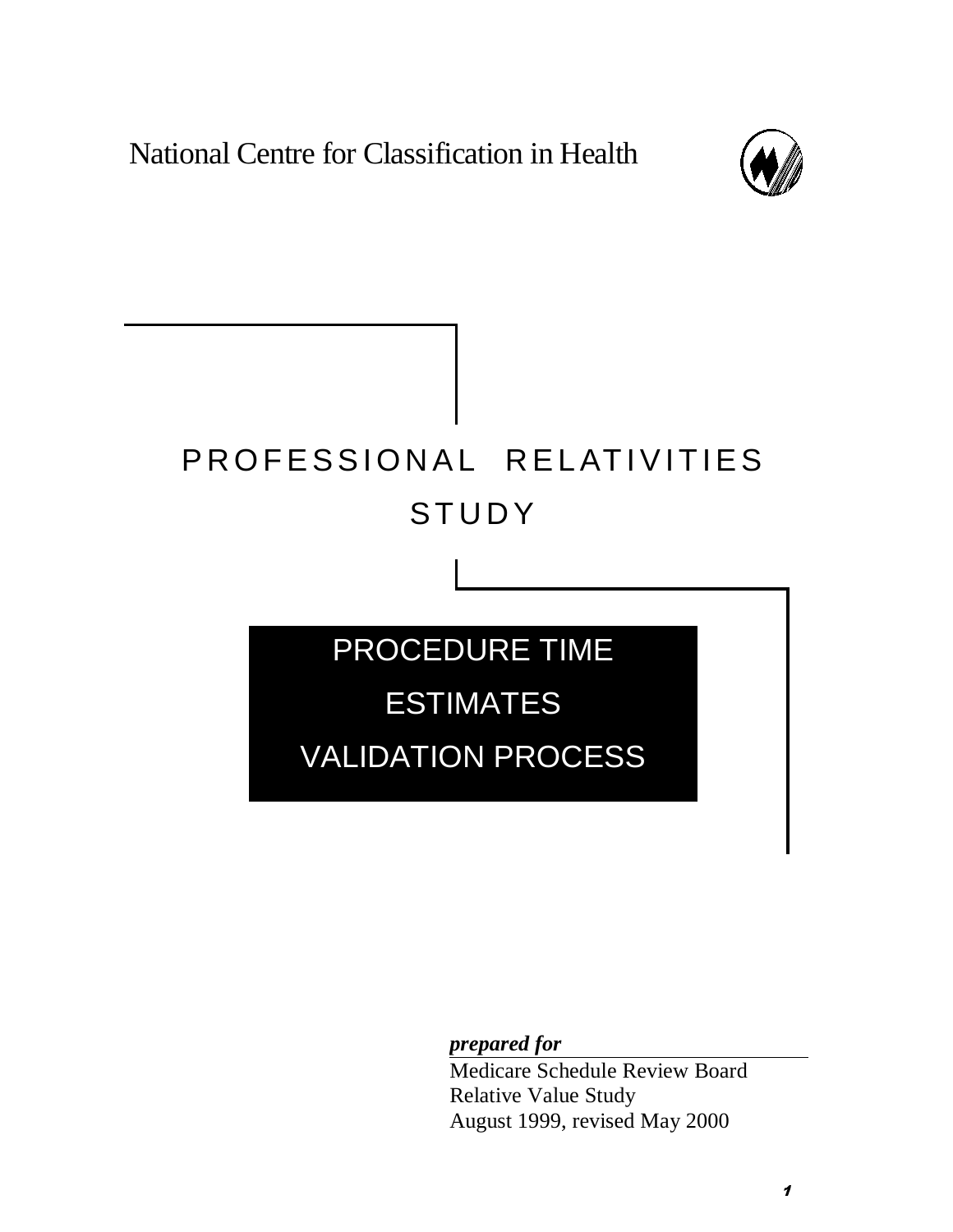#### **Contents** PROCEDURE TIME ESTIMATES VALIDATION PROCESS

| 1 <sub>1</sub> |                                                                                                                   |
|----------------|-------------------------------------------------------------------------------------------------------------------|
| 2.             | Overview<br>2.1<br>2.2<br>2.3                                                                                     |
| 3.             | 3.1<br>3.2<br>3.3<br>3.4<br>3.5<br>Follow-on Tests and Correction Procedures11<br>3.6                             |
| 4.             |                                                                                                                   |
| 5.             | Stage 3: Statistical Screening of Combined Data                                                                   |
| 6.             | Stage 4: Provision of Theatre Times Data and Bias<br>Report Specialty Specific MBS Numbers17<br>6.1<br>6.2<br>6.3 |
| 7 <sub>1</sub> |                                                                                                                   |
| 8.             |                                                                                                                   |
| 9.             |                                                                                                                   |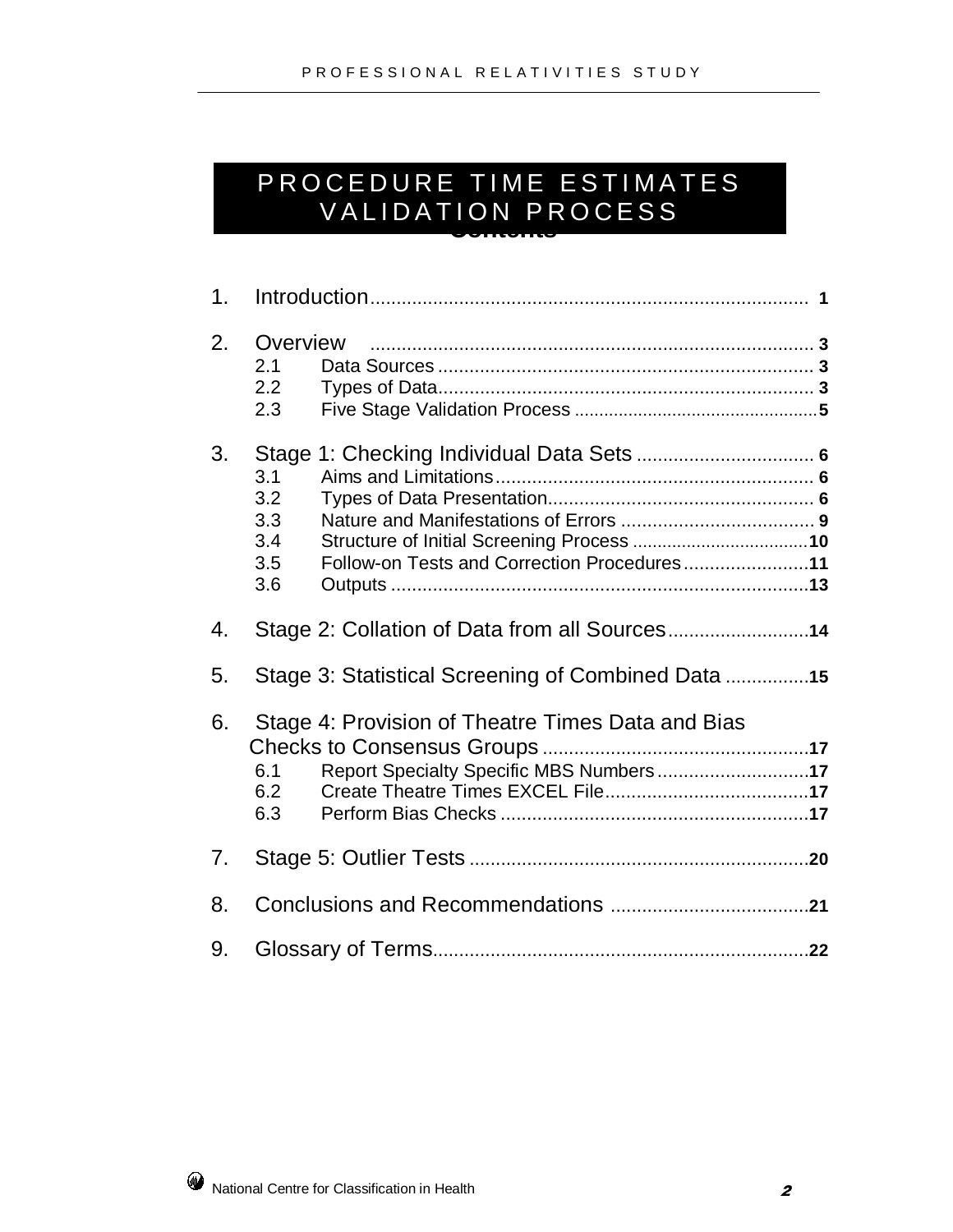### Appendices

| E. Summary of Combined Time Data for all Source Files E1<br><b>G.</b> Bias Checks – Comparison of Specialty ABC Intra Time<br>Estimates with other Time Estimates G1 | A. Letter Requesting the Provision of Operating Room Times A1 |
|----------------------------------------------------------------------------------------------------------------------------------------------------------------------|---------------------------------------------------------------|
|                                                                                                                                                                      |                                                               |
|                                                                                                                                                                      |                                                               |
|                                                                                                                                                                      |                                                               |
|                                                                                                                                                                      |                                                               |
|                                                                                                                                                                      |                                                               |
|                                                                                                                                                                      |                                                               |
|                                                                                                                                                                      |                                                               |
|                                                                                                                                                                      |                                                               |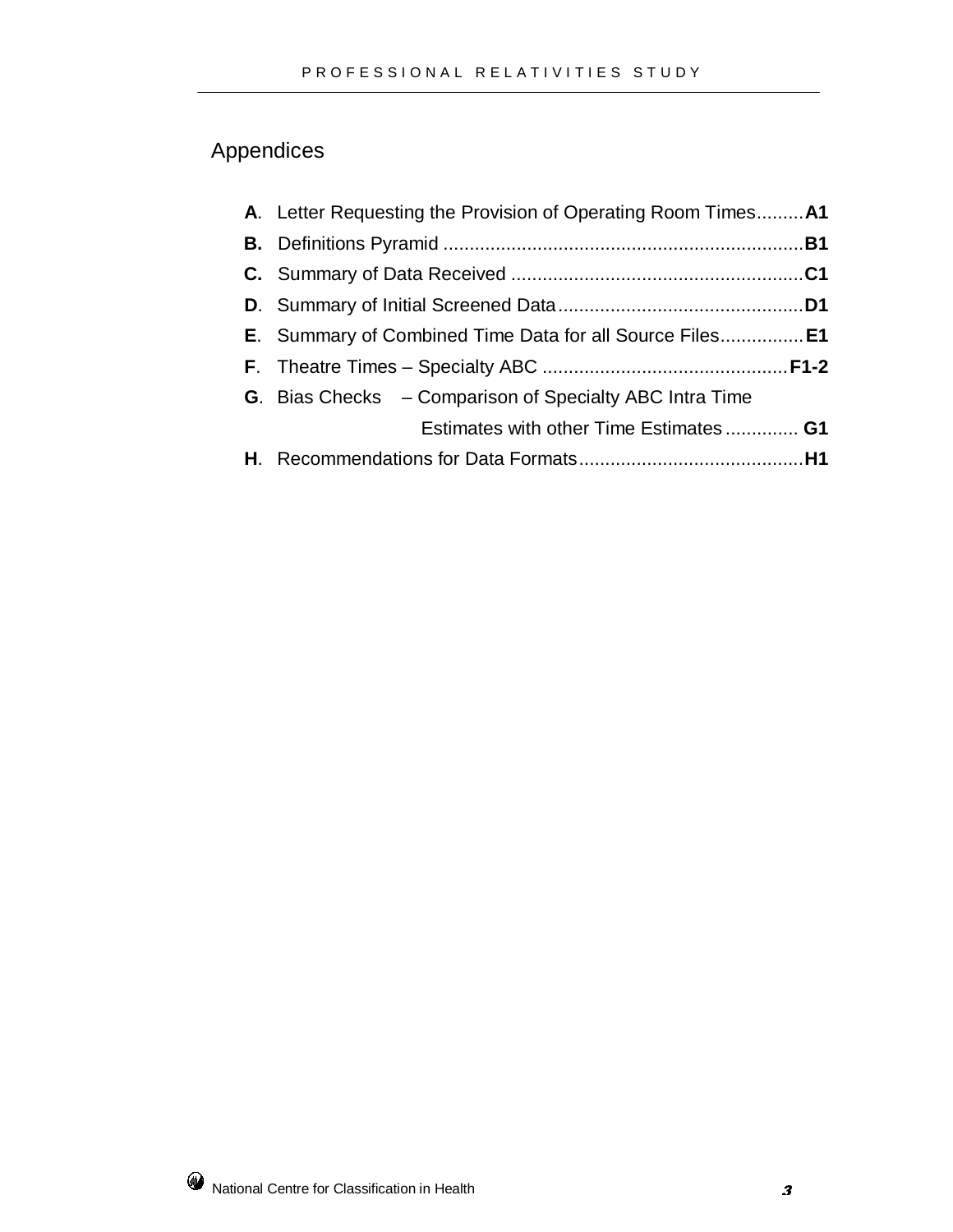#### **1. INTRODUCTION**

The purpose of this report is to provide detailed information to the Medicare Benefits Schedule Review Board on the validation of procedure times as estimated by clinicians for the Professional Relativities Study (PRS).

The validation of times estimated by clinicians has been built into the PRS process to:

- provide feedback to clinicians on the times estimated for Relative Value Unit development;
- ensure that times used in the development of a formula are valid in terms of current practice;
- confirm times used for the PRS; and
- facilitate time based recovery rates for the Practice Cost Study

Three time estimates for evaluating professional work were provided by clinicians working on the PRS, these being: the pre service time  $1$ , intra service time  $^2$  and post service time  $^3$ . The combination of these times is the total professional time for a service. The processes outlined in the PRS method paper to validate all three times are listed below:

- 1. Check of intra service times
	- check of intra service time bias
	- check for intra service time outliers
- 2. Check of pre and post times
	- between specialty consistency checks
	- reconciliations of total time checks
- 3. Check of link item times

Data from Australian hospitals and other sources has been collated to form an extensive system of theatre data. This will be used primarily to validate intra service time:

- to check and refine clinician estimates of intra service time for MBS standalone surgical procedures;
- to provide those estimates in validated form for use in the PRS, and
- to report upon such use.

- For consultations: face to face time with the patient.
- 3 Post service time = For procedures: closure or end of service to completion of normal aftercare. For consultations: time spent on a specific service after cessation of face-toface contact.



<sup>1</sup> Pre service time  $=$  Time taken to prepare for a specific service

<sup>2</sup> Intra service time = For procedures: time in which the provider is in direct contact with the patient in the procedure room.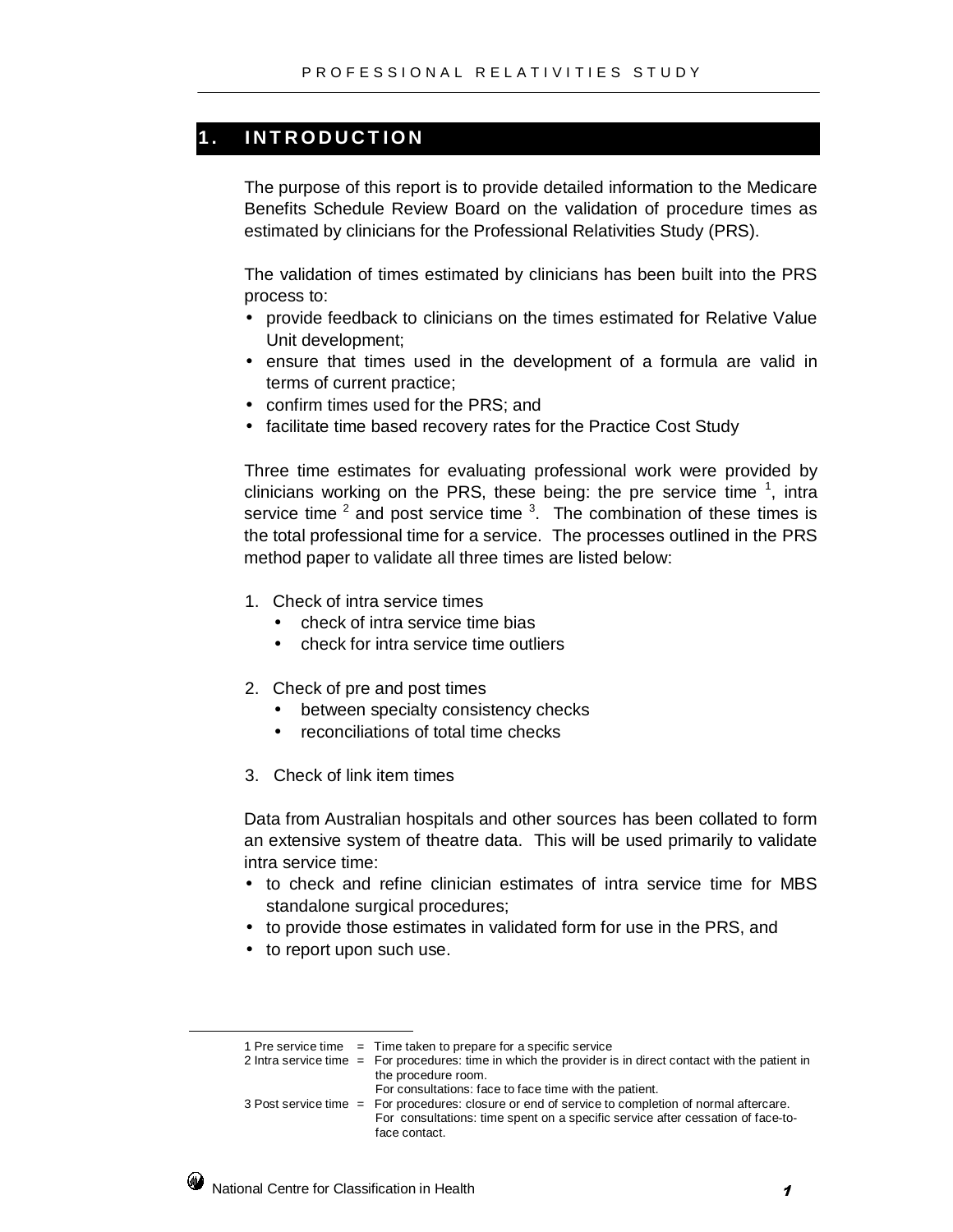This report focuses on the collection, screening and processing of times collected and the use of this information for checking the intra service time bias identified in 1 above.

Initial checking was performed to validate the empirical data as formatted by the hospitals and other sources. Later screening involved the synthesis of these data to provide the basis for more powerful statistical tests. Auxiliary objectives in developing the PTEVP were to:

- make its application readily usable and transparent
- assist auditing of all aspects of its processes and outputs.

The description of processing in this document is generally more detailed than that contained in the PRS Method paper prepared in October 1998. A basic familiarity with the processing of intra service times as described in that paper is recommended as pre-reading.

In mid-1999, NCCH conducted an audit of the definitions of timespan and event boundaries as provided by the data sources. This resulted in changes to several definitions as used to determine the processing of data. These changes together with the data received from additional hospitals and other sources between September 1999 and February 2000 are included in this May 2000 version of the PTEVP report.

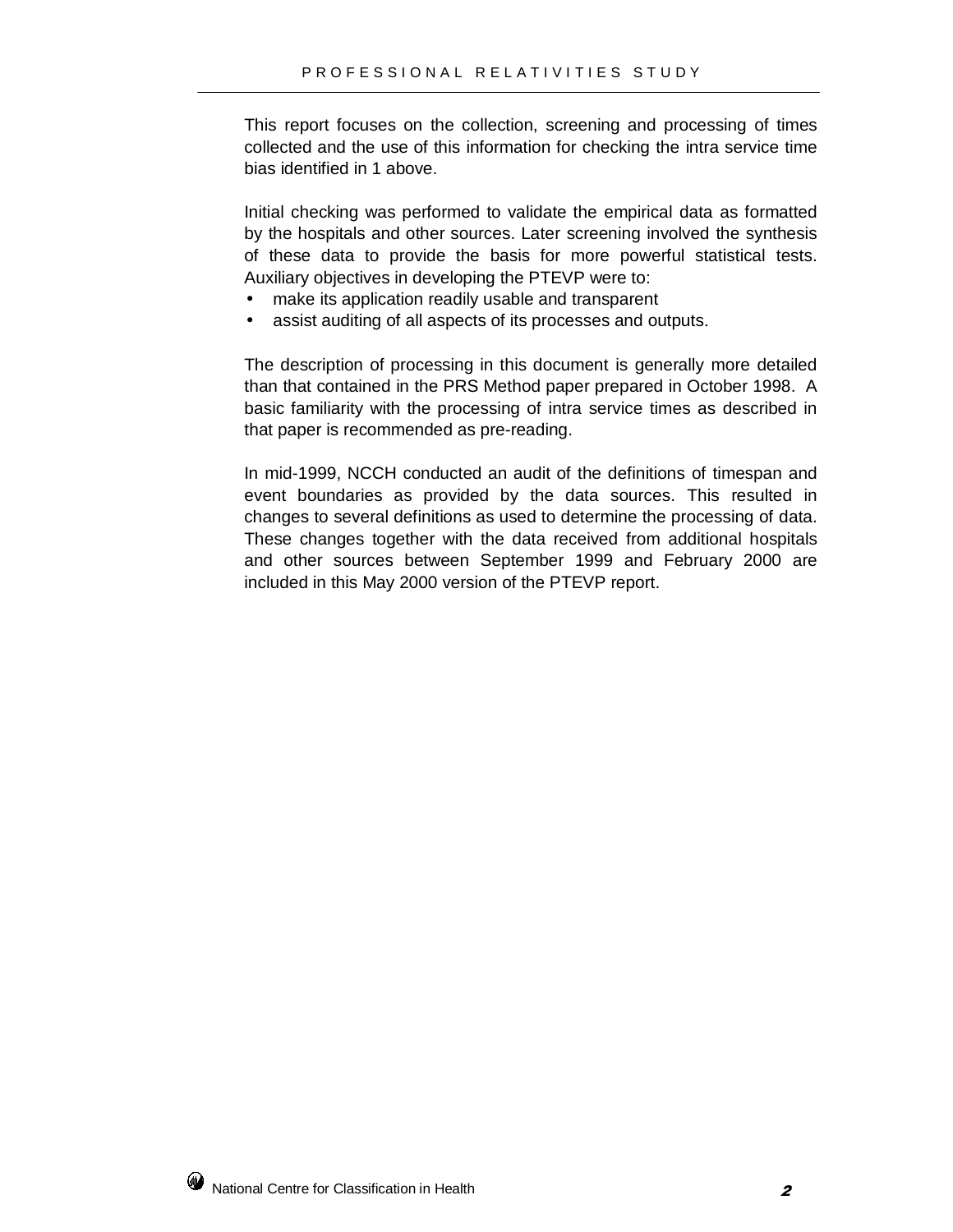#### **2. OVERVIEW**

#### **2.1 Data Sources**

The NCCH initiated data requests in 1997 from selected Australian public and private hospitals. In mid-1998, a general request for supply of operating room time data was distributed more widely. A copy of that general request is included at Appendix A. Some discrepancies were noted in the aggregation and averaging of data as initially received and thereafter most data were supplied in clock time format. By December 1999, twenty-one public and private hospitals had responded and supplied large volumes of empirical time data for surgical MBS items together with some ancillary data for anaesthetic and other non-surgical items. Those data sources are referred to as Hospitals 1 to 21.

Empirical data were also obtained in the form of six separate studies and surveys originally arranged by government and other authorities for purposes outside those of the PRS. The first five of these sources were the Australian Private Hospitals Association Banding Study, the Casemix Protocol Database, the Commonwealth Anaesthetic Survey, the Deloitte Touche Tohmatsu Theatre Service Weights Study and the West Australian Group Survey.

The sixth study received in February-March 2000, utilised data from American hospitals as collated by Harvard University for a Resource Based Relative Value Scales Study (RBRVS). Its data summary has been reduced to some 370 Current Procedural Terminology (CPT) codes considered to have one-toone equivalence to MBS items. These six studies and surveys are referred to as APHA, CASEMIX, CANS, DELOITTE, WAGROUP and HARVARD.

These empirical data together with a reference listing of the Anaesthetic Times for surgical MBS items are collectively referred to in this paper as "other time estimates" (OTE). They are used to check the estimates of intra service times provided by clinicians' Consensus Groups (CGs).

#### **2.2 Types of Data**

There was considerable variety in the nature of the empirical data and the format descriptions provided with the source datasets. As a result, six distinct types of data corresponding to time definitions determined by the Professional Relativities Technical Committee were identified as collectable for comparison purposes. These data were broadly grouped to establish parameters for comparison with study definitions. Individual bounds may differ slightly from these. For example, "application of dressing" and "drapes removed" are each taken to equate to the end of a surgical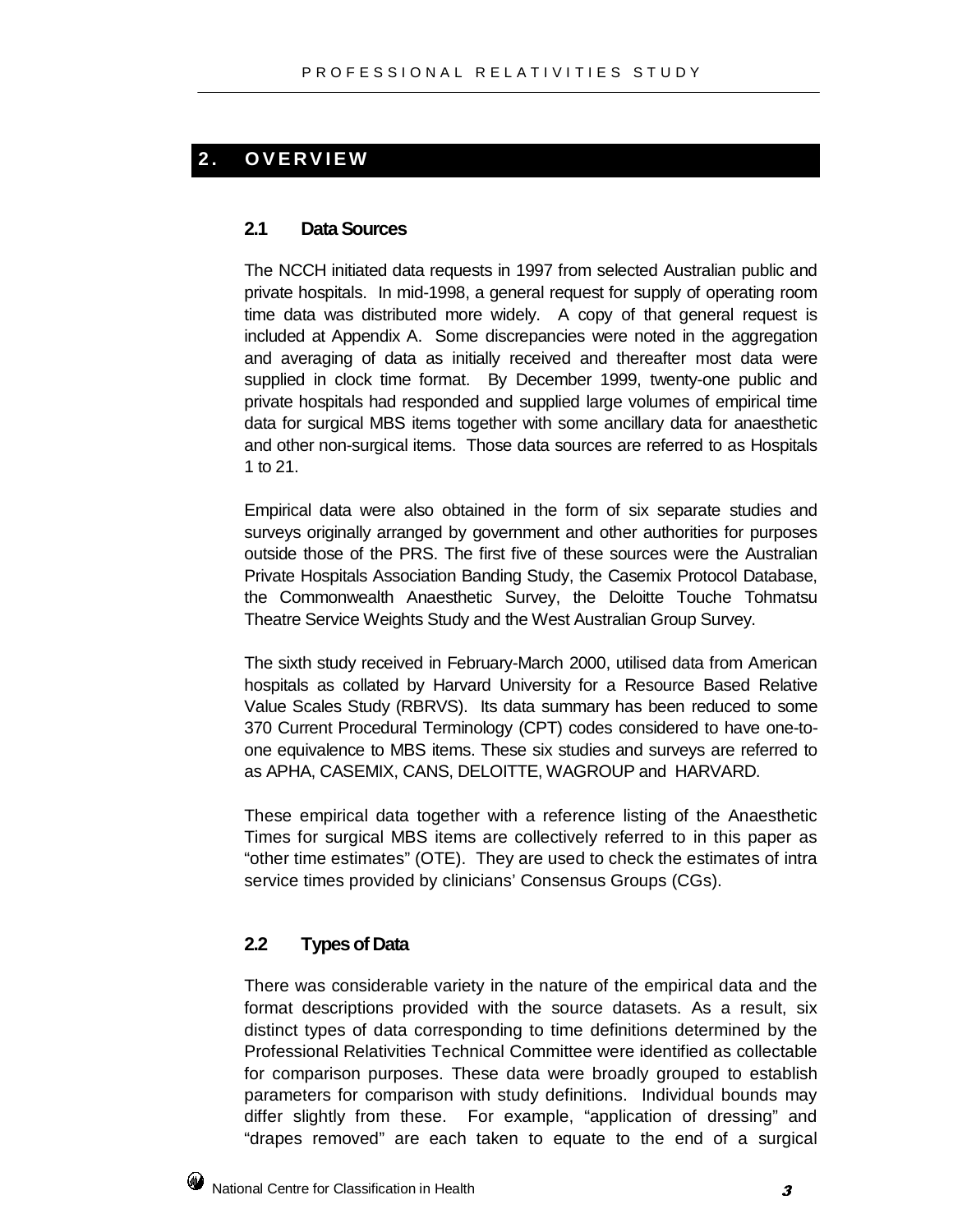procedure. Listed in usually increasing order of duration  $4$ , local descriptors for each type of timespan data together with their general descriptions are:

- OST knife to skin -to- dressing applied or drapes removed introduced to cater for procedure timespan as recorded at some hospitals (as an alternative to OPT see below)
- OPT start of surgical procedure -to- end of surgical procedure (**clinician intra service time**)
- OPT2 start of surgical procedure -to- patient leaves Operating Room for Recovery / ICU / Ward
- OAT start of anaesthetic procedure -to- end of surgical procedure
- OAT2 start of anaesthetic procedure -to- patient leaves OpRoom for Recovery / ICU / Ward (for many/most cases, OAT2<sup>5</sup> corresponds to **anaesthetist** intra service time)
- THT patient enters OpRoom / Anaesthetic Bay -to- patient leaves OpRoom for Recovery / ICU / Ward.

Data from the hospitals and the studies and surveys were received with various levels of detail. Some formats enabled calculation of five types of timespan and an associated frequency or frequencies. Contrastingly the data received from two hospitals comprised just one type of timespan expressed as an average without an accompanying frequency.

The definitions provided by the data sources to define their data and timespans are shown as the rows of the 'pyramid' diagram in Appendix B. Similarly, the events immediately involved in a surgical procedure are shown as the columns of that pyramid. To ensure consistency, the chronology of those events was regarded as invariant. This resulted in the discard of some clocktime data and also some aggregated data in which the usual chronology had apparently been disturbed by a factor such as;

- administration of anaesthetic by the surgeon
- involvement of assistant surgeon for only some part of a procedure.

A summary of data received is shown at Appendix C. This summary excludes several files which consisted wholly of data for multi-procedure cases.

 $5$  In this report MBS anaesthetic time is regarded as equating to OAT2,. Hence a time that corresponds to the anaesthetic time-units as listed in the MBS schedule is referred to as MBSOAT2.



<sup>4</sup> OPT2 may exceed OAT. Also OST as provided by some Hospitals was due to an unknown reason larger than OPT for the same item as provided by other hospitals.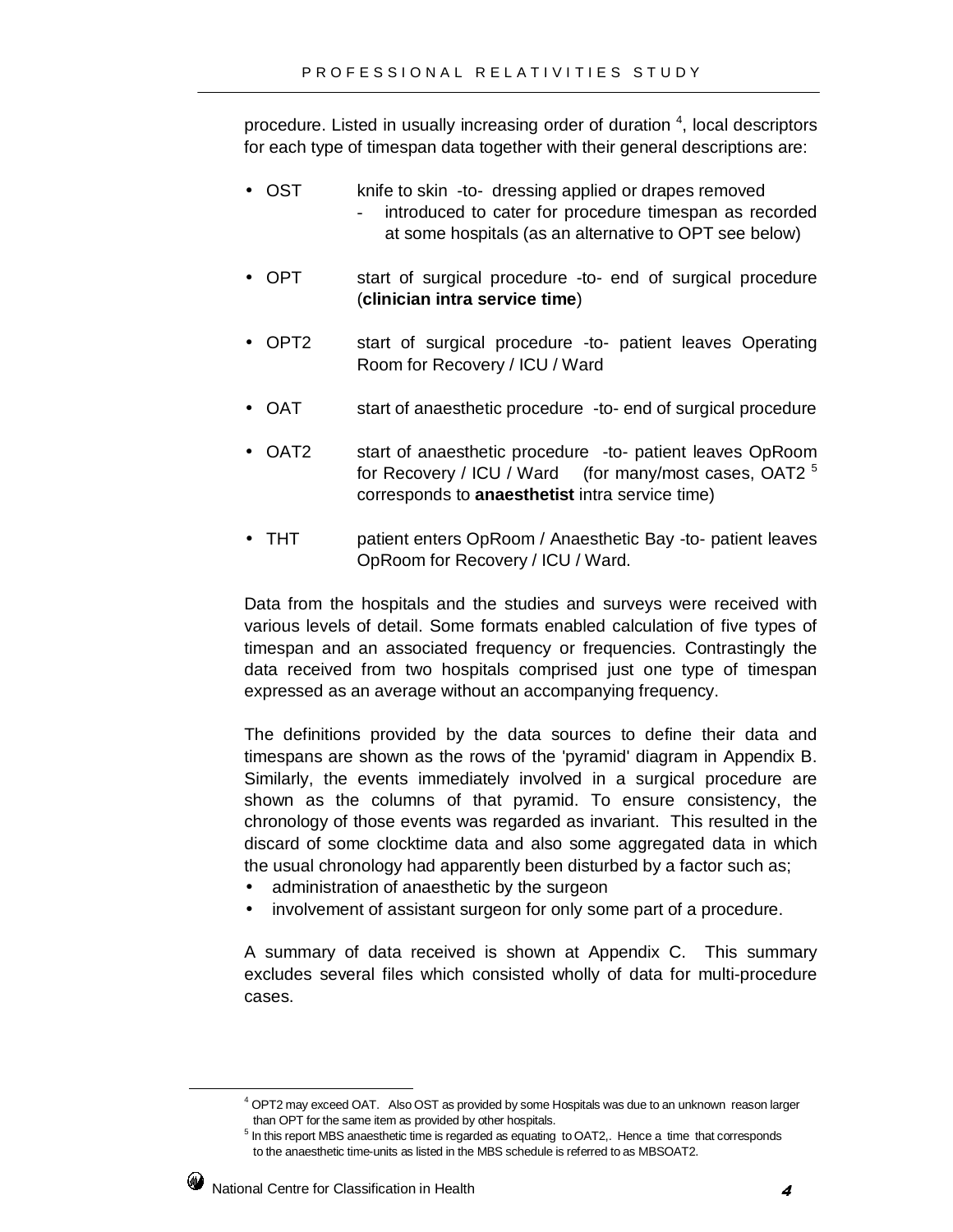#### **2.3 Five Stage Validation Process**

The stages of the process for validating intra service times are shown together with input files, output files and reports in Figure 1.



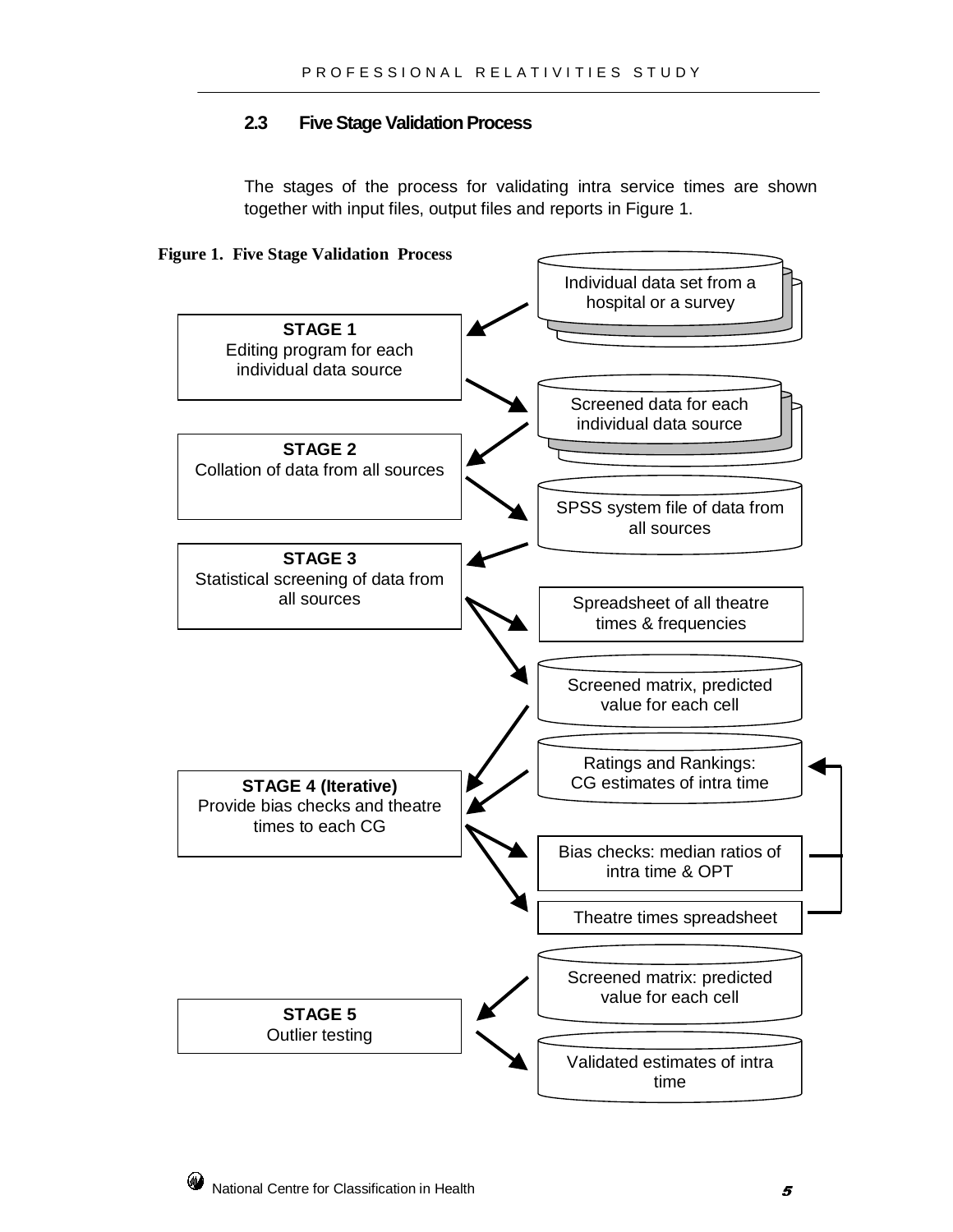#### **3. STAGE 1: CHECKING INDIVIDUAL DATA SETS**

#### **3.1 Aims and Limitations**

In order to check the nature, consistency and validity of available data, a specialised screening program was developed for each data source. These programs - written in SPSS - include tests directed at the source format and content specifics of surgical MBS items current at 30 June 1997. Each test is followed by editing to:

- discard data identified as probably erroneous but uncorrectable
- modify and retain data where appropriate.

The mandatory requirement for this screening and associated editing is that it be clearly justified and documented in a form amenable to auditing. This demands consistent application across data sources and so the programs tend to have a sequence of similar check algorithms followed by source and data specific editing modules. For some data sources an uncommon test had to be developed, and so the need for and functioning of the common and especially the uncommon tests are extensively detailed in program comments.

The principal limitations noted during screening were:

- wide variety in the nature and detail of the recording and pre-processing of data
- pre-processing such as the aggregating and averaging of data tends to obscure the causes of general or specific anomalies and errors
- general or specific anomalies or apparent errors can only be queried some time after and at varying distances from the place of initial data recording.

#### **3.2 Types of Data Presentation**

#### 3.2.1 Specific Clock Times

Most of the later data sources provided specific clock times on a case-bycase basis. Differencing the clock times then produced one or more timespans for every case. The checks practicable within each such dataset were:

- within each case:
	- − times in chronological order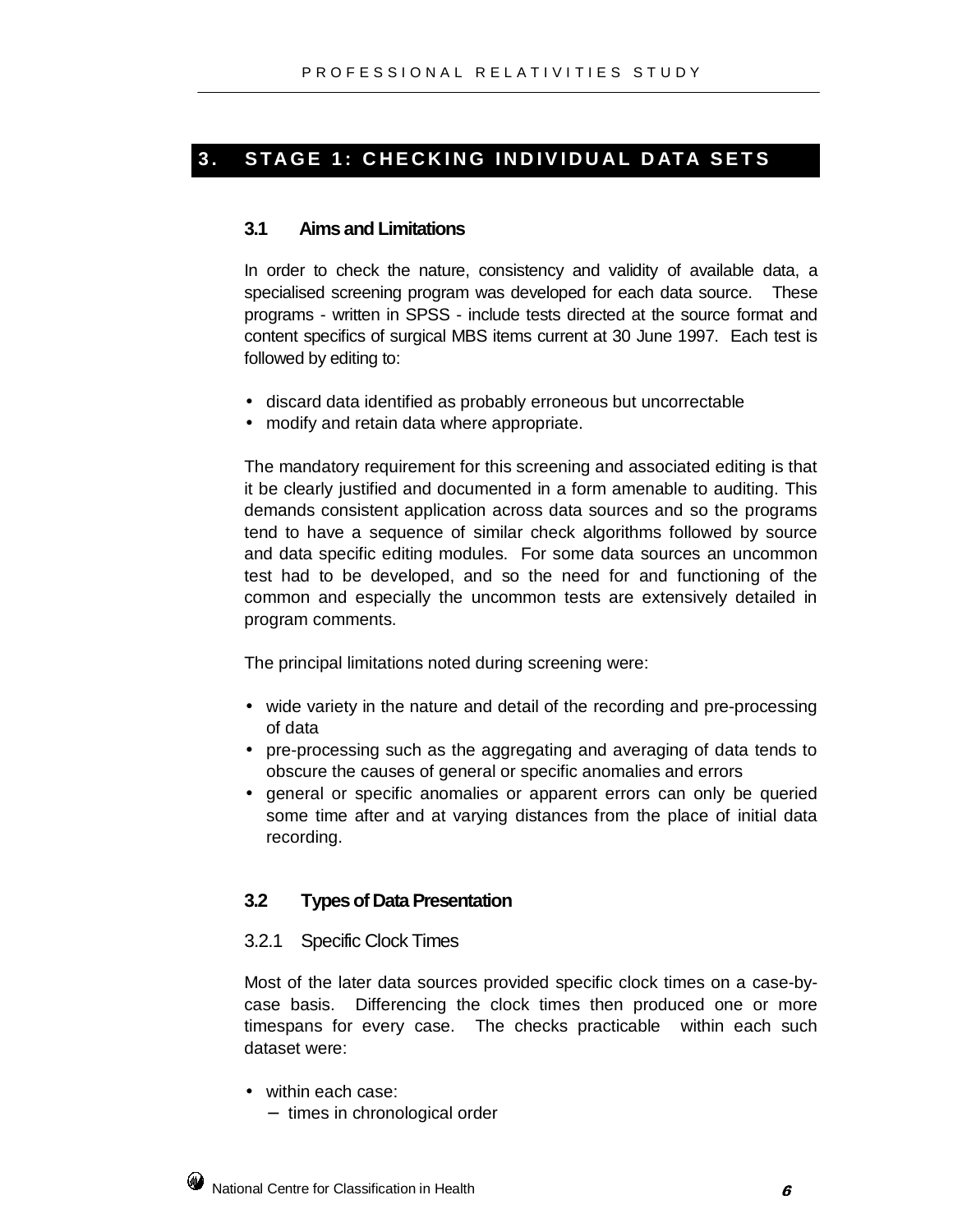- − duration of each specific timespan compared with those of any other spans for that case
- across all cases with the same MBS code (effectively 'repeats' of that procedure):
	- − consistency (within wide limits) of each type of timespan.

Five examples of typical data errors are set out below (MBS numbers assumed correct, probable errors underlined):

| MBS   | Patient | A'tist | Op          | Dressing | Patient   | <b>Description</b>     |
|-------|---------|--------|-------------|----------|-----------|------------------------|
|       | into OR | Start  | Start       | Applied  | Leaves OR |                        |
| 30029 | 15:15   | 15:55  | 16:10       | 03:15    | 03:25     | Debridement and repair |
| 41764 | 12:45   | 13:00  | $00:00^{6}$ | 00:00    | 14:00     | Laryngoscopy           |
| 44376 | 07:40   | 07:50  | 08:20       | 08:20'   | 09:10     | Above knee amputation  |
|       |         |        |             |          |           |                        |

| <b>MBS</b> | Arrive  | <b>Anaes</b> | Op    | OP End | Rec In      | Rec Out |
|------------|---------|--------------|-------|--------|-------------|---------|
|            | Theatre | Start        | Start |        |             |         |
| 30068      | 15:25   | 16:05        | 16:06 | 16:31  | $16:30^{8}$ | 18:00   |
| 30484      | 11:15   | 11:15        | 11.00 | 11:20  | 11:22       | 12:05   |
|            |         |              |       |        |             |         |

#### 3.2.2 Specific Timespans

Data reported as specific timespans would notionally support exactly the same testing as specific clocktimes in 3.2.1. However this format was used by only one source which provided just a single timespan for each case. Hence checking within that source dataset was reduced to:

• across cases that 'repeated' the same MBS code: consistency (within wide limits) of the one type of timespan, (and fortuitously consistency with a data field that detailed the associated anaesthetic MBS).

Two examples of typical data errors are set out below (MBS numbers assumed correct and likely errors underlined):

<sup>&</sup>lt;sup>8</sup> Possibly due to use of unsynchronised timepieces.



<sup>6</sup> Some sources used 00:00 - rather than **blank -** as the default for a missing or unknown value.

<sup>7</sup> Other sources used a stutter of a previous time - rather than **blank** - as the default for an unknown time.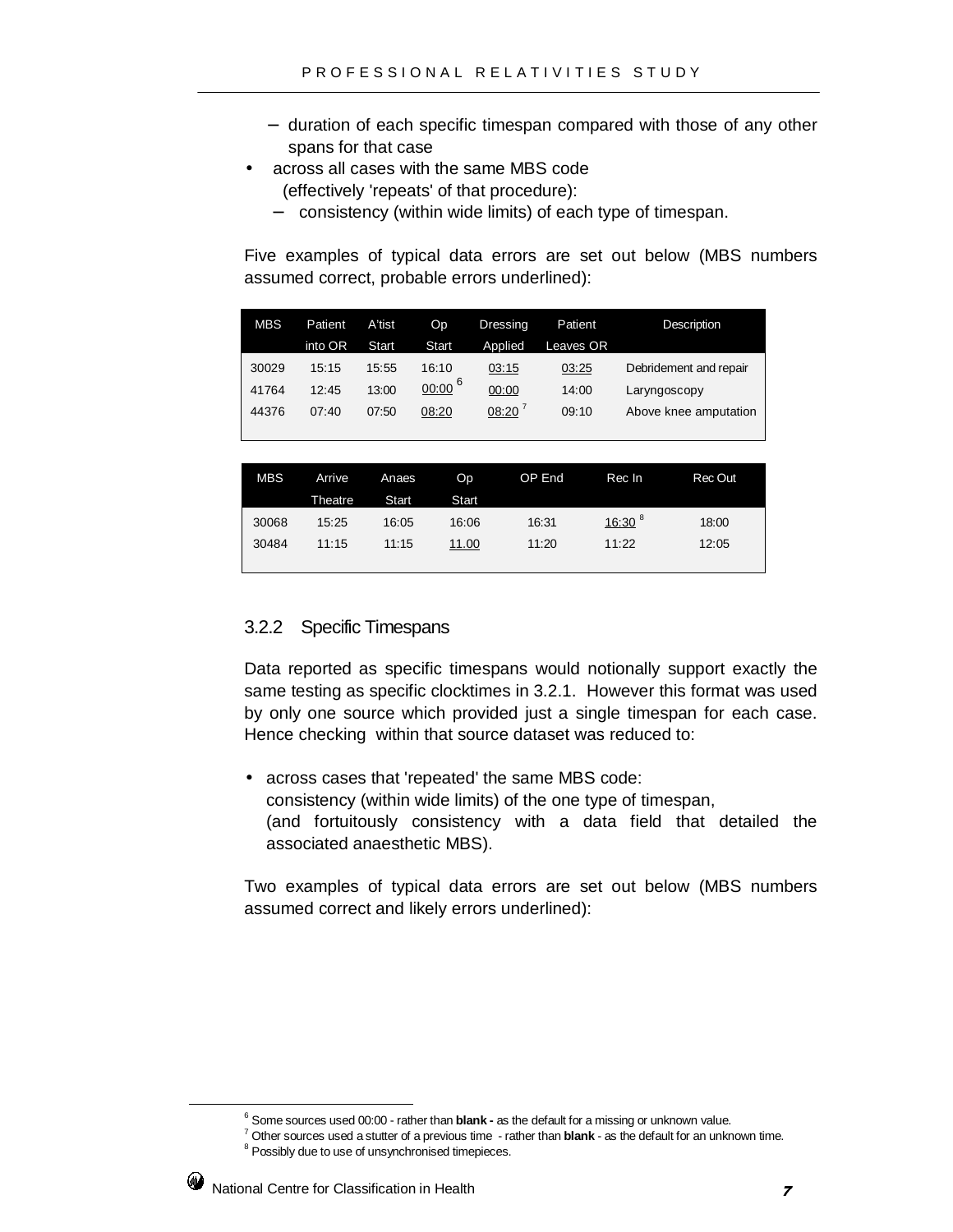| Surg       | Anaes      | Anaes Start to Patient |
|------------|------------|------------------------|
| <b>MBS</b> | <b>MBS</b> | Transferred to         |
|            |            | Recovery               |
| 32026      | 17728      | 80 mins                |
| 49557      | 17707      | 540 mins               |
|            |            |                        |

#### 3.2.3 Aggregated Timespans

Several data sources provided a count of the number of cases involving the same procedure code accompanied by an aggregate - and usually also an average - of each type of timespan for those cases.

After the calculation of averages as necessary, the checks practicable within each such dataset were:

- duration of each average timespan compared with those of any other average timespans for that case
- across averages that 'repeated' the same MBS code consistency (within wide limits) of the duration of each type of timespan.

Many 'repeats' were already embedded in the averages. Hence application of the test was for some datasets limited to second-level 'repeats' in the form of averages supplied for two or more specialties, theatres, or providers and occasionally MBS items which had undergone a change of number some time before or during the reporting period. Some datasets included many second-level 'repeats', $9$  but others had none.

Four examples of typical data entry and processing errors are set out below (probable errors underlined):

| <b>MBS</b> | Case-  | Descrip. | Freq | Aggregate  | Av Op |
|------------|--------|----------|------|------------|-------|
|            | mix    |          |      | Op Time    | Time  |
|            | Type   |          |      | (mns)      | (mns) |
| 31330      | Other  | Surgery  | 2    | <u>116</u> | 58.0  |
| 31330      | Privat | 31330    | 31   | 1084       | 35.0  |
|            | e      |          |      |            |       |
| 31330      | Public | Surgery  | 5    | 53         | 10.6  |
|            |        |          |      |            |       |

<sup>&</sup>lt;sup>9</sup> Inconsistencies in the Casemix dataset - stemming probably from use of different event timespans at the contributing hospitals - lead to the discard of much data during the checking of 'repeats'.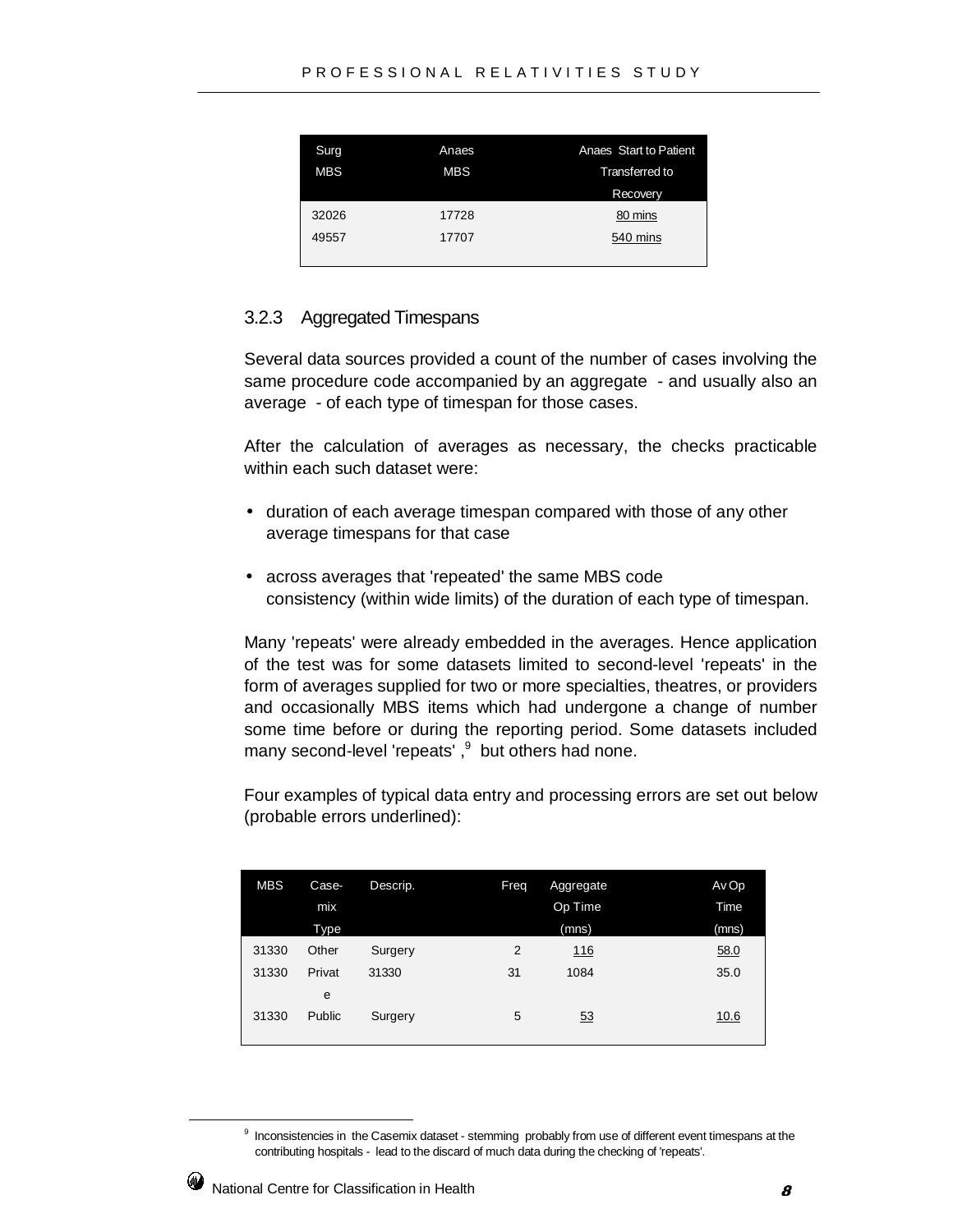| MBS   | Freg | Pre Tot:           | Op  | Rec | Av Op | Av Anaes | Av Rec |
|-------|------|--------------------|-----|-----|-------|----------|--------|
|       |      | An Start to        | Tot | Tot | Time  | Time     | Time   |
|       |      | Op Start           |     |     | (mns) | (mins)   | (mns)  |
| 30631 | 1    | 5                  | 20  | 20  | 50.0  | 25.0     | 20.0   |
| 48909 | 18   | 1845 <sup>10</sup> | 940 | 438 | 52.2  | 154.7    | 24.3   |
|       |      |                    |     |     |       |          |        |

#### 3.2.4 Average Timespans

Several data sources provided just the average duration for one or more types of timespan across cases involving the same procedure code. Usually this was accompanied by a frequency count of the number of such cases. The checking of these datasets was basically the same as that for aggregated data, but was in some instances hindered by lack of the corresponding frequency data.

Three examples of typical data processing errors are set out below (MBS numbers assumed to be correct, probable errors underlined after comparison with MBSOAT2 and averages for same procedures from other sources):

| MBS1  | Av Op | Av Rec |
|-------|-------|--------|
|       | Time  | Time   |
| 42818 | 280   | 45     |
| 48930 | 9     | 56     |
| 49518 | 16    | 65     |
|       |       |        |

#### **3.3 Nature and Manifestations of Errors**

Even the small variety of examples above are sufficient to confirm that most time data must have been initially recorded as clock times. At some locations accuracy may have been assisted by use of a hot key but the data records received incorporated a wide variety of time errors. Some of these had occurred during initial data preparation and entry into a recording system while others had been introduced during source pre-processing such as aggregation and the calculation of averages. Some of these errors could be readily detected and in some instances corrected.

The most observable errors were specific clock times out of chronological order. This cause was aggravated at some sources by the problematic use of 'zero(s)' as a default for a missed or unknown time. In aggregated data this type of error was indicated by a disproportionately large timespan average, the size of which reduced as frequency increased. Data from other sources included a repeat or 'stutter' of a clock time in place of an unknown time or times. This lead to the discard of almost 50 percent of

 $10$  Apparently included an error in a chronological sequence of times which wrongly lead the source to adjust a time or times that seemed to cross 2400 by adding 1440 (ie: 24 x 60) minutes during pre-processing.

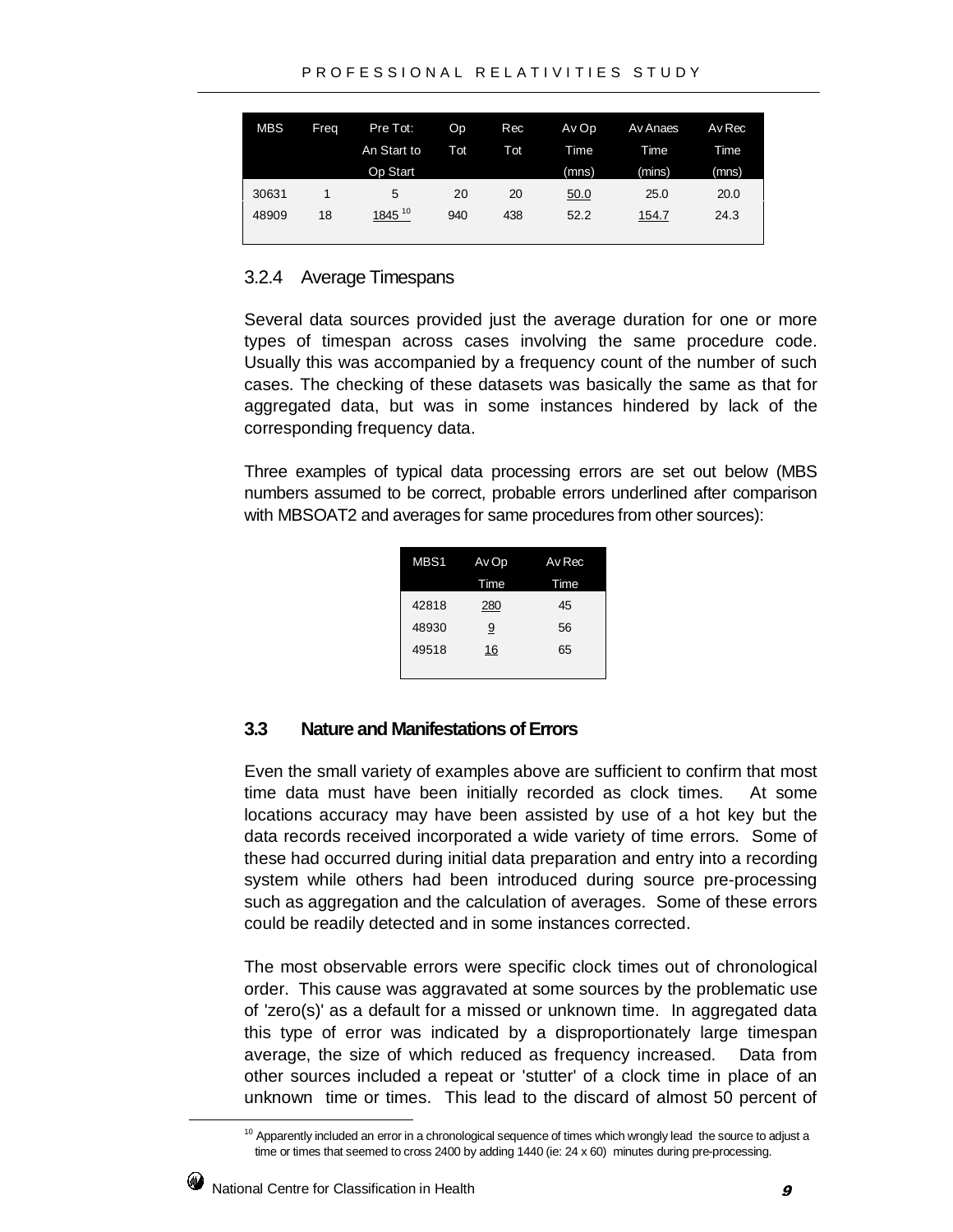the cases provided by one hospital in which the start time was stuttered to provide a finish time.

In some sequences of specific clock times it was possible to infer an error or repetitive error of two hours resulting from erroneous conversion of time from a 12-hour clock: as for example entering 5:30 PM as 1530. Simple errors of one hour in a clock time were expected to be unobservable. Notwithstanding this - and assuming that a particular case did in fact consist of one standalone item - some one hour errors in an operation timespan could be inferred particularly when a precursor or posterior anaesthetic timespan also seemed to differ by about 60 minutes from its contemporaries<sup>11</sup>.

MBS item numbers were also mis-reported. This was particularly apparent in the case of Hospital 19 which provided clock data accompanied by an independently entered summary description of the procedure, and a further parameter for the principal surgical specialty. A unique test was developed for this data using the specialty as a filter to select possible data entry errors for inspection. Then, where the summary description failed to correlate with the MBS item, the description was taken to be correct and it was assumed that the number had been wrongly selected from a hardcopy list. This testing revealed an error rate of more than 2 percent. Some other sources provided a summary description with each procedure but wordperfect repetition indicated that the descriptions had been extracted from a soft-copy list. So although each such source presumably had machine assistance in its selection of an appropriate MBS from a list of descriptions (or of the description corresponding to an already nominated MBS), the resultant lack of independence precluded useful testing within the PTEVP.

Also it became apparent that two sources (at least) had included some estimates together with their empirical data. The presence of estimates was first suggested by a data return which included entries for unusual or rarely performed procedures: each represented as a sole example in aggregate or average format with a frequency of one. Both sources had entries for a wide range of unusual procedures and, during subsequent processing, many of their 'sole example' entries were found to be inconsistent with the timespan data provided by other sources. As a result the validity of all 'sole example' data became doubly questionable.

Overall it was apparent that errors were most readily observed and diagnosed within records which listed specific clock times. Errors were less observable and many more were presumably obscured when embedded in records which provided aggregated or averaged data. However, the disturbance caused to averaged data by large time-related errors could

 $11$  As with other errors affecting an individual clock time and dependent upon the boundary at which this occurred, a 60-minute increase in a precursor or posterior anaesthetic timespan could also involve a 60-minute reduction in OST or OPT.

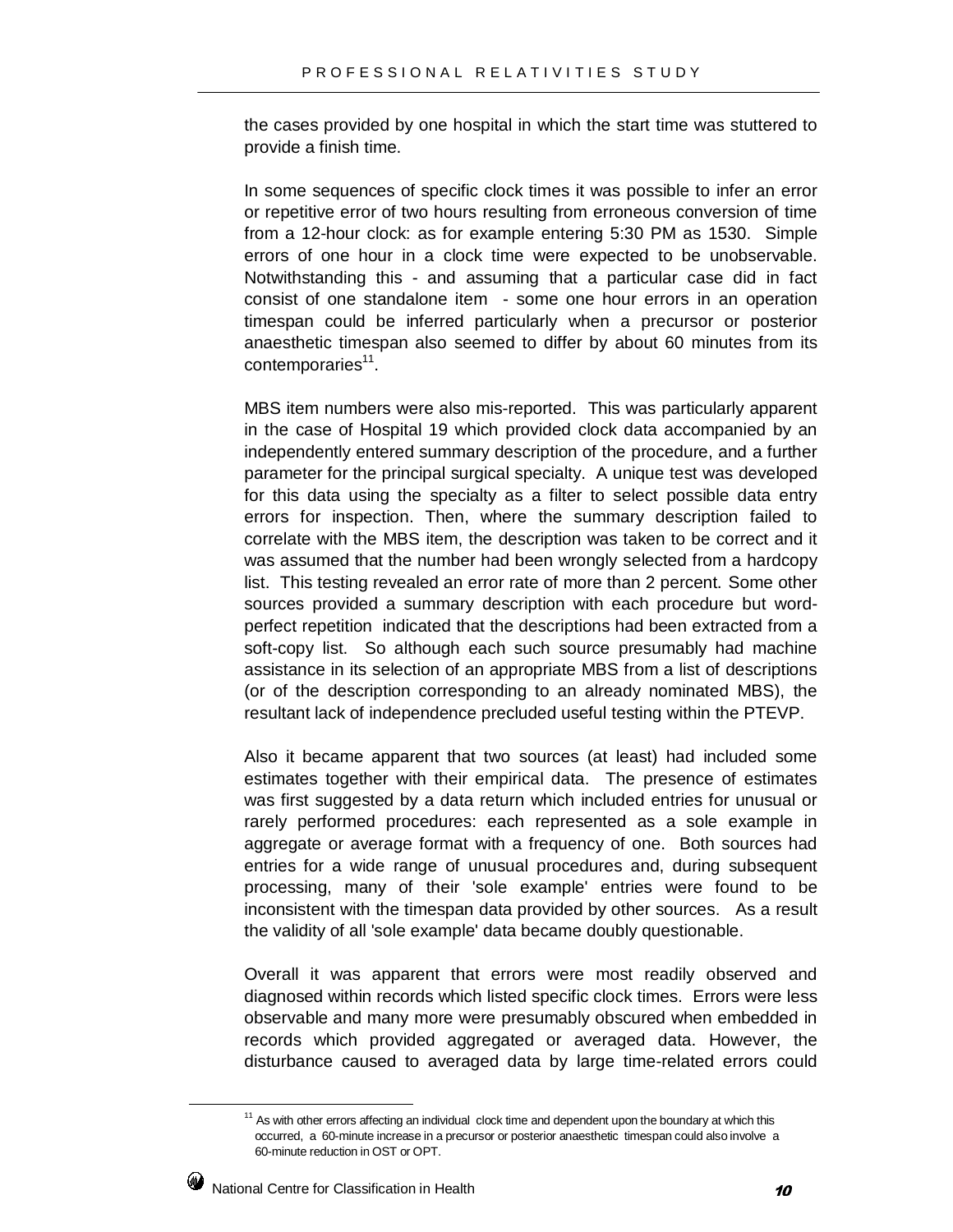often by inferred by comparison with other data from the same or another source.

#### **3.4 Structure of Initial Screening Process**

Preliminary screening of the data received in individual source files was directed firstly at the discard of cases that involved any of the following types of extraneous data:

- cases involving multiple MBS items
- informal or temporary item numbers or descriptors that could not be equated to an MBS number
- items with MBS numbers outside the range of 340 and 11000-53460
- numbers not listed in the MBS-MBS historical map
- data lines with fundamental numeric errors such as negative totals or missing frequency data.

This screening included also the re-numbering of obsolete MBS items that had been changed prior to 30 June 1997; and also the reversion where practicable of re-numbered MBS items to a prior number that had applied at 30 June 1997 12.

Follow-on screening aimed at the format and data specifics of each source was structured as a sequence of tests to assess reasonableness and consistency. The applicability of these tests varied within each data format and was particularly constrained by the skeletal nature of the data provided by some sources. In consequence, and also because of the affects of aggregating and averaging, it was considered necessary to introduce some consistency checks between datasets.

#### **3.5 Follow-on Tests and Correction Procedures**

Specific tests were applied dependent upon the nature and format of data. The following sequence of tests was used where practicable for each clock time dataset:

- $\rightarrow$  MBS item number corresponds with literal description of procedure as flagged by surgical specialty
- $\rightarrow$  clock times of 00:00
- $\rightarrow$  clock times in chronological order including any that apparently cross into a following day
- $\rightarrow$  precursor timespan (anaesthetist or anaesthetic start to clinician or operation start) unusually long
- → posterior timespan (operation finish to anaesthetist or anaesthetic finish) unusually long

 $12$  This re-numbering was implemented in accordance with an MBS-MBS historical map supplied by the Department of Health .

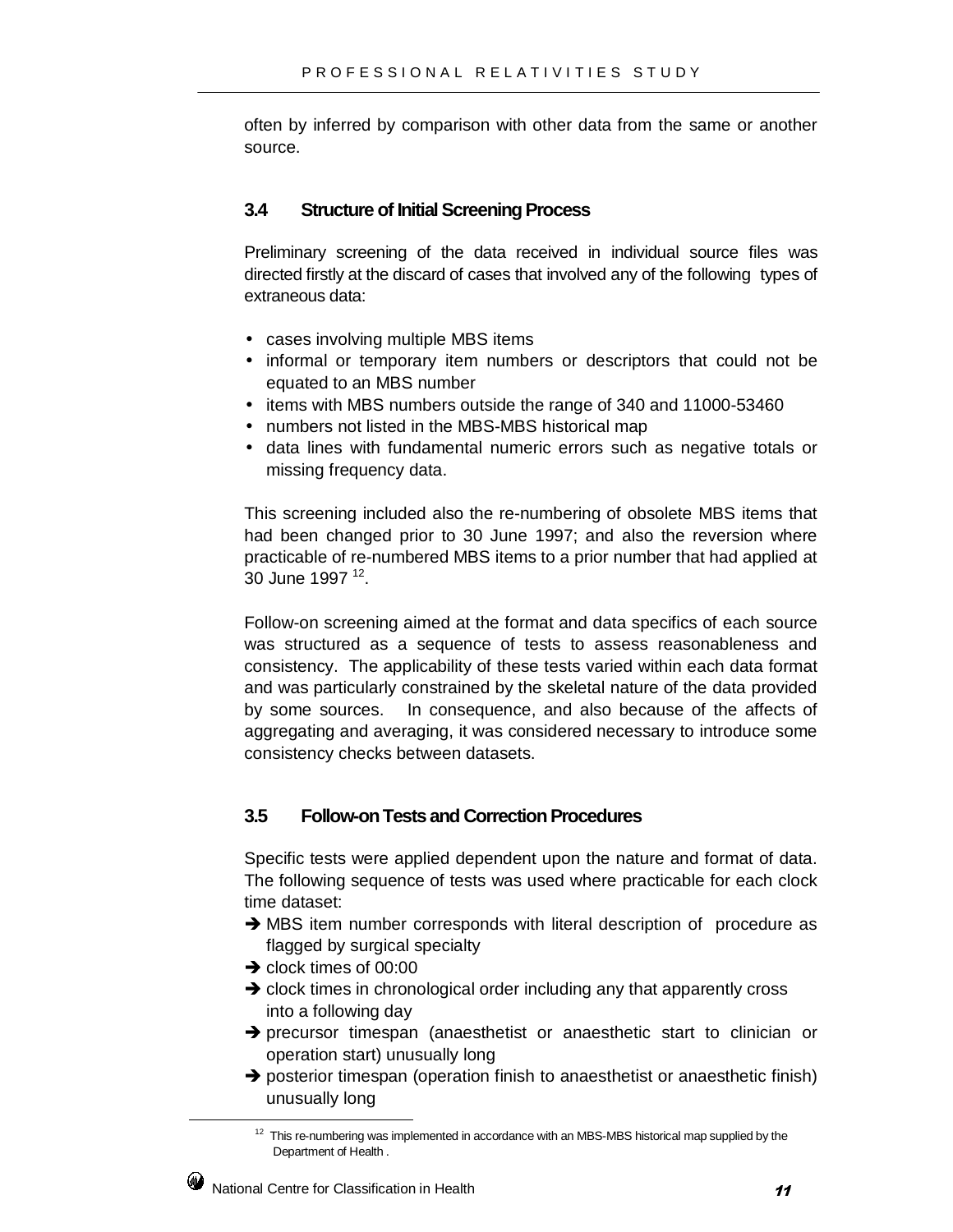- → OAT abnormally short and suggestive of default times, and/or OPT unusually consistent and suggestive of default times
- where the average OPT or OAT across all repeats in a data set is greater than 60 minutes, filter out individuals times which are less than 40% or greater than 250% of the average.

Due to the relatively small number of useful 'repeats' present, the tests applied to all aggregated and averaged datasets tended to be interactive. The common tests were applied in the following sequence:

- $\rightarrow$  consistency of timespans in any repeats within dataset
- $\rightarrow$  consistency of short duration procedure timespan averages against other datasets
- $\rightarrow$  consistency of long duration procedure timespan averages against other datasets
- → average OAT2 less than 33% of MBSOAT2 or greater than 300% of MBSOAT2 (tagged for interactive comparison against OAT2 averaged across all sources).

The numbers of data lines directed to this initial screening process are shown as "Data Lines for Checking" in Appendix C, and also "Data Lines Input in Appendix D. Those that survived the process are shown as "Data Lines Retained" in Appendix D.

The correction procedure implemented was to either discard a complete data line or to discard only data relating to a particular timespan or timespans affected by an error. The former was commonly applied to clock data lines which described a single case, and the latter was selectively applied to data lines that provided aggregated or averaged data.

Hence, in some instances averaged or clock-time data reported for an MBS number were discarded on the basis that one or more of the constituent timespans was - compared to other examples for that MBS from the same or some other source - abnormally short or long. The justification for discard due to abnormally short timespan was that either the procedure's MBS number was incorrectly reported or that the nominated procedure had been suspended due to morbidity or other cause. Discard due to an abnormally long timespan - especially a precursor or posterior anaesthetic timespan - was based on the supposition that either the MBS number was incorrect, or that the data related in part or whole to multi-procedure cases.

The OAT2 / MBSOAT2 test above was initially useful in identifying numerous errors within the datasets. It also unexpectedly highlighted many instances where the MBSOAT2 time listed for an item proved to be inappropriately short or long compared to the OAT2 generated by averaging screened data across all datasets. Notwithstanding this unreliability, some 'sole example'  $13$  entries that could not be checked

<sup>&</sup>lt;sup>13</sup> See also paragraph 3.3.

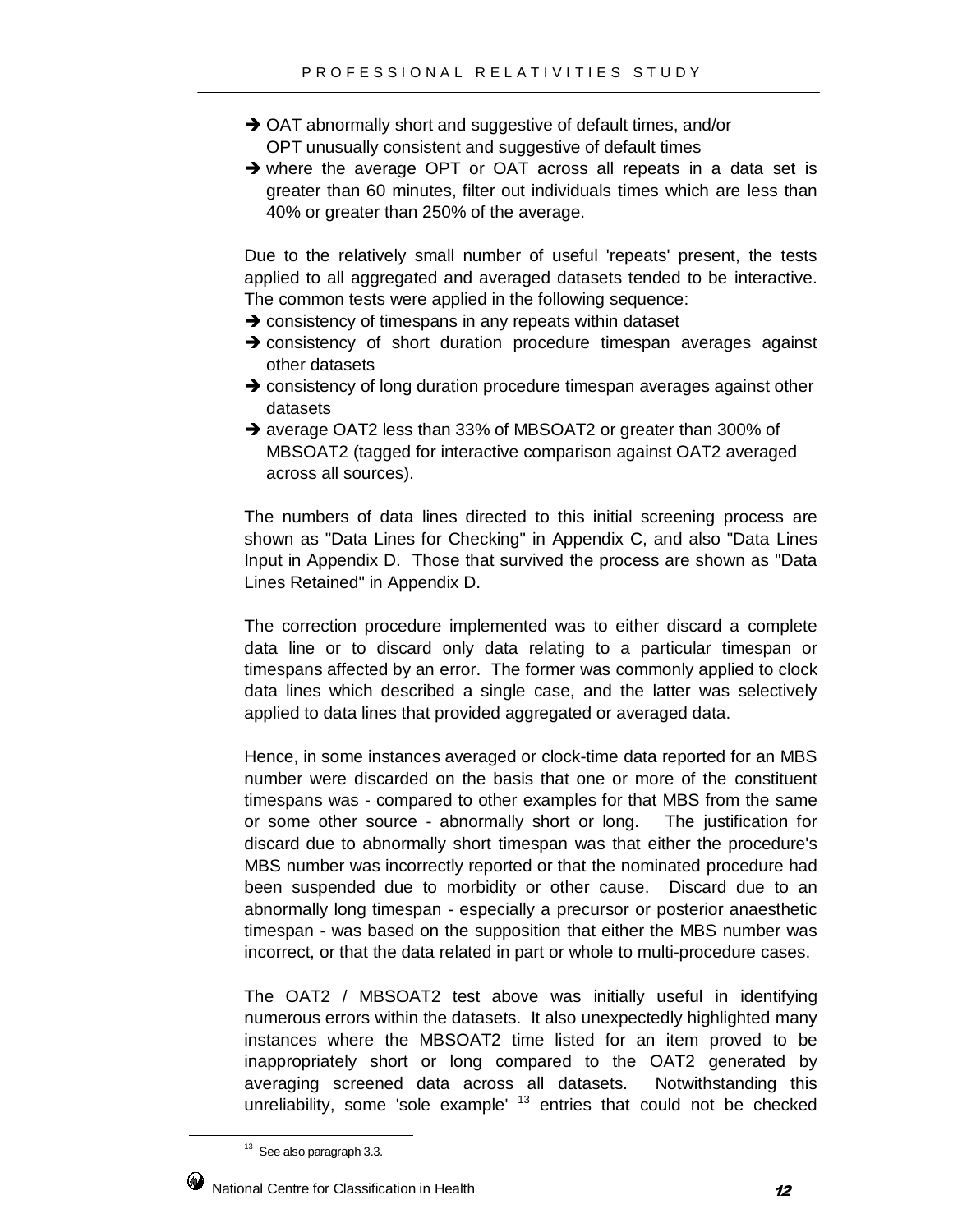against other sources due to lack of corresponding data were discarded simply on the basis that they were inconsistent with MBSOAT2.

The general purpose of Stage 1 screening was to identify and remove gross errors from the source datasets. Implemented essentially within conservative limits it also identified and led to the discard of problematic data which had only subtle indications of error.

#### **3.6 Outputs**

#### 3.6.1 Raw Data, Test and Correction Summary

The run-time listing of the specialised SPSS program developed for each data source functions as a general summary of both data and processing. Firstly, these listings include in their condescriptives the statistics for input data as designated variables. Statistics provided for output typically included the number of times a variable was observed, its minimum and maximum values, sum, mean and standard deviation. (See also the extract in Appendix E.) Secondly, commented instructions in each program listing describe the tests applied. These comments were complemented - size permitting - by copies of the actual raw data lines isolated by each test and the detail of subsequent data discards and edits. The run-time listings were retained as records for auditing purposes.

#### 3.6.2 System Files

The timespan and frequency data from all data lines which survived the individual screening programs were then consolidated by MBS item and output as SPSS system files: one file for each source hospital and survey. Frequency data were simplified. Instead of retaining up to five frequencies<sup>14</sup>, one for each type of timespan, one frequency was taken to apply to all timespans for that combination of source and MBS item. The frequency retained was that applying to OPT (or alternatively OST), and if this was not available then the frequency for OPT2 or OAT or OAT2 or THT in that order.

<sup>&</sup>lt;sup>14</sup> Differences in these frequencies could occur when one or more timespans for a particular data line were either missing or discarded due to a data error or omission.

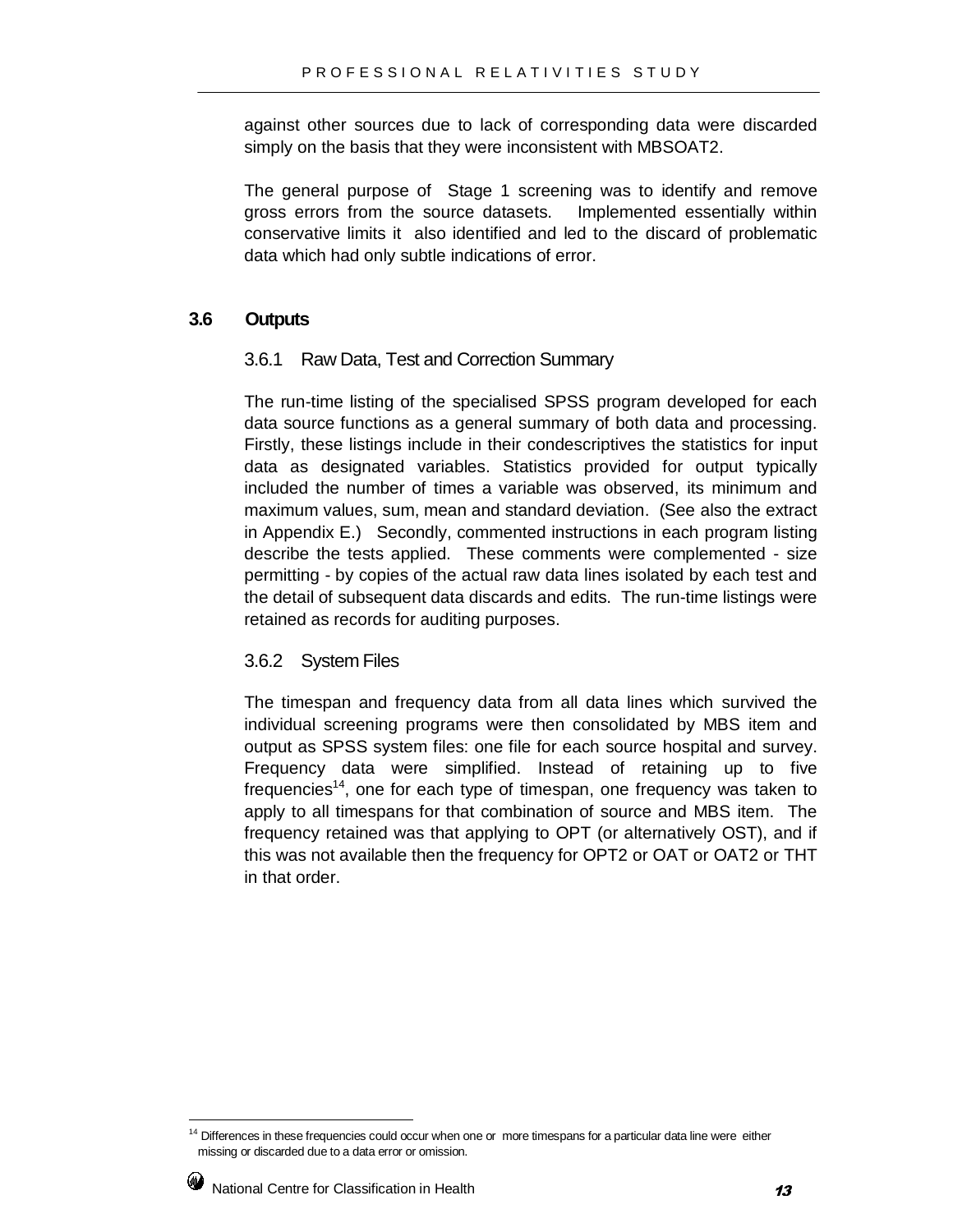#### **4. STAGE 2: COLLATION OF DATA FROM ALL SOURCES**

The SPSS system files generated in Stage 1 were then matched on MBS item number to provide a combined system file of all data for single item cases. This system file was essentially a large matrix. The rows were all the MBS numbers (340 and from 11000 to 53460) retained in the individual source data sets after initial screening; the columns were all combinations of source and type of data provided ( for example H9A OPT2, H9A OAT2 ); and the elements of the matrix were the corresponding average theatre times and simplified frequencies.

The combined matrix provided data for 2830 MBS numbers and 72 distinct types of timespan by source: 4 x OST, 14 x OPT, 11 x OPT2, 15 x OAT, 17  $x$  OAT2, 11  $x$  THT  $^{15}$ . A set of SPSS statistics for the timespan data in this combined matrix is provided at Appendix E.

<sup>&</sup>lt;sup>15</sup> Descriptions of these timespans by source can be seen in Appendices B and F.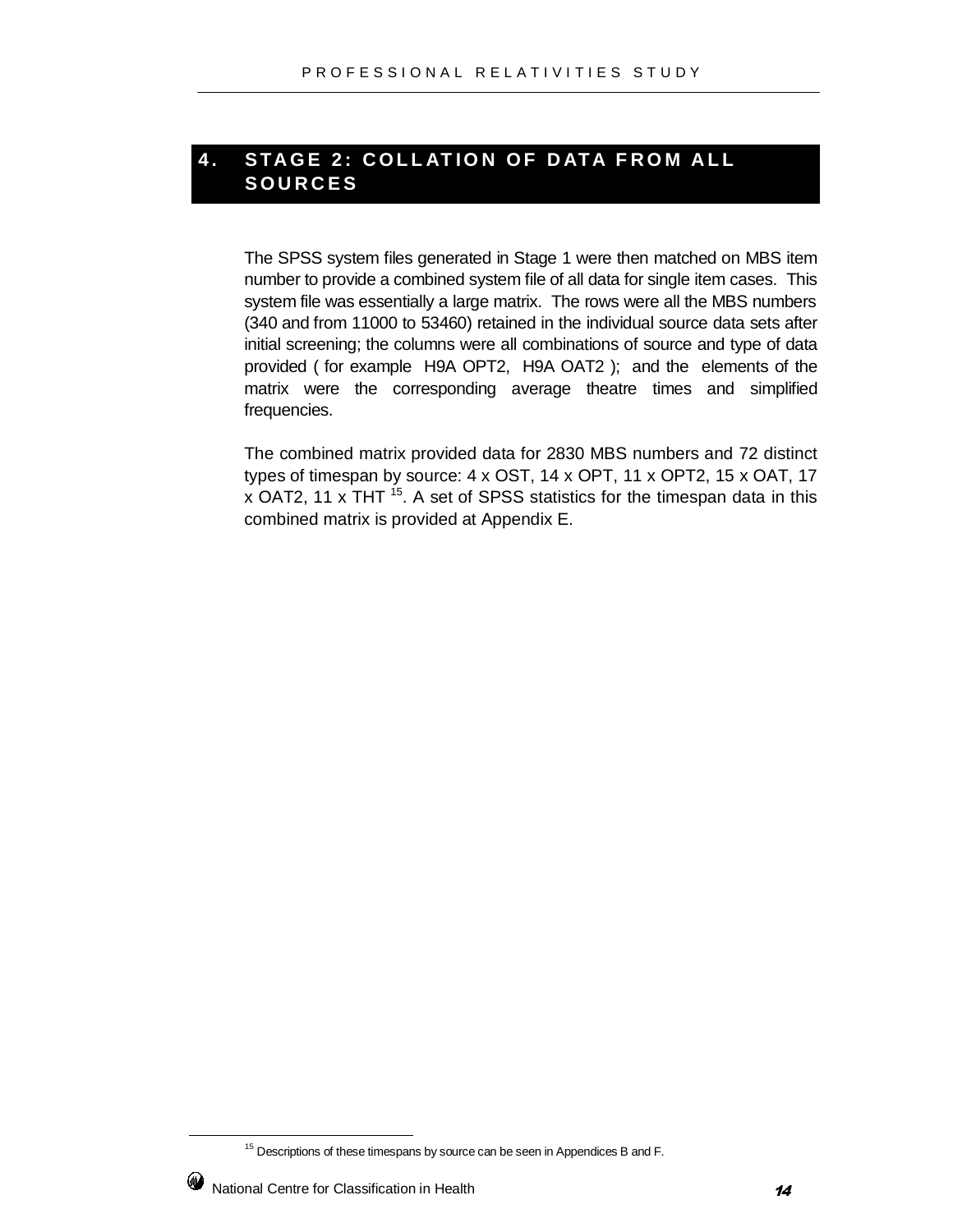#### **5. STAGE 3: STATISTICAL SCREENING OF COMBINED DATA**

Considering only timespan data, the combined system file generated in Stage 2 was sparsely populated. This was because each hospital typically encountered only a subset of MBS items. As of May 2000, only 53,820 (26%) of the 203,760 cells of the matrix were occupied. This data sparseness meant that for most MBS items the number of cells occupied by timespan data was between 5 and 25.

Furthermore, the timespans stored were not always the same. For example, item 12345 might have had H1 OPT, H1 OAT, MBSOAT2, H3 THT and WAGROUP OAT2; whereas item 23456 had H9B OPT2, H9B OAT2, MBSOAT2, and CASEMIX Public THT. For this reason it was very difficult to screen the data without modelling the cells of the matrix (observed times) in terms of the rows (MBS items) and columns (source x type of timespan).

The preliminary model used for that purpose was multiplicative in terms of both rows and columns. At a first approximation it was assumed that the ratio for each time for Item A to the corresponding time for Item B was the same. Similarly the ratio of H1OPT to H19 THT (or any other timespan) was approximately the same for all MBS items they had in common. It was then possible to predict values for the empty cells and to complete the matrix. Having completed the matrix, each of the actual theatre times observed could then be compared against a predicted value.

This comparison formed the basis of the statistical screening process. All times (except for MBSOAT2) were compared to their predicted values. Any times which were more than twice  $16$  or less than a half of their predicted values were rejected. This gave a maximum fourfold range of values for each MBS item X Source X Type of Timespan estimate. In the latest run this step resulted in the filtering out of 2,413 values (ie: 4.5% of the original 53,820 occupied cells). Coincidentally this filtering also reduced the number of data rows in the matrix from 2830 to 2826. The four discarded rows each had some occupied cells but all differed substantially from their predicted values and they had to be discarded. The resultant matrix then had 203,472 cells of which 51,407 (25.3%) were occupied. These data together with the numbers and percentages of observed values discarded by the screening process are shown in Appendix E.

 $16$  Note there is no reason why we have to use a factor of 2. With far more data from more sources this factor could possibly be reduced.

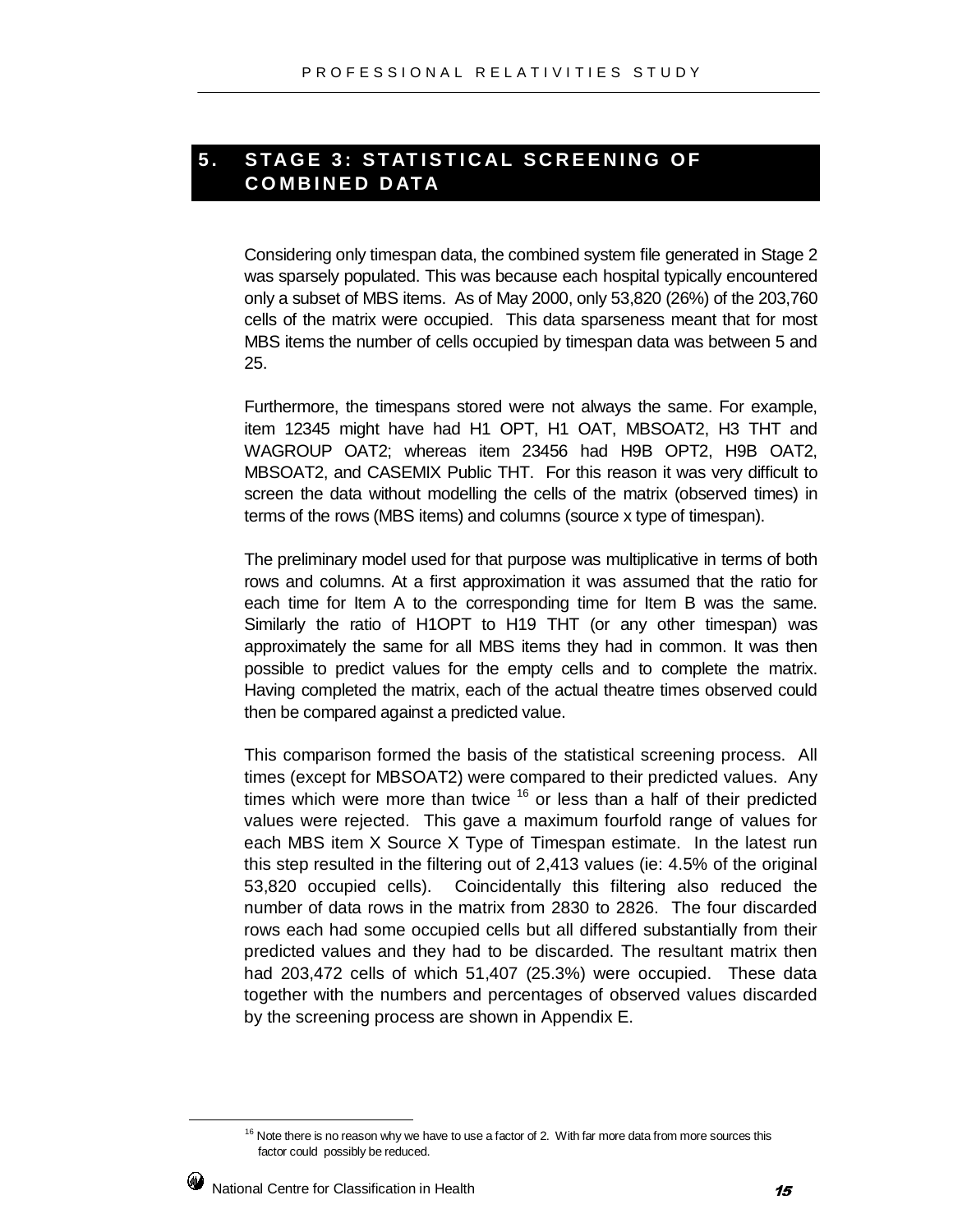A copy of the resultant matrix/combined system file was also generated in EXCEL format for expedient feedback to CGs. In this format it was referred to as the Total Theatre Times Report.

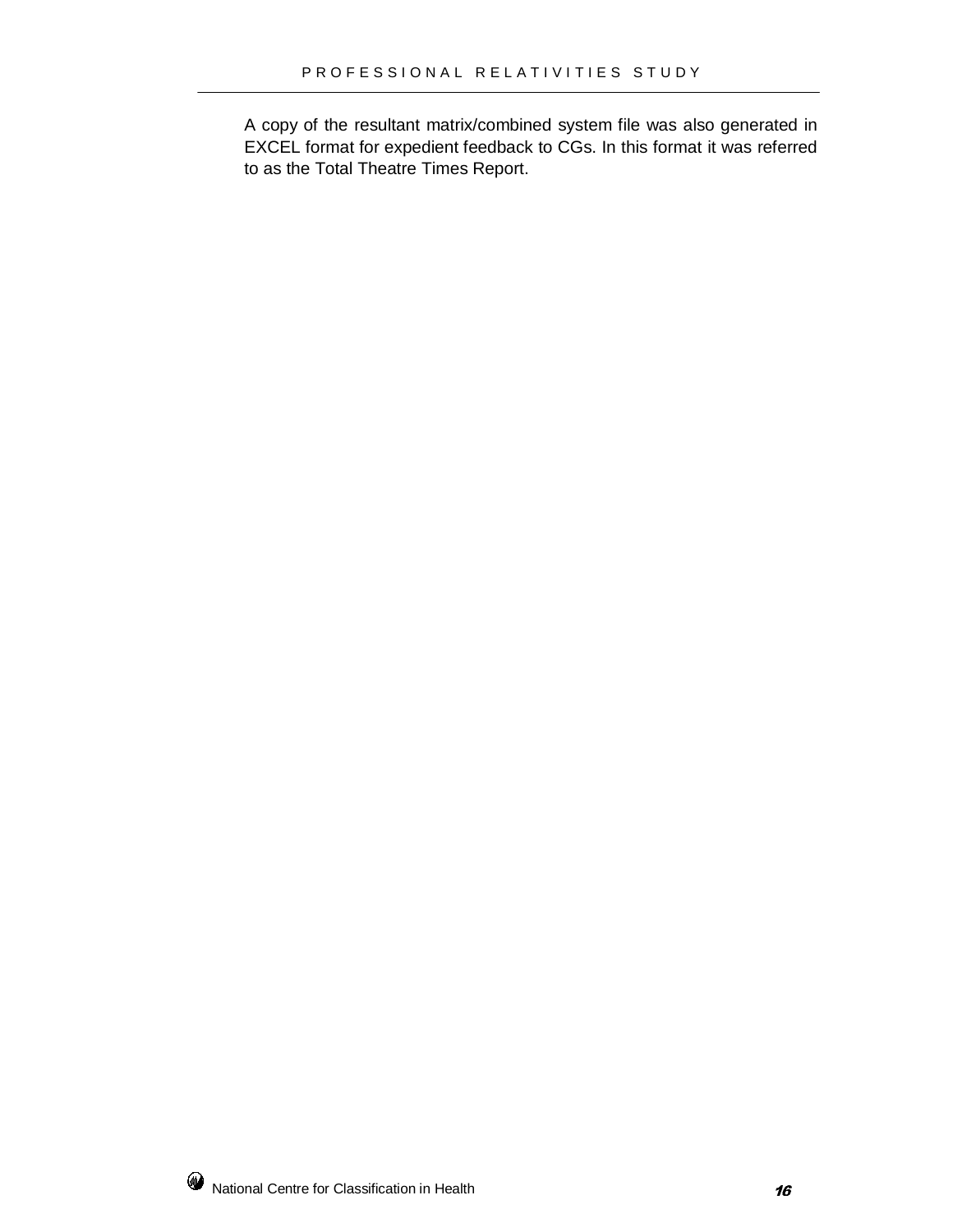#### **6. STAGE 4: PROVISION OF THEATRE TIMES DATA AND BIAS CHECKS TO CONSENSUS GROUPS**

#### **6.1 Report Specialty Specific MBS Numbers**

Statistical feedback was provided to each CG upon receipt of its latest estimates of pre, intra and post times and intensities. The time and frequency data from the screened version of the combined system file were matched with the CG's time estimates which were contained in a "Ratings and Rankings" spreadsheet. Two forms of feedback were generated through this process.

#### **6.2 Create Theatre Times EXCEL File**

The first feedback report - Theatre Times - was generated by simple extraction of data held on the combined SPSS system file described in Section 5 above. It was similarly formatted and included all screened time and frequency data available for the MBS items being considered by that CG. Part of a Theatre Times spreadsheet is reproduced at Appendix F.

#### **6.3 Perform Bias Checks**

The second report - Bias Checks - compared the CG estimates of intra time against screened OST, OPT, OPT2, OAT, OAT2 and THT data. The only valid direct comparison was **intra time / OPT**. Comparisons with OST, OPT2, OAT, OAT2 and THT were also provided, but these were for general interest and informal extrapolation where OPT times were not available. An example of a Bias Checks report is provided in Appendix G.

The simplest way to undertake a bias check is to examine the ratios of the specialty's average intra time estimate to each of the average observed OPT times, with the averages taken over those items for which both estimates are available. This is illustrated in Table 1.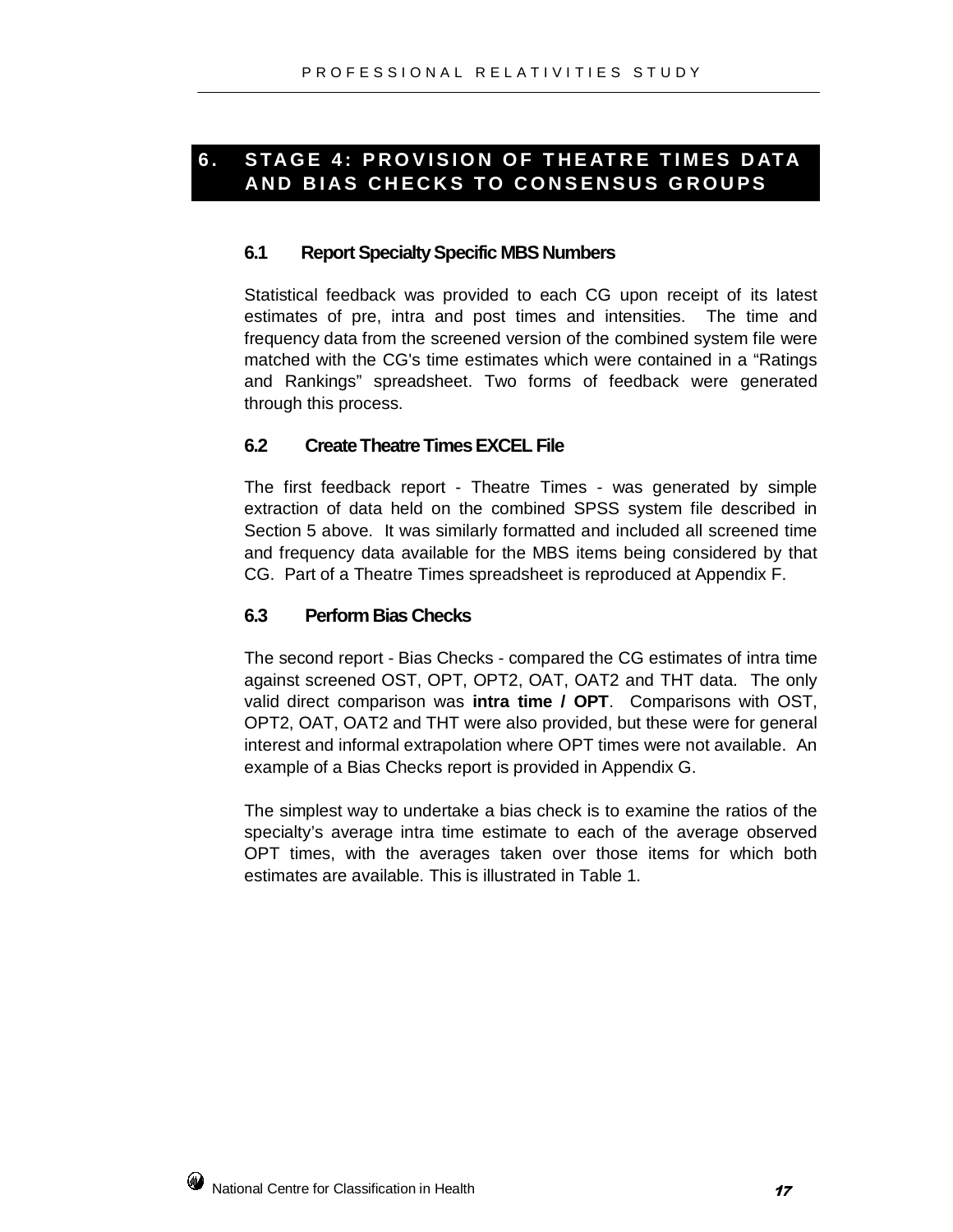| Other Time Estimate(OTE)                | No. of<br>Items<br>In Common | Average Time<br>In Minutes<br>SpA | <b>OTE</b> | Ratio 100<br>Sp A/OTE |
|-----------------------------------------|------------------------------|-----------------------------------|------------|-----------------------|
| H <sub>1</sub> Op Start to Op End       | 4                            | 42.0                              | 45.3       | 92.7                  |
| H <sub>4</sub> Op Start to Op End       | $\overline{7}$               | 44.9                              | 34.9       | 128.8                 |
| H6 Op Start to Op End                   | 1                            | 16.3                              | 16.7       | 97.7                  |
| H8 Surgeon St to Drapes Removed         | 23                           | 89.3                              | 92.5       | 96.6                  |
| <b>H9A Surgery St to Surgery Finish</b> | 70                           | 146.5                             | 117.2      | 124.9                 |
| H9B Surgery St to Surgery Finish        | 4                            | 60.3                              | 30.9       | 194.9                 |
| H <sub>10</sub> Op Start to Op End      | 1                            | 16.3                              | 9.3        | 175.3                 |
| H11 Knife to Skin – Applic of Dressing  | 12                           | 106.1                             | 125.8      | 84.4                  |
| H13 Surgeon Start to Surgeon Finish     | 1                            | 16.3                              | 12.6       | 129.4                 |
| H <sub>15</sub> Op Start to Op End      | 62                           | 137.5                             | 92.7       | 146.4                 |
| H <sub>16</sub> Proc Start to Proc End  | 86                           | 154.6                             | 157.3      | 98.3                  |
| H17 Surgical St to Surgical End         | 105                          | 168.6                             | 196.6      | 85.8                  |
| H <sub>18</sub> Proc Start to Proc End  | 65                           | 139.5                             | 93.2       | 149.8                 |
| H19 Positioning to Dressings Applied    | 101                          | 169.1                             | 167.3      | 101.1                 |
| <b>APHA Procedure Time</b>              | 56                           | 148.8                             | 114.6      | 129.8                 |
| <b>DELOITTE Procedure Time</b>          | 25                           | 124.3                             | 95.6       | 130.0                 |

**Table 1:** Comparison of Specialty 'A' Intra Times with Other Time Estimates (August 1999)

Median ratio of Sp A intra time estimates to OPT Unweighted  $= 126.9\%$ Weighted (for number of items in common) = 101.1%

Table 1 can be seen to exhibit a somewhat unusual distribution of values with several spread across the range 84 - 101 % and then a cluster of values between 124 - 130%. Because of this uncertainty, we would recommend that this specialty would not need at this stage to attempt to correct for any overall bias. Instead the data could be passed forward to screening for outliers while the CG should continue to review individual intra times against observed values.

A different situation would apply for Table 2 with hypothetical Specialty B (SpB). The averages of its intra time estimates exceed all 16 OPT averages. Probably the most effective way to remove the bias from this table would be to reduce the CG's estimates by 35.6 %  $( = 100 \times (1 - 100$ / 155.3) ).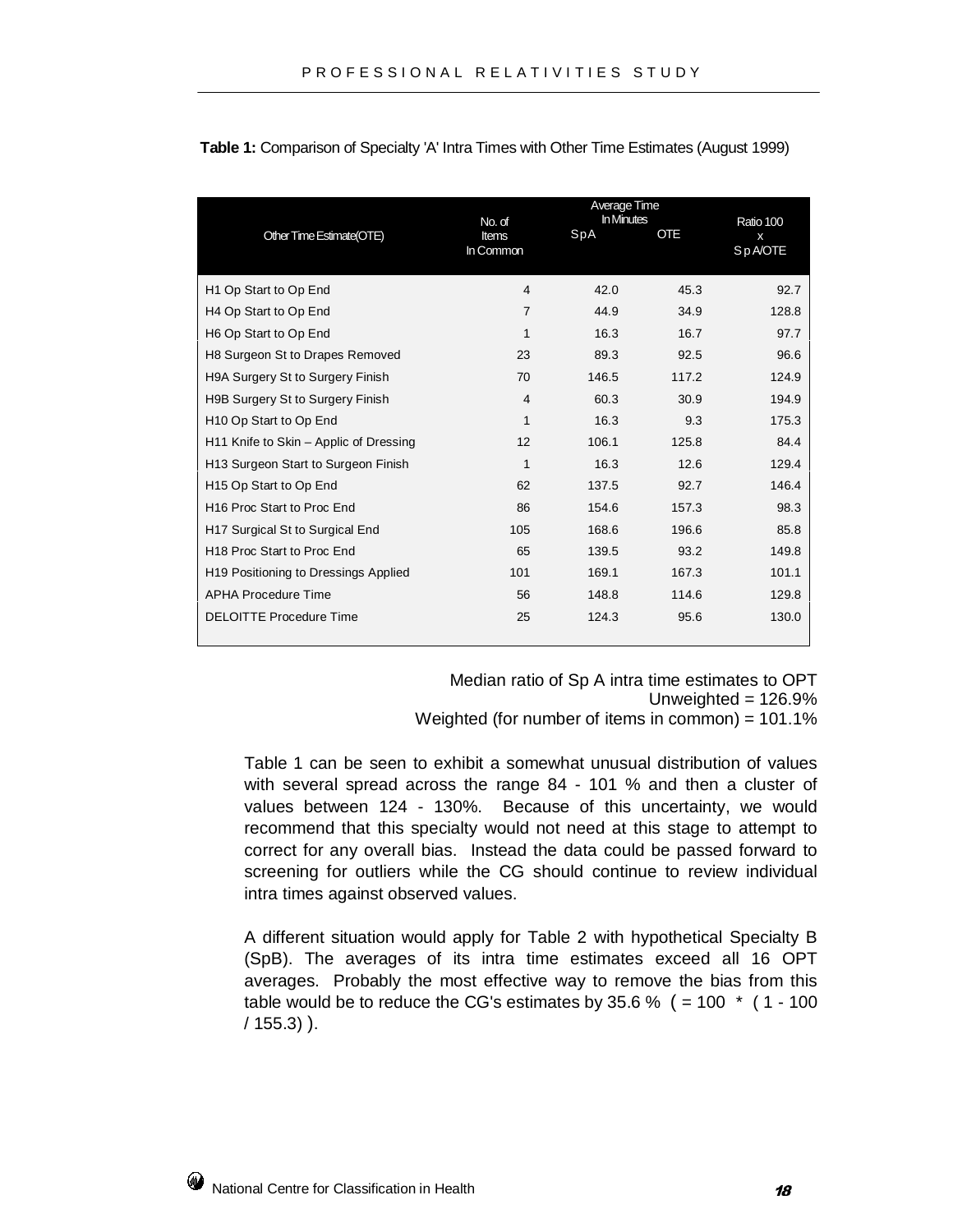| Other Time Estimate (OTE)                                              | No. of<br>Items In<br>Common |               | Average Time<br>In Minutes |                |
|------------------------------------------------------------------------|------------------------------|---------------|----------------------------|----------------|
|                                                                        |                              | SpB           | <b>OTE</b>                 | SpB/OTE        |
| H1 Op Start to Op End                                                  | 15                           | 126.9         | 89.4                       | 142.0          |
| H <sub>4</sub> Op Start to Op End                                      | 33                           | 121.6         | 99.8                       | 121.8          |
| H6 Op Start to Op End                                                  | 6                            | 96.3          | 59.9                       | 160.8          |
| H8 Surgeon St to Drapes Removed                                        | 39                           | 167.3         | 90.6                       | 184.7          |
| H9A Surgery St to Surgery Finish                                       | 53                           | 173.9         | 120.6                      | 144.2          |
| H9B Surgery St to Surgery Finish<br>H <sub>10</sub> Op Start to Op End | 9<br>19                      | 83.9<br>140.9 | 55.4<br>86.1               | 151.5<br>163.7 |
| H11 Knife to Skin - Applic of Dressing                                 | 28                           | 163.6         | 152.9                      | 107.0          |
| H13 Surgeon Start to Surgeon Finish                                    | $\overline{7}$               | 101.8         | 60.1                       | 169.2          |
| H <sub>15</sub> Op Start to Op End                                     | 67                           | 181.5         | 90.0                       | 201.8          |
| H <sub>16</sub> Proc Start to Proc End                                 | 81                           | 188.6         | 118.8                      | 158.8          |
| H17 Surgical St to Surgical End                                        | 100                          | 190.7         | 122.8                      | 155.3          |
| H <sub>18</sub> Proc Start to Proc End                                 | 42                           | 153.9         | 100.3                      | 153.4          |
| H19 Positioning to Dressings Applied                                   | 58                           | 190.9         | 129.8                      | 147.1          |
| <b>APHA Procedure Time</b>                                             | 47                           | 196.0         | 123.4                      | 158.9          |
| <b>DELOITTE Procedure Time</b>                                         | 14                           | 146.2         | 106.5                      | 137.2          |

**Table 2:** Comparison of Specialty 'B' Intra Times with Other Time Estimates (August 1999)

Median ratio of Sp B intra time estimates to OPT Unweighted =  $154.4%$ Weighted (for number of items in common) = 155.3%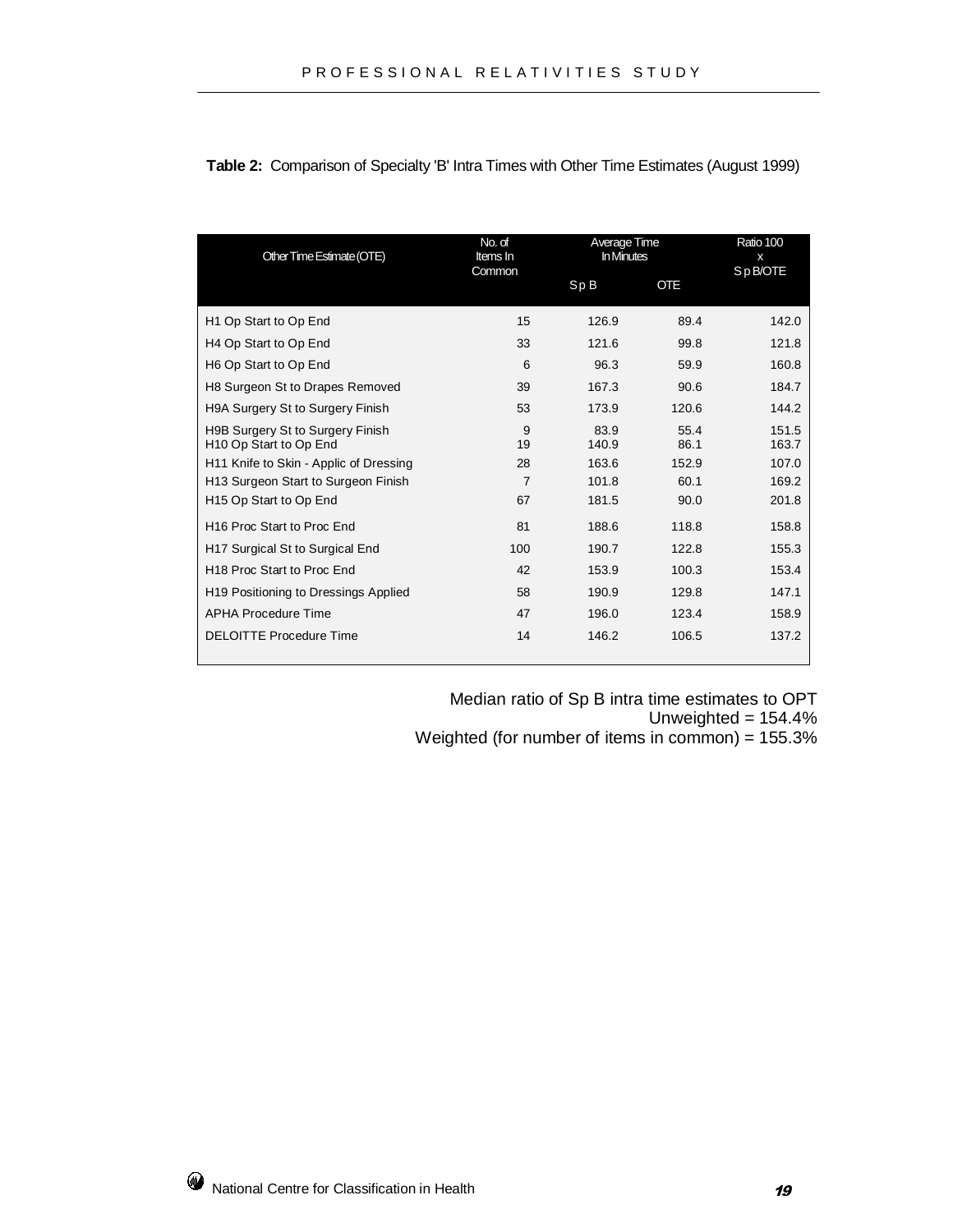#### **7. STAGE 5: OUTLIER TESTS**

All specialty intra service time estimates can be checked for outliers, however, this should only take place once any overall bias has been removed. The checking for outliers is accomplished by performing a regression analysis using the specialty's intra time estimate as the dependent variable and all other time estimates as the independent variables in order to generate a predictor of the specialty's intra time estimate. The outliers can then be identified as the specialty's intra time estimates which differ by more than a specified amount (eg: three standard deviations or 70%) from this predictor.

The reason why **this check should not be carried out if there is a bias in the intra time data** is that this bias will also be incorporated in the predictor. In this event half or more of the outliers identified will not be true outliers. The reverse could be true; they could be good data which are free of the bias.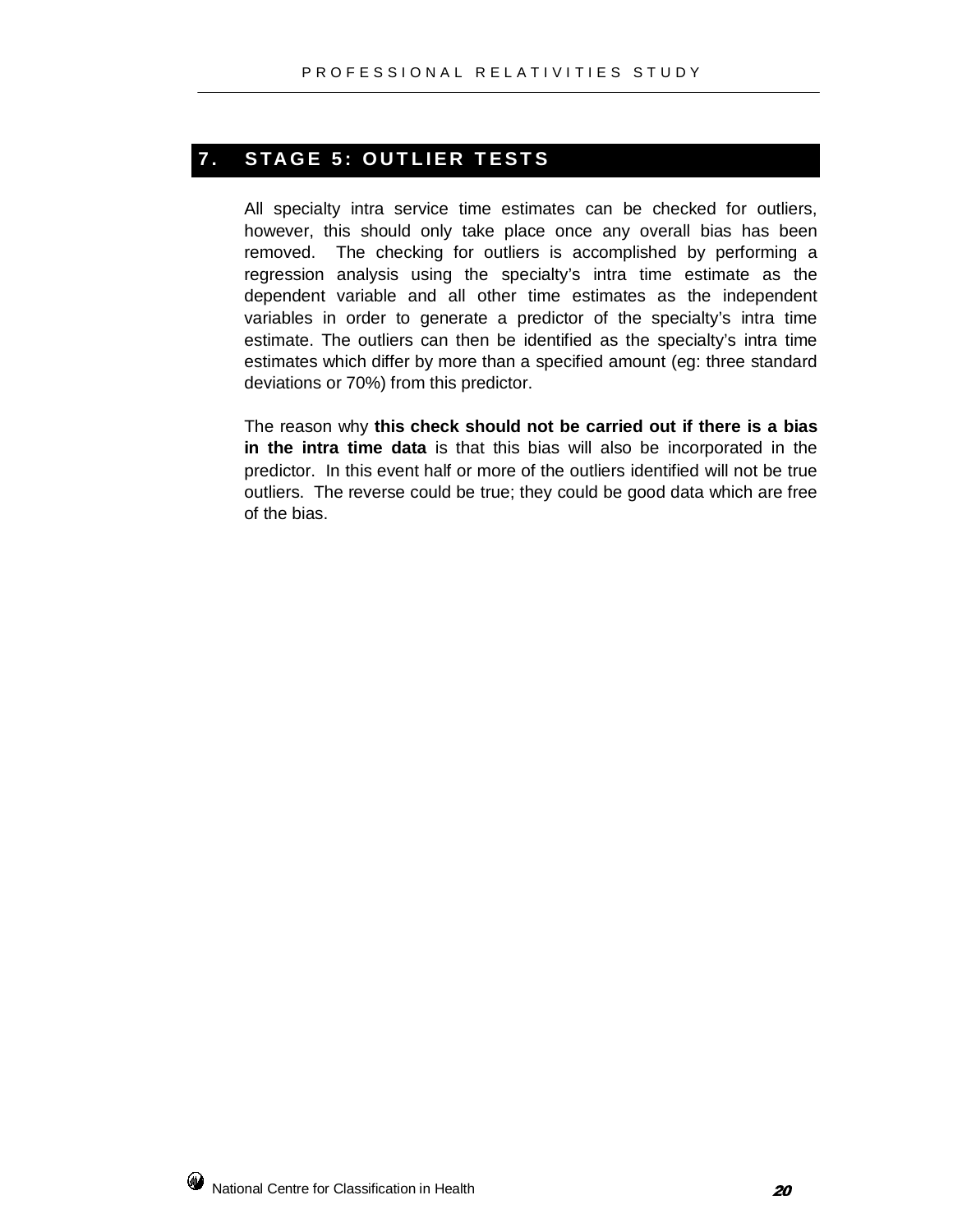#### 8. CONCLUSIONS AND RECOMMENDATIONS

The final theatre times data base contains 51,407 times for 2826 MBS items. These data were assembled from 173,861 lines of data received from 28 data sources.

The NCCH is satisfied with the theatre times data and would encourage more data to be forwarded during the study. These data provide an excellent starting point for validating intra times on an aggregate (ie: specialty) basis. However, they are less reliable at an item level. Extreme caution should be taken before using item level averages unless they are derived from a reasonable range of sources.

Preliminary checking and validation of the more detailed source datasets has proved to be quite productive but little such processing was possible with the skeletal datasets. However, it would be inappropriate to reject skeletal data simply on the basis of its format. It is instead preferable and practicable to employ statistics across all available data in order to screen and filter out errors from all datasets. The most appropriate general rule is "the more sources and the more data the better the result".

Generally the validation process has demonstrated its capability to assist in the refinement and validating of intra times for use in the PRS. Nonetheless it is apparent that pre-processing of clock data by a source to form specific timespans, aggregates and averages adds to the complexity of checking and adjusting for individual errors in data. Also such preprocessing can lead to the later discard of useful data such as a data record which may have aggregated one instance of grossly erroneous data with other data for accurately recorded cases. For those reasons it is recommended that the nature and format of any further datasets sought should be along the lines described in Appendix H.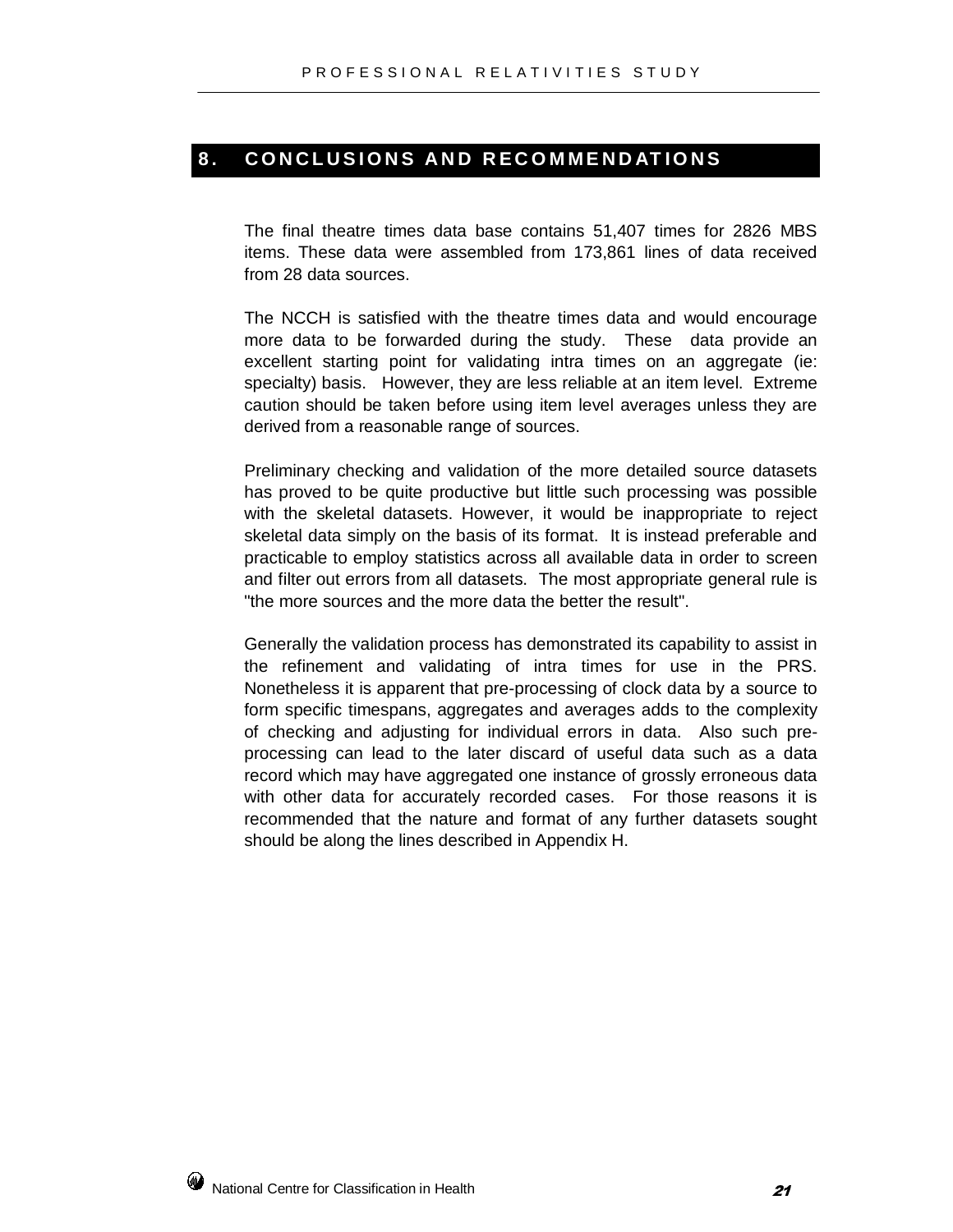### **Glossary of Terms**

| <b>APHA</b>      | Survey data/source: Australian Private Hospitals Association                                                                                                                    |  |  |  |  |
|------------------|---------------------------------------------------------------------------------------------------------------------------------------------------------------------------------|--|--|--|--|
|                  | <b>Banding Study</b>                                                                                                                                                            |  |  |  |  |
| <b>CANS</b>      | Survey data/source: Commonwealth Anaesthetic Survey                                                                                                                             |  |  |  |  |
| <b>CASEMIX</b>   | Survey data/source: Casemix                                                                                                                                                     |  |  |  |  |
| CG               | <b>Consensus Group</b>                                                                                                                                                          |  |  |  |  |
| <b>DELOITTE</b>  | Survey data/source: Deloitte Touche Tohmatsu, Theatre Service                                                                                                                   |  |  |  |  |
|                  | <b>Weights Study</b>                                                                                                                                                            |  |  |  |  |
| <b>HARVARD</b>   | Survey data/source: Harvard University, Resource Based Relative                                                                                                                 |  |  |  |  |
|                  | <b>Value Scales Study</b>                                                                                                                                                       |  |  |  |  |
| <b>MBS</b>       | <b>Medicare Benefits Schedule</b>                                                                                                                                               |  |  |  |  |
| MBSOAT2          | Anaesthetic time in minutes as specified in MBS Book                                                                                                                            |  |  |  |  |
| <b>OAT</b>       | Start of anaesthetic procedure -to- end of surgical procedure                                                                                                                   |  |  |  |  |
| OAT <sub>2</sub> | Start of anaesthetic procedure -to- patient leaves Operating Room<br>for Recovery / ICU / Ward<br>(for many/most cases, OAT2<br>corresponds to anaesthetist intra service time) |  |  |  |  |
| <b>OPT</b>       | Start of surgical procedure -to- end of surgical procedure<br>(clinician intra service time)                                                                                    |  |  |  |  |
| OPT <sub>2</sub> | Start of surgical procedure -to- patient leaves Operating Room for<br>Recovery / ICU / Ward                                                                                     |  |  |  |  |
| <b>OST</b>       | Knife to skin -to- dressing applied or drapes removed. Introduced<br>to cater for procedure timespan as recorded at some hospitals<br>(an alternative to OPT see above)         |  |  |  |  |
| <b>OTE</b>       | Other time estimate                                                                                                                                                             |  |  |  |  |
| <b>PRS</b>       | <b>Professional Relativities Study</b>                                                                                                                                          |  |  |  |  |
| <b>PTEVP</b>     | <b>Procedure Time Estimates Validation Process</b>                                                                                                                              |  |  |  |  |
| <b>THT</b>       | Patient enters Operating Room / Anaesthetic Bay -to- patient leaves<br>Operating Room for Recovery / ICU / Ward.                                                                |  |  |  |  |
| WAGROUP          | Survey data/source: West Australian Group Survey                                                                                                                                |  |  |  |  |

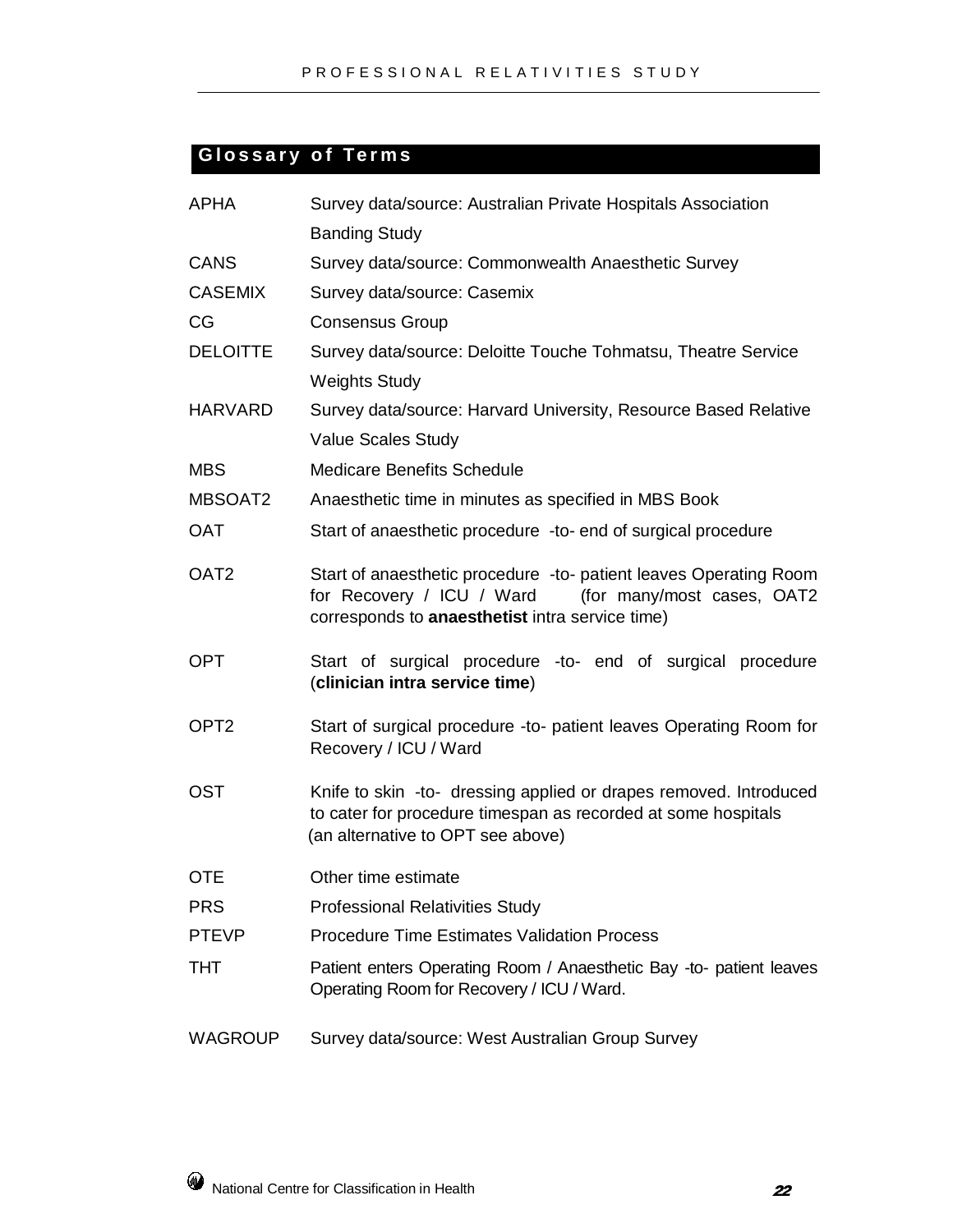# APPENDIX A

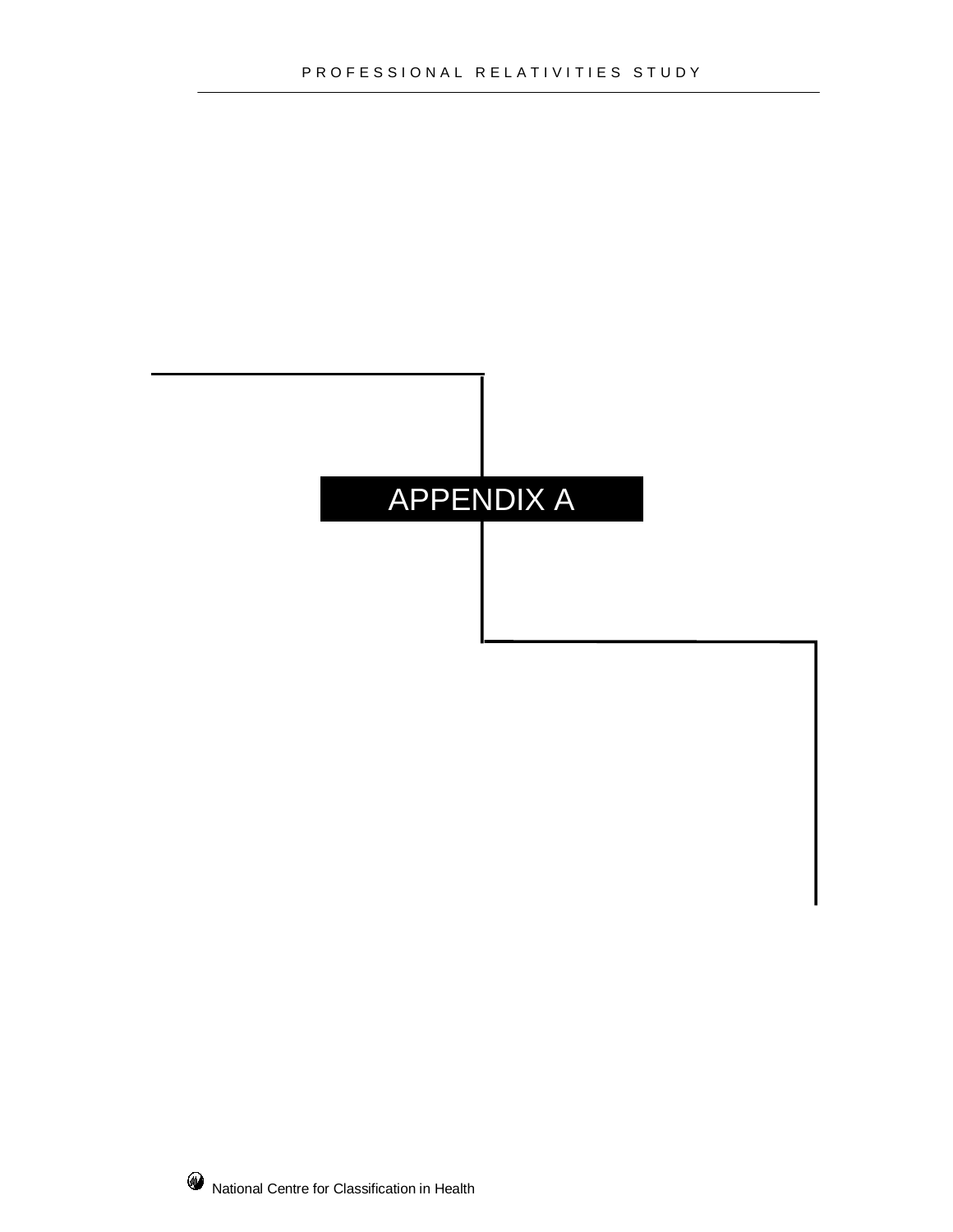#### **LETTER REQUESTING THE PROVISION OF OPERATING ROOM TIMES**

Chief Executive Officer Xyz Hospital

Dear Sir/Madam

PROFESSIONAL RELATIVITIES STUDY: REQUESTFORTHE PROVISIONOF OPERATING ROOMTIMES

The purpose of this letter is to seek your assistance in providing operating room times to assist the National Centre for Classification in Health (NCCH) in undertaking work on the Relative Value Study (RVS) of items listed in the Medicare Benefits Schedule (MBS).

The RVS is being undertaken as a joint project by the Department of Health and Family Services and the Australian Medical Association with the aim of determining appropriate relativities between items in the MBS. The RVS is being directed by the Medicare Schedule Review Board (MSRB) comprised of representatives of both the Department and the AMA .

The NCCH has been engaged as a consultant by the MSRB to undertake a study to determine the resource based relative values for professional work relating to items in the MBS. This Professional Relativities Study (PRS) involves Australian clinician input to determine resource based relative values for procedures within each specialty, using a range of data including Australian intraservice times; other estimates of time; intensity ratings; and maps between the Medicare Benefits Schedule and the American Medical Association Physicians' Current Procedural Terminology.

As part of the study process, Clinician Consultants are estimating procedural time for pre, intra and post service periods. To assist in confirming these estimates, the NCCH has requested actual times from a selection of Australian private and public hospitals for comparison. Unfortunately, insufficient data has been received from hospitals to allow validation of these times with any degree of certainty.

As a result, I am writing to request the provision of operating room times from your health care facility (if available) for the validation of times estimated by clinicians working with the NCCH for the Professional Relativities Study.

The information will be used to assess the times estimated by clinicians representing the specialist Colleges, Societies and Associations and will be used for comparative purposes only. The NCCH will consider the information with the strictest confidentiality. Each hospital will be deidentified and no times will be reported or published.

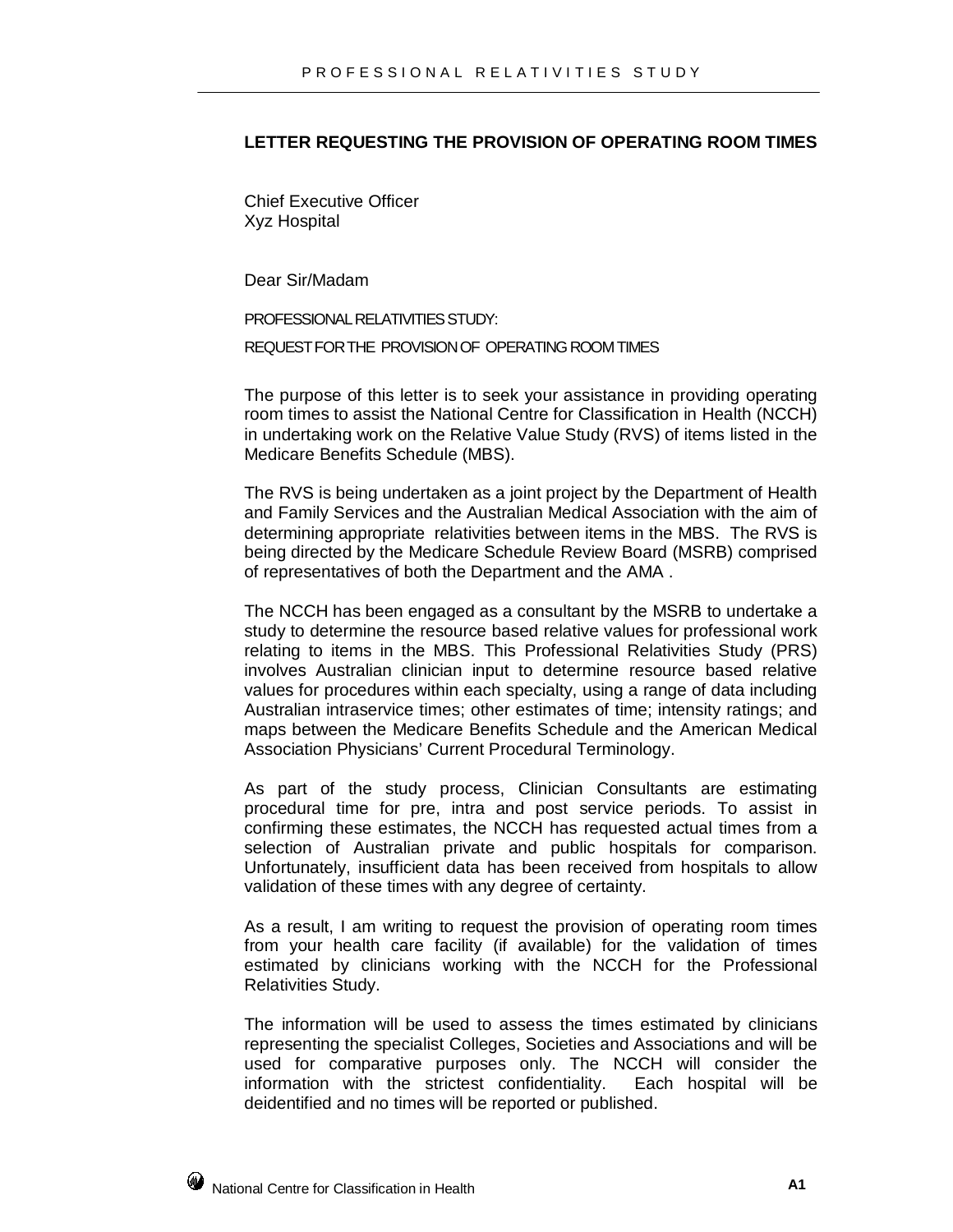The information and format preferred for the assessment of times is detailed below:

| 1. Data                 | - per MBS Item number if available                                                                                                                                                        |
|-------------------------|-------------------------------------------------------------------------------------------------------------------------------------------------------------------------------------------|
| <b>Procedure time</b>   | - average time (eg start to end of procedure)                                                                                                                                             |
| <b>Preparation time</b> | - average time (eg dress scrub and wait times<br>pre procedure)                                                                                                                           |
| Post procedure time     | - average time (eg recovery time etc (only if<br>doctor involved)                                                                                                                         |
| <b>Anaesthetic time</b> | - average time                                                                                                                                                                            |
| <b>Frequency</b>        | - number of cases for average times                                                                                                                                                       |
| 2. Definitions          | - could you please provide definitions of the<br>times                                                                                                                                    |
| 3. Range of MBS items   | - Category 1 (Items 173 and 340 only)<br>- Categories 2-4 (all items in the range 11000-<br>53460)                                                                                        |
| 4. Data limits          | - latest available fiscal (preferably 1996/97) or<br>calendar year.                                                                                                                       |
| 5. Format               | - electronic format if possible (ie ASCII format<br>comma delimited or Excel spread sheet).<br>The information can be sent via Email to<br>Patricia Dahdah -<br>pdahdah@cchs.usyd.edu.au. |

Thank you very much for considering this request. If you are able to assist us by providing operating room times, the NCCH would appreciate a response by 18 September 1998. If you have any queries on the technical matters relating to this request, would you please contact Lauren Jones at the NCCH on 02 9351 9097. David Reddy (02 6285 2819), from the Medicare Schedule Review Task Force which is directing the RVS, is available to answer any other concerns you may have.

Yours sincerely

Col Bailey **Director** 20 August 1998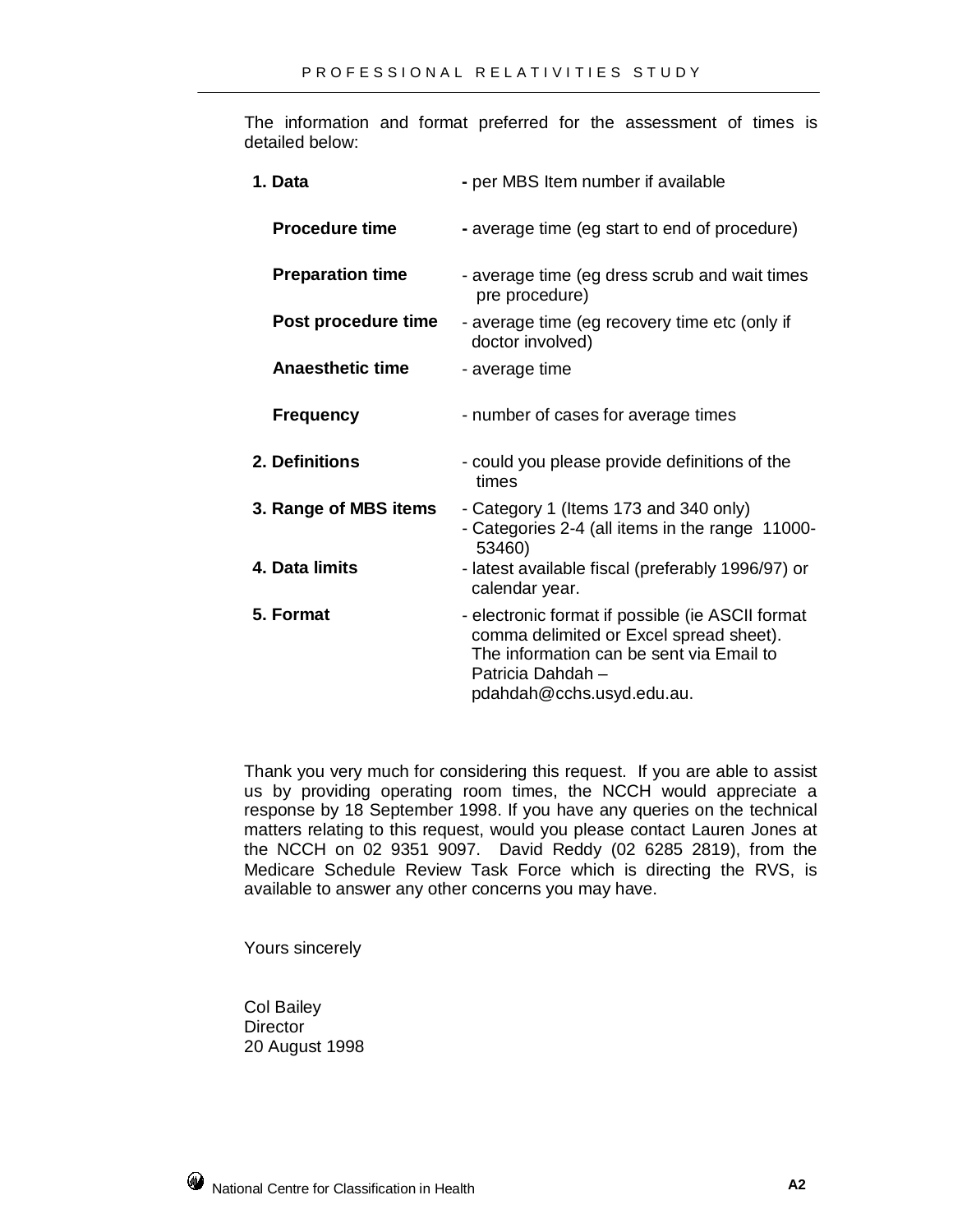### APPENDIX B

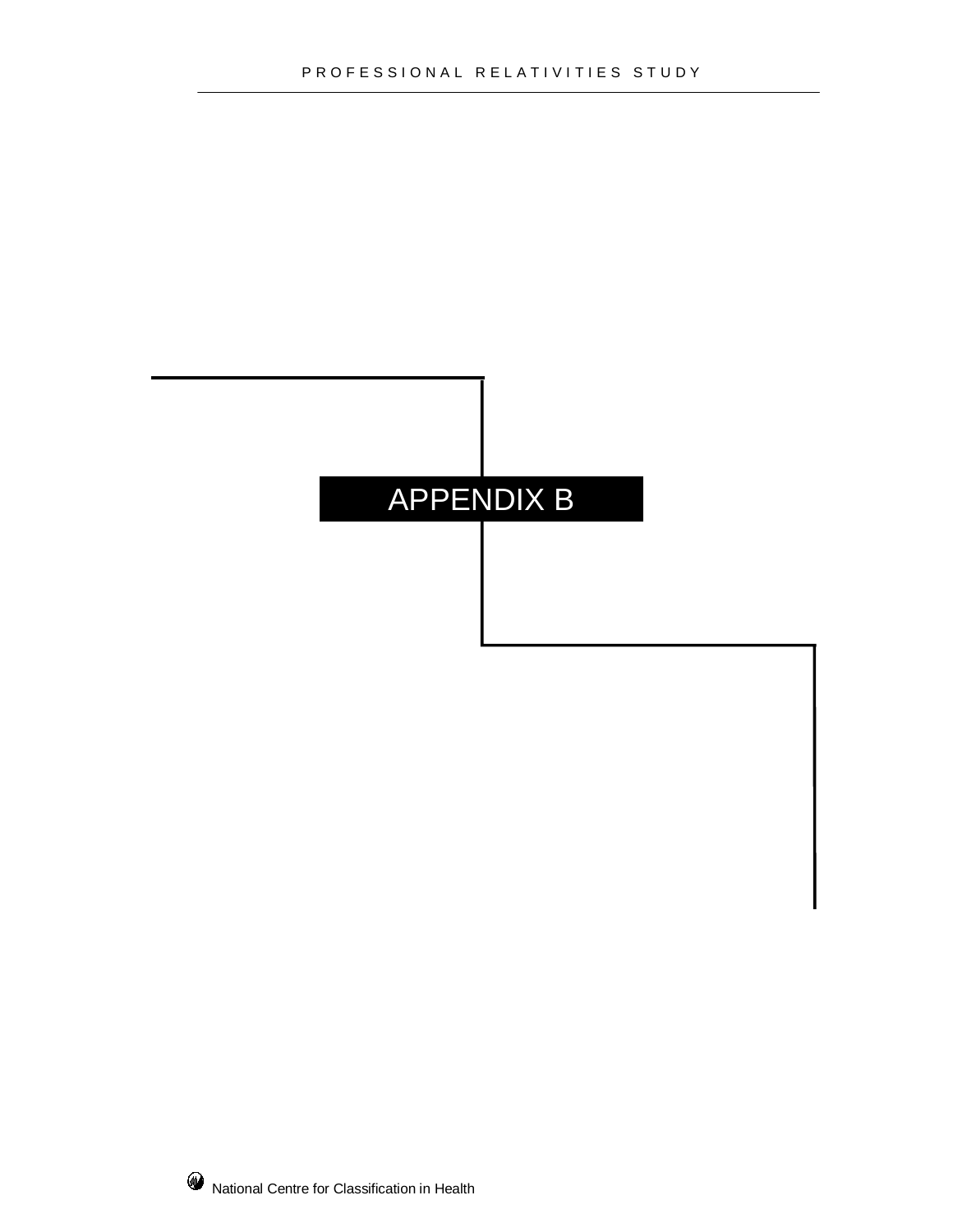#### **DEFINITIONS PYRAMID**

|                              | <b>PATHWAYS FOR</b><br><b>SURGEON AND</b>       |                 |                                 |                           | FT ENTERS ABANDSTRETK: BAIT<br>GO GOTRATION GOODS |                                 |                        | <b>S1MST OF THE</b> |            |              |                   |         |                                |                    |                    | <b>UH OF THE</b>      | 1719.10<br>80109   |                            |
|------------------------------|-------------------------------------------------|-----------------|---------------------------------|---------------------------|---------------------------------------------------|---------------------------------|------------------------|---------------------|------------|--------------|-------------------|---------|--------------------------------|--------------------|--------------------|-----------------------|--------------------|----------------------------|
|                              | <b>ANAESTHETIST</b>                             |                 | .HI<br><b>INTERE</b><br>OF BUIL | Anneth.                   | August.<br>PO are teacher<br>for arabs.           | Alenta.<br>Contentence e        | Surg. with:<br>Platfor | <b>Philip</b>       | <b>His</b> | Philadelphia | <b>Brothering</b> | Woodsk  | <b><i><u>In source</u></i></b> | <b>Drapes</b>      | <b>Suitable</b>    | <b>Report Follows</b> | <b>BM UFF</b>      | <b>THE</b><br>FROM<br>相に言す |
| 10                           | TIME                                            | TYPE            |                                 | artises to<br>tale to Pt. | semic<br><b>State</b><br><b>Money Born</b>        | edrole/<br>duction of<br>anana. | stores.<br>tehnikon    | perationanti        | draped.    | propind      | sin m             | Cleaner | Applied                        | <b>Environment</b> | Tees<br>lease (Pt) | of aners.             | to Recor.<br>Staff |                            |
| Hospit                       | HIGHT                                           | Par             |                                 |                           |                                                   |                                 |                        |                     |            |              |                   |         |                                |                    |                    |                       |                    |                            |
| Hospic                       | HIGHT                                           | Pair            |                                 |                           |                                                   |                                 |                        |                     |            |              |                   |         |                                |                    |                    |                       |                    |                            |
| Hosp 11                      | 191057                                          | illin.          |                                 |                           |                                                   |                                 |                        |                     |            |              |                   |         |                                |                    |                    |                       |                    |                            |
| Here Zi                      | <b>HZ10ST</b>                                   | Pab             |                                 |                           |                                                   |                                 |                        |                     |            |              |                   |         |                                |                    |                    |                       |                    |                            |
| Hose1<br>Hospit              | HIGHT<br>HIGHT                                  | Pm<br>Share.    |                                 |                           |                                                   |                                 |                        |                     |            |              |                   |         |                                |                    |                    |                       |                    |                            |
| Hasp10                       | <b>HIDDRT</b>                                   | <b>PM</b>       |                                 |                           |                                                   |                                 |                        |                     |            |              |                   |         |                                |                    |                    |                       |                    |                            |
| Hosp13                       | HI30PT                                          | Par             |                                 |                           |                                                   |                                 |                        |                     |            |              |                   |         |                                |                    |                    |                       |                    |                            |
| Hose 16                      | HISOPT                                          | Pm              |                                 |                           |                                                   |                                 |                        |                     |            |              |                   |         |                                |                    |                    |                       |                    |                            |
| Hosp 16                      | HISCPT                                          | Pub             |                                 |                           |                                                   |                                 |                        |                     |            |              |                   |         |                                |                    |                    |                       |                    |                            |
| Hospitz                      | HI/DPT                                          | Pak             |                                 |                           |                                                   |                                 |                        |                     |            |              |                   |         |                                |                    |                    |                       |                    |                            |
| Hospith                      | <b>HIBOPT</b>                                   | Print           |                                 |                           |                                                   |                                 |                        |                     |            |              |                   |         |                                |                    |                    |                       |                    |                            |
| Hosp 19                      | <b>HISOPT</b>                                   | Pak             |                                 |                           |                                                   |                                 |                        |                     |            |              |                   |         |                                |                    |                    |                       |                    |                            |
| Hyse 25                      | <b>HODDRT</b>                                   | Pak             |                                 |                           |                                                   |                                 |                        |                     |            |              |                   |         |                                |                    |                    |                       |                    |                            |
| <b>APIA</b>                  | AFHADFT Fax                                     |                 |                                 |                           |                                                   |                                 |                        |                     |            |              |                   |         |                                |                    |                    |                       |                    |                            |
| CANEL                        | CANSOFT Pub & Prix                              |                 |                                 |                           |                                                   |                                 |                        |                     |            |              |                   |         |                                |                    |                    |                       |                    |                            |
| <b>Deloits</b>               | DROPT <sup></sup>                               | Pub & Pay       |                                 |                           |                                                   |                                 |                        |                     |            |              |                   |         |                                |                    |                    |                       |                    |                            |
| Herverd                      | HARVOFT US Heres                                |                 |                                 |                           |                                                   |                                 |                        |                     |            |              |                   |         |                                |                    |                    |                       |                    |                            |
| Hysell                       | HIGHT2                                          | Pm              |                                 |                           |                                                   |                                 |                        |                     |            |              |                   |         |                                |                    |                    |                       |                    |                            |
| Hospita.                     | HACFG:<br>1980年12                               | Par<br>PrintDay |                                 |                           |                                                   |                                 |                        |                     |            |              |                   |         |                                |                    |                    |                       |                    |                            |
| HospBD<br>Hosp13             | HI3DPT2                                         | $2\%$           |                                 |                           |                                                   |                                 |                        |                     |            |              |                   |         |                                |                    |                    |                       |                    |                            |
| Hosp 15                      | HISOPTZ                                         | Pm              |                                 |                           |                                                   |                                 |                        |                     |            |              |                   |         |                                |                    |                    |                       |                    |                            |
| Hosp16                       | <b>HISOPTZ</b>                                  | Pak             |                                 |                           |                                                   |                                 |                        |                     |            |              |                   |         |                                |                    |                    |                       |                    |                            |
| HospTT                       | HI7DPT2                                         | Pak             |                                 |                           |                                                   |                                 |                        |                     |            |              |                   |         |                                |                    |                    |                       |                    |                            |
| Huss10                       | <b>HISOPT2</b>                                  | <b>Star</b>     |                                 |                           |                                                   |                                 |                        |                     |            |              |                   |         |                                |                    |                    |                       |                    |                            |
| Hose 19                      | HISOPT2                                         | Pat             |                                 |                           |                                                   |                                 |                        |                     |            |              |                   |         |                                |                    |                    |                       |                    |                            |
| Here 28                      | H2DOPT2                                         | Pot.            |                                 |                           |                                                   |                                 |                        |                     |            |              |                   |         |                                |                    |                    |                       |                    |                            |
| CANS                         | CANSOPT2 Pub & Prix                             |                 |                                 |                           |                                                   |                                 |                        |                     |            |              |                   |         |                                |                    |                    |                       |                    |                            |
| Hospf                        | <b>HIGHT</b>                                    | Pu              |                                 |                           |                                                   |                                 |                        |                     |            |              |                   |         |                                |                    |                    |                       |                    |                            |
| Hospi                        | <b>HACAT</b>                                    | Print           |                                 |                           |                                                   |                                 |                        |                     |            |              |                   |         |                                |                    |                    |                       |                    |                            |
| Hoyalli                      | <b>HEGAT</b>                                    | Print           |                                 |                           |                                                   |                                 |                        |                     |            |              |                   |         |                                |                    |                    |                       |                    |                            |
| Hospit                       | <b>HIGAT</b>                                    | Par             |                                 |                           |                                                   |                                 |                        |                     |            |              |                   |         |                                |                    |                    |                       |                    |                            |
| Hospital                     | HIGHT                                           | Par             |                                 |                           |                                                   |                                 |                        |                     |            |              |                   |         |                                |                    |                    |                       |                    |                            |
| Hosp13                       | HIGGAT                                          | Pár             |                                 |                           |                                                   |                                 |                        |                     |            |              |                   |         |                                |                    |                    |                       |                    |                            |
| How 15<br>Heye 15            | <b>HISO41</b><br>HIBOAT                         | Pat<br>Pub      |                                 |                           |                                                   |                                 |                        |                     |            |              |                   |         |                                |                    |                    |                       |                    |                            |
| Hosp17                       | HI/DAT                                          | Pw              |                                 |                           |                                                   |                                 |                        |                     |            |              |                   |         |                                |                    |                    |                       |                    |                            |
| Hosp10                       | HISOAT                                          | Pub             |                                 |                           |                                                   |                                 |                        |                     |            |              |                   |         |                                |                    |                    |                       |                    |                            |
| Hisp39                       | <b>HISOAT</b>                                   | Pub             |                                 |                           |                                                   |                                 |                        |                     |            |              |                   |         |                                |                    |                    |                       |                    |                            |
| Hyse 28                      | <b>HZDOAT</b>                                   | Pub K Pira      |                                 |                           |                                                   |                                 |                        |                     |            |              |                   |         |                                |                    |                    |                       |                    |                            |
| Hose 21                      | <b>HZTOATZ</b>                                  | <b>Pub</b>      |                                 |                           |                                                   |                                 |                        |                     |            |              |                   |         |                                |                    |                    |                       |                    |                            |
| ONE                          | EAMGLAT                                         | Pub & Prix      |                                 |                           |                                                   |                                 |                        |                     |            |              |                   |         |                                |                    |                    |                       |                    |                            |
| Deloitte                     | DIGAT.                                          | Put & Prix      |                                 |                           |                                                   |                                 |                        |                     |            |              |                   |         |                                |                    |                    |                       |                    |                            |
| MS                           | MBSOAT2                                         | (Pub 5.7th      |                                 |                           |                                                   |                                 |                        |                     |            |              |                   |         |                                |                    |                    |                       |                    |                            |
| Hose5                        | <b>HBOAT2</b>                                   | Por             |                                 |                           |                                                   |                                 |                        |                     |            |              |                   |         |                                |                    |                    |                       |                    |                            |
| Hosp?                        | HIGAT2                                          | PrintDay        |                                 |                           |                                                   |                                 |                        |                     |            |              |                   |         |                                |                    |                    |                       |                    |                            |
| Hospit                       | HIGAT3                                          | Par             |                                 |                           |                                                   |                                 |                        |                     |            |              |                   |         |                                |                    |                    |                       |                    |                            |
| HospitA                      | HIACAT2                                         | Par             |                                 |                           |                                                   |                                 |                        |                     |            |              |                   |         |                                |                    |                    |                       |                    |                            |
| Hostif                       | HIBOAT2                                         | Po/Day          |                                 |                           |                                                   |                                 |                        |                     |            |              |                   |         |                                |                    |                    |                       |                    |                            |
| Here <sup>11</sup><br>HospT2 | HITOAT2<br>HIGHTE Pub                           | $P_{\rm{7D}}$   |                                 |                           |                                                   |                                 |                        |                     |            |              |                   |         |                                |                    |                    |                       |                    |                            |
| Hosp18                       | HIADAT2 Pub                                     |                 |                                 |                           |                                                   |                                 |                        |                     |            |              |                   |         |                                |                    |                    |                       |                    |                            |
| Hosp 15                      | HISOATZ Par                                     |                 |                                 |                           |                                                   |                                 |                        |                     |            |              |                   |         |                                |                    |                    |                       |                    |                            |
| How IG                       | HIBOAT2 Pub                                     |                 |                                 |                           |                                                   |                                 |                        |                     |            |              |                   |         |                                |                    |                    |                       |                    |                            |
| HospTT                       | HIZOATZ Pub                                     |                 |                                 |                           |                                                   |                                 |                        |                     |            |              |                   |         |                                |                    |                    |                       |                    |                            |
| Holy 19                      | HISOAT2 Pub                                     |                 |                                 |                           |                                                   |                                 |                        |                     |            |              |                   |         |                                |                    |                    |                       |                    |                            |
| Hosp 28                      | H2DDAT2 Pub                                     |                 |                                 |                           |                                                   |                                 |                        |                     |            |              |                   |         |                                |                    |                    |                       |                    |                            |
| Hrsp 21                      | <b>H210AT2 Pub</b>                              |                 |                                 |                           |                                                   |                                 |                        |                     |            |              |                   |         |                                |                    |                    |                       |                    |                            |
| CANS                         | CANSOAT2 Pub & Pre-                             |                 |                                 |                           |                                                   |                                 |                        |                     |            |              |                   |         |                                |                    |                    |                       |                    |                            |
| <b>WASHING</b>               | WACATZ Par                                      |                 |                                 |                           |                                                   |                                 |                        |                     |            |              |                   |         |                                |                    |                    |                       |                    |                            |
| Hosp2                        | HOTHE                                           | <b>PA</b>       |                                 |                           |                                                   |                                 |                        |                     |            |              |                   |         |                                |                    |                    |                       |                    |                            |
| Sarah                        | HITHT                                           | Pak             |                                 |                           |                                                   |                                 |                        |                     |            |              |                   |         |                                |                    |                    |                       |                    |                            |
| Hosp11                       | HITHT                                           | Pat             |                                 |                           |                                                   |                                 |                        |                     |            |              |                   |         |                                |                    |                    |                       |                    |                            |
| Hosp13                       | HISTHT                                          | me.             |                                 |                           |                                                   |                                 |                        |                     |            |              |                   |         |                                |                    |                    |                       |                    |                            |
| Hospital                     | HIGHT                                           | Print           |                                 |                           |                                                   |                                 |                        |                     |            |              |                   |         |                                |                    |                    |                       |                    |                            |
| Hospital                     | HISTIT                                          | Pe              |                                 |                           |                                                   |                                 |                        |                     |            |              |                   |         |                                |                    |                    |                       |                    |                            |
| Hora 19                      | <b>HISTHT</b>                                   | Das & Other     |                                 |                           |                                                   |                                 |                        |                     |            |              |                   |         |                                |                    |                    |                       |                    |                            |
| Here 21                      | HEITHT                                          | 3Pub.           |                                 |                           |                                                   |                                 |                        |                     |            |              |                   |         |                                |                    |                    |                       |                    |                            |
| Clear-Par                    | Case Pub. CMR/UNT Pre-<br><b>LMXPVTHT</b> Print |                 |                                 |                           |                                                   |                                 |                        |                     |            |              |                   |         |                                |                    |                    |                       |                    |                            |
| C'espositi                   | <b>EMODITIVIT Page</b>                          |                 |                                 |                           |                                                   |                                 |                        |                     |            |              |                   |         |                                |                    |                    |                       |                    |                            |

KEY:  $=$  Hospitals where start/end times are defined by >1 pathway time option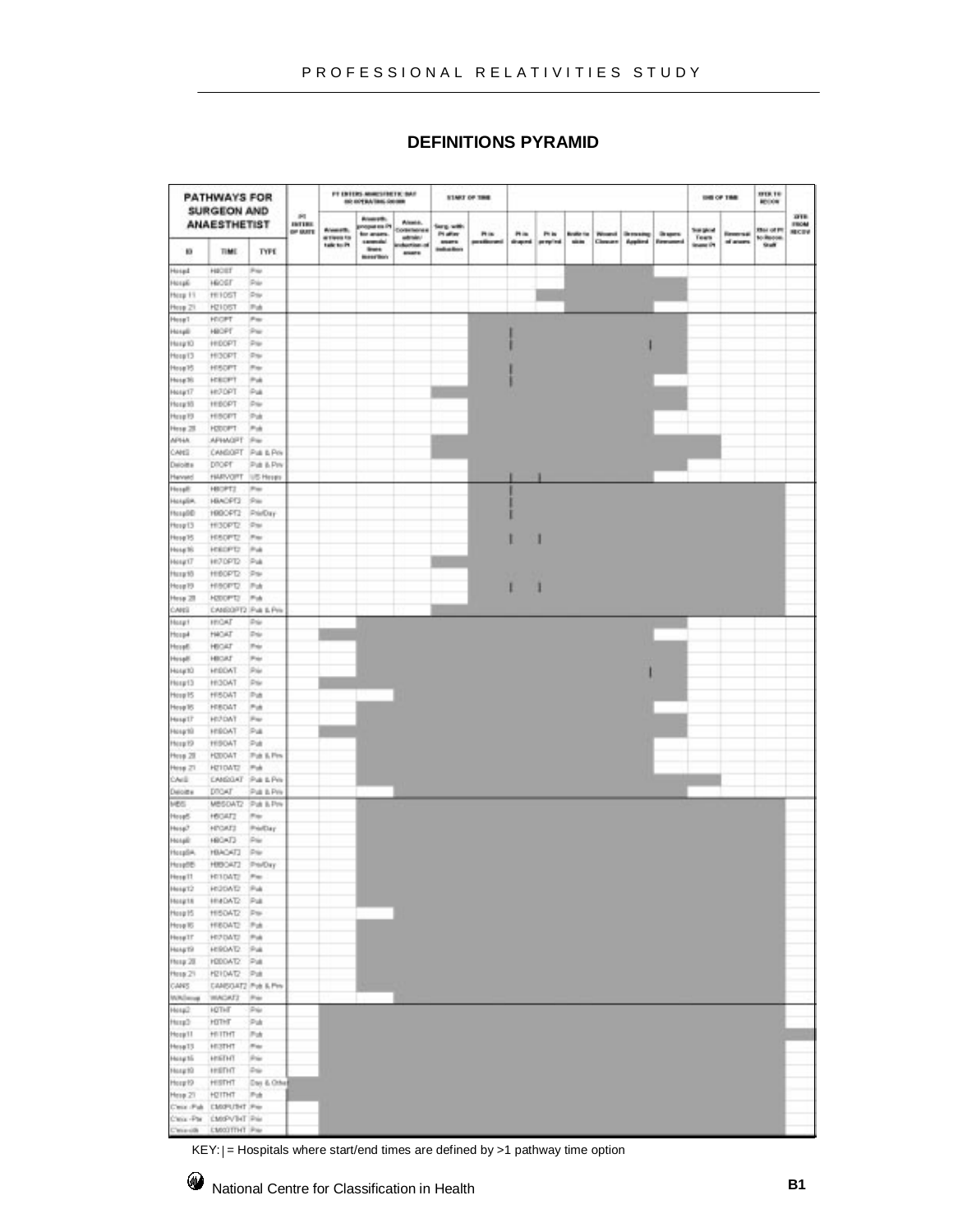# APPENDIX C

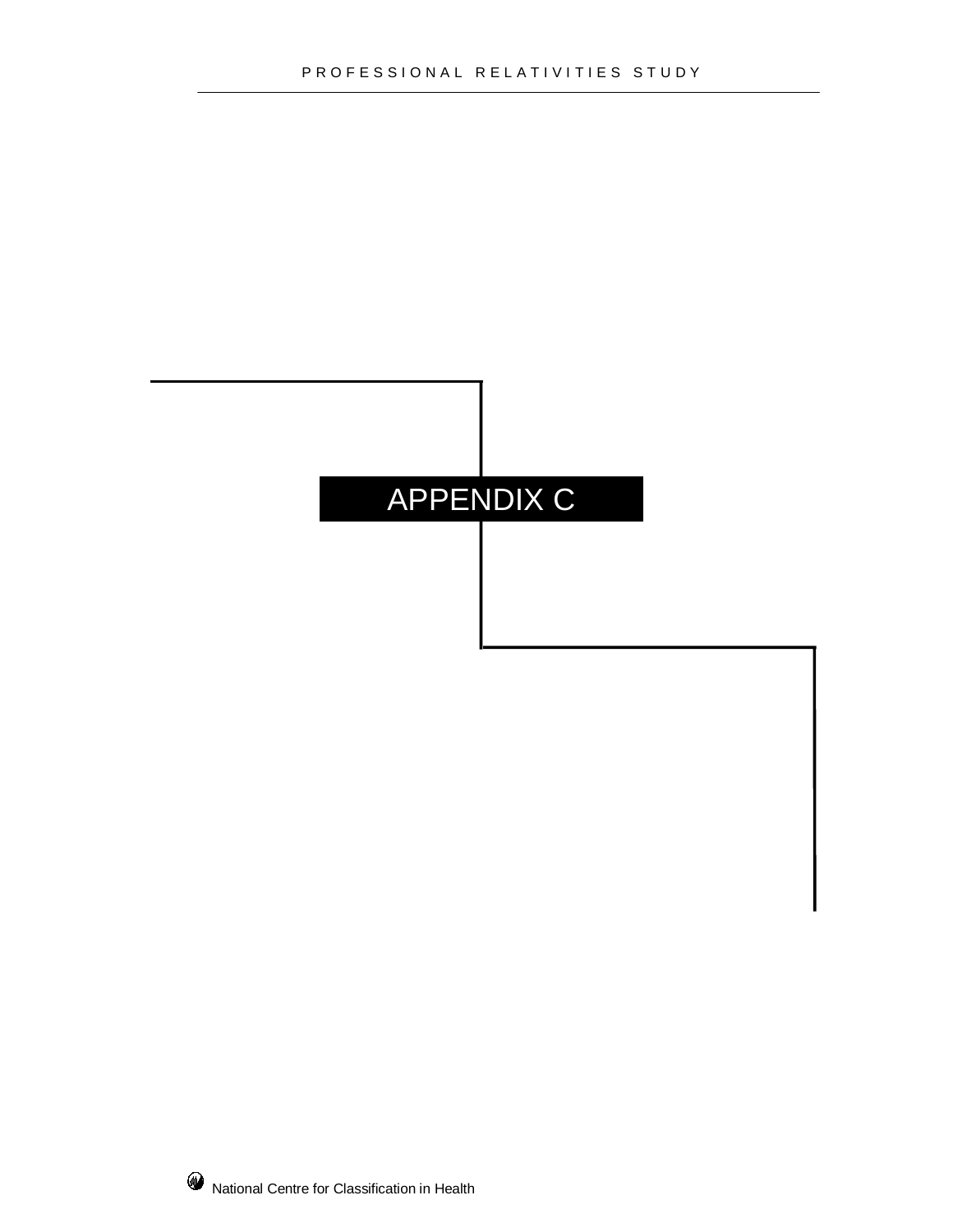| Source<br>of      | Collection                  | Type of<br>Time | <b>Apparent</b><br>Accuracy of | Single Item Case Frequency<br>Distinguishable | Data       | Data Lines | <b>Data Lines</b><br>fог |
|-------------------|-----------------------------|-----------------|--------------------------------|-----------------------------------------------|------------|------------|--------------------------|
| Data              | Period                      | Data            | Time Data                      | from Multi Proc                               | Provided   | Received*  | Checking $**$            |
| Hosp 1            | not specified               | aggregate       | minute                         | Y '1st item of billing                        | Υ          | 772        | 772                      |
| Hosp 2            | 12 months                   | averages        | minute                         | ? not specified                               | Ν          | 840        | 840                      |
| Hosp 3            | Aug 96 - ?                  | aggregate       | minute                         | Y 'prim av mins'                              | Υ          | 278        | 206                      |
| Hosp 4            | Jly 96 - Jne 97             | aggregate       | minute                         | Y '1st item of billing                        | Υ          | 580        | 580                      |
| Hosp 5            | Jly 97 - Feb 98             | averages        | minute                         | ? not specified                               | Ν          | 620        | 620                      |
| Hosp 6            | not specified               | aggregate       | minute                         | Y 'first proc'                                | Υ          | 400        | 400                      |
| Hosp 7            | not specified               | aggregate       | minute                         | Y 'prim av mins'                              | Υ          | 428        | 371                      |
| Hosp 8            | Jne 97 - Aug 98 I           | averages        | minute                         | Y sep file for multi                          | Υ          | 825        | 825                      |
| Hosp <sub>9</sub> | not specified               | aggregate       | minute                         | Y 'single proc ops'                           | Υ          | 850        | 850                      |
| Hosp 10           | not specified.              | aggregate       | minute                         | Y explicit                                    | Υ          | 1574       | 683                      |
| Hosp 11           | Calender 1997               | averages        | minute                         | Y 'principal proc'                            | Υ          | 496        | 496                      |
| Hosp 12           | Aug 96 - May 97             | specific        | minute                         | Y explicit                                    | 1 per line | 876        | 698                      |
| Hosp 13           | not specified               | averages        | minute                         | Y sep file for multi                          | Υ          | 416        | 416                      |
| Hosp 14           | Oct 96 - May 97             | spec span       | 5 minutes                      | Y sep file for multi                          | 1 per line | 26939      | 26939                    |
| Hosp 15           | not specified               | clocktimes      | minute                         | ? not specified                               | 1 per line | 10098      | 10098                    |
| Hosp 16           | Feb-Sep 1998                | clocktimes      | minute                         | Y explicit                                    | 1 per line | 18724      | 9500                     |
| Hosp 17           | FY 1996/97                  | averages        | minute                         | ? not specified                               | Υ          | 1153       | 1153                     |
| Hosp 18           | not specified               | averages        | minute                         | Y sep file for multi                          | Y          | 1045       | 1045                     |
| Hosp 19           | Apr 95 - Oct 98             | lclocktimesl    | minute                         | Y explicit                                    | 1 per line | 15390      | 11372                    |
| Hosp 20           | Jly 98 - Jne 99             | clocktimes      | minute                         | Y explicit                                    | 1 per line | 15468      | 11615                    |
| Hosp 21           | May 97 - Nov 99             | clocktimes      | minute                         | Y implicit                                    | 1 per line | 51291      | 27139                    |
| <b>APHA</b>       | not specified               | averages        | minute                         | ? not specified                               | Υ          | 827        | 827                      |
| CANS              | Sep-Oct 1998                | clocktimes      | minute                         | Y explicit                                    | 1 per line | 15203      | 10687                    |
| CASEMIX           | not specified               | averages        | minute                         | ? not specified                               | Υ          | 3197       | 3197                     |
| DELOITTE          | 1 Aug-30 Nov 94             | averages        | minute                         | Υ                                             | Ν          | 646        | 466                      |
| HARVARD           | not specified               | averages        | minute                         | Y implicit                                    | Ν          | 370        | 370                      |
| WAGROUP           | several years               | averages        | 15 minutes                     | ? not specified                               | Ν          | 1965       | 1965                     |
|                   | MBSATIME   as at 30 Jun '97 | T-units         | 15min/10min Y explicit         |                                               | not avail. | 2590       | 2590                     |
| <b>TOTAL</b>      |                             |                 |                                |                                               |            | 173861     | 126720                   |

#### **SUMMARY OF DATA RECEIVED**

\* Excludes some files which consisted entirely of data for multi-item cases.

\*\* Excludes lines involved in multi-item cases.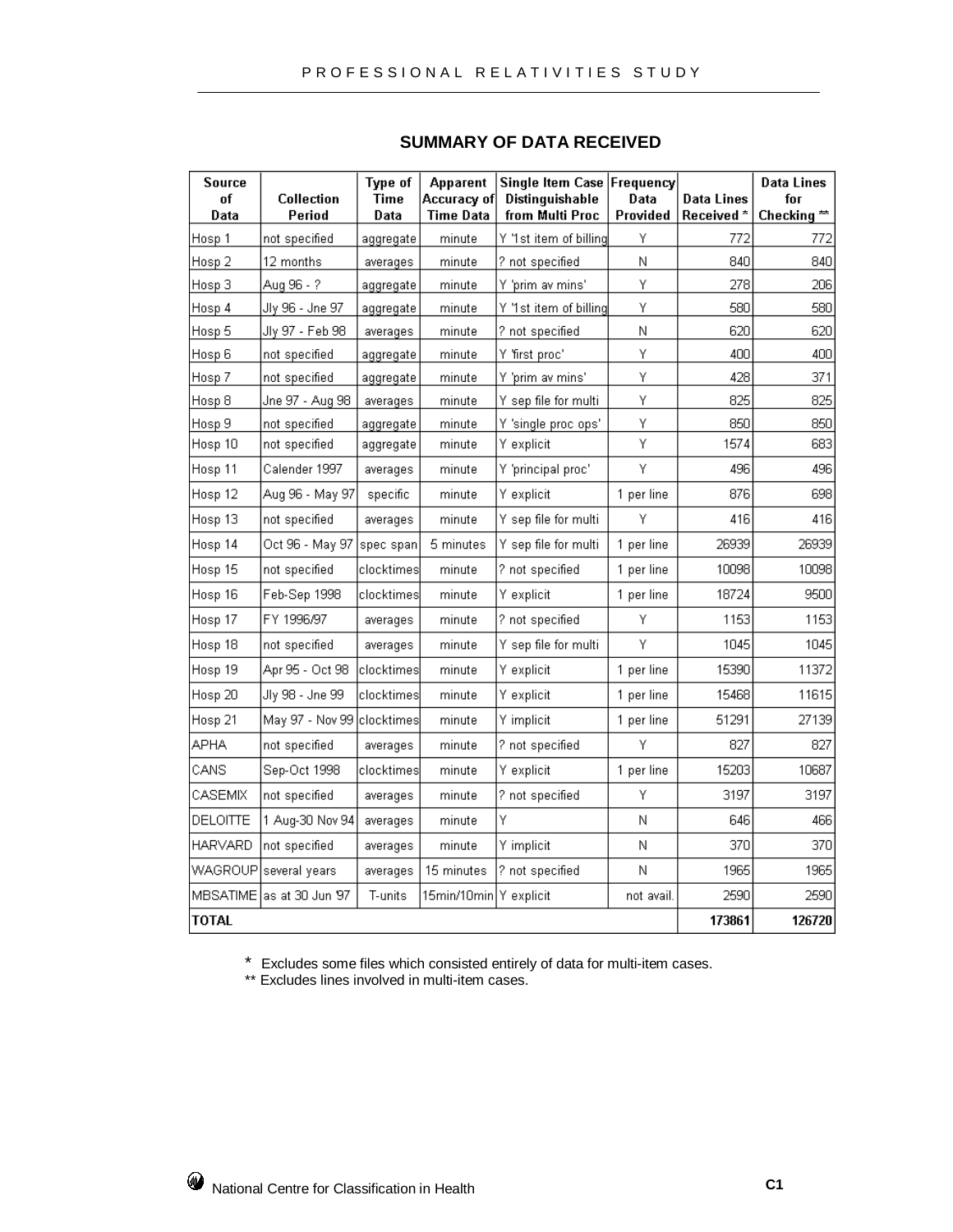# APPENDIX D

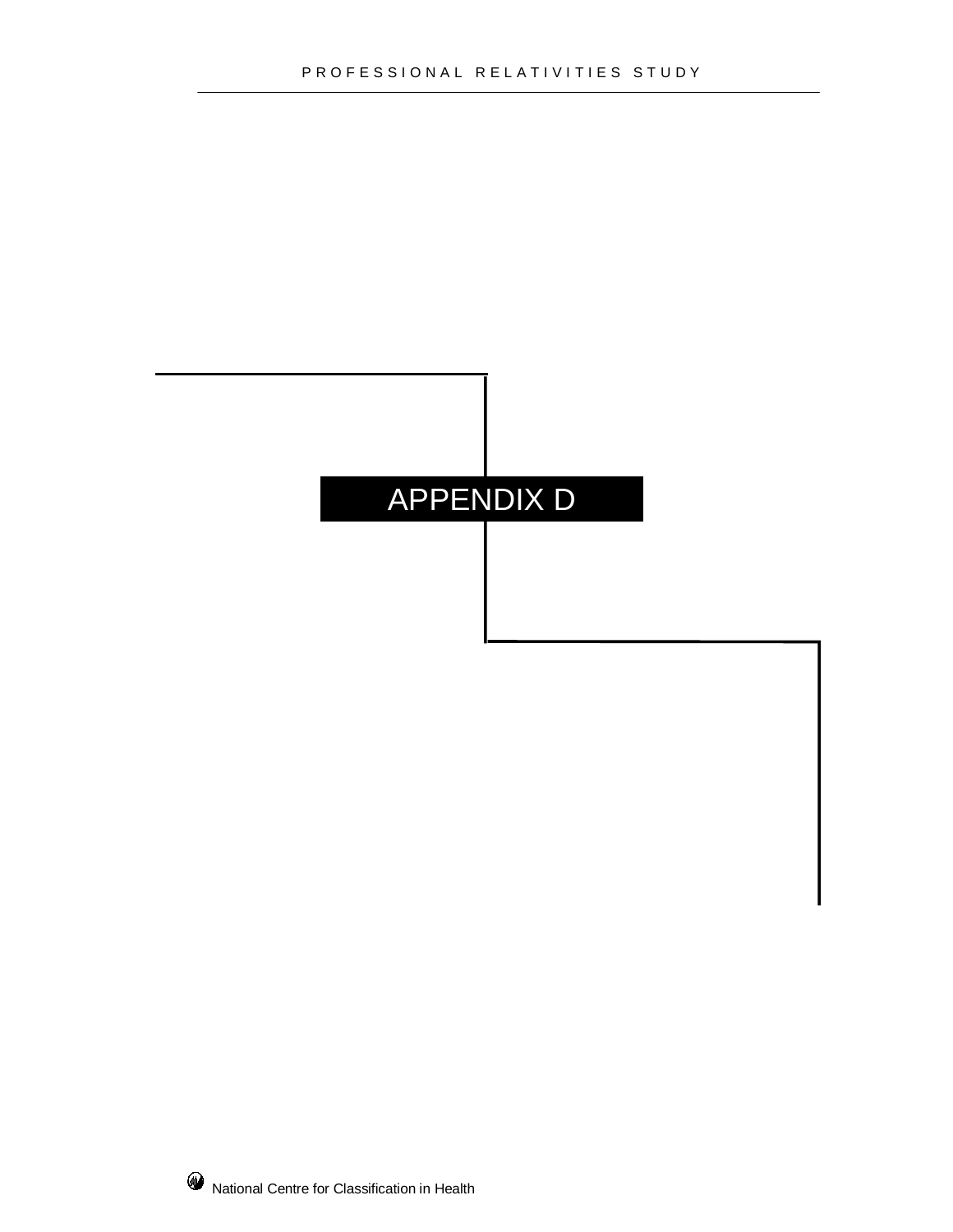| <b>Source</b><br>of<br>Data | Timespans Obtainable<br>from a Fully Completed<br>Data Line | Data<br>Lines<br>Input | Data<br>Lines<br>Discarded | Data<br>Lines<br>Retained | Corres.<br><b>MBS</b> Items | Corres.<br>Number of Number of<br>Cases | Corres. Nr<br>of Cells in<br>Matrix |
|-----------------------------|-------------------------------------------------------------|------------------------|----------------------------|---------------------------|-----------------------------|-----------------------------------------|-------------------------------------|
| Hosp 1                      | OPT OAT                                                     | 772                    | 15.3%                      | 654                       | 380                         | 2257                                    | 760                                 |
| Hosp 2                      | THT                                                         | 840                    | 8.2%                       | 771                       | 752                         | not avail.                              | 752                                 |
| Hosp 3                      | THT                                                         | 206                    | 10.7%                      | 184                       | 155                         | 671                                     | 155                                 |
| Hosp 4                      | OST OAT                                                     | 580                    | 8.6%                       | 530                       | 521                         | 7113                                    | $1032$ **                           |
| Hosp 5                      | OAT2                                                        | 620                    | 5.3%                       | 587                       | 583                         | not avail.                              | 583                                 |
| Hosp 6                      | OPT OAT                                                     | 400                    | 3.8%                       | 385                       | 376                         | 3217                                    | 752                                 |
| Hosp 7                      | OAT <sub>2</sub>                                            | 371                    | 15.6%                      | 313                       | 313                         | 4611                                    | 313                                 |
| Hosp 8                      | OPT OPT2 OAT OAT2                                           | 825                    | 2.9%                       | 801                       | 755                         | 10475                                   | 3020                                |
| Hosp 9                      | OPT2 OAT2                                                   | 850                    | 3.6%                       | 819                       | 817                         | 8480                                    | 1634                                |
| Hosp 10                     | OPT OAT                                                     | 683                    | 8.8%                       | 623                       | 215                         | 1376                                    | 430                                 |
| Hosp 11                     | OST OAT2 THT                                                | 496                    | 6.9%                       | 462                       | 462                         | 5534                                    | 1386                                |
| Hosp 12                     | OAT2                                                        | 698                    | 1.3%                       | 689                       | 155                         | 689                                     | 155                                 |
| Hosp 13                     | OPT OPT2 OAT THT                                            | 416                    | 23.3%                      | 319                       | 300                         | 2151                                    | 1200                                |
| Hosp 14                     | OAT <sub>2</sub>                                            | 26939                  | 2.1%                       | 26369                     | 1408                        | 26369                                   | 1408                                |
| Hosp 15                     | OPT OPT2 OAT OAT2 THT                                       | 10098                  | 13.5%                      | 8738                      | 665                         | 8738                                    | 3325                                |
| Hosp 16                     | OPT OPT2 OAT OAT2                                           | 9500                   | 7.3%                       | 8803                      | 1045                        | 8801                                    | 4179 **                             |
| Hosp 17                     | OPT OPT2 OAT OAT2                                           | 1153                   | 7.6%                       | 1065                      | 1047                        | 10930                                   | 4188                                |
| Hosp 18                     | OPT OPT2 OAT THT                                            | 1045                   | 5.2%                       | 991                       | 977                         | 17644                                   | 3908                                |
| Hosp 19                     | OPT OPT2 OAT OAT2 THT                                       | 11372                  | 51.8%                      | 5479                      | 810                         | 5479                                    | 4047 **                             |
| Hosp 20                     | OPT OPT2 OAT OAT2                                           | 11615                  | 8.5%                       | 10632                     | 823                         | 10632                                   | 3292                                |
| Hosp 21                     | OST OAT OAT2 THT                                            | 27139                  | 13.1%                      | 23578                     | 1176                        | 23556                                   | 4704                                |
| APHA                        | OPT                                                         | 827                    | 1.8%                       | 812                       | 812                         | 105283                                  | 812                                 |
| CANS                        | OPT OPT2 OAT OAT2                                           | 10687                  | 14.1%                      | 9181                      | 972                         | 9181                                    | 3888                                |
| CASEMIX                     | (for Pte Pub Other)<br>THT                                  | 3197                   | 28.7%                      | 2279                      | 2219                        | 267990                                  | 2219                                |
| DELOITTE                    | OPT OAT                                                     | 466                    | 6.7%                       | 435                       | 433                         | 16586                                   | 866                                 |
| HARVARD                     | OPT                                                         | 370                    | 0.5%                       | 368                       | 368                         | not avail.                              | 368                                 |
| WAGROUP                     | OAT <sub>2</sub>                                            | 1965                   | 4.3%                       | 1880                      | 1854                        | not avail.                              | 1854                                |
| MBSATIME                    | IMBSOAT2                                                    | 2590                   | 0.0%                       | 2590                      | 2590                        | not avail.                              | 2590                                |
| TOTAL                       |                                                             | 126720                 | 12.9%                      | 110337                    | 2830                        | not avail.                              | 53820                               |

#### **SUMMARY OF INITIAL SCREENED DATA**

\*\*Reduced from 1042, 4180 and 4050 resp. due to presence of some incomplete data lines.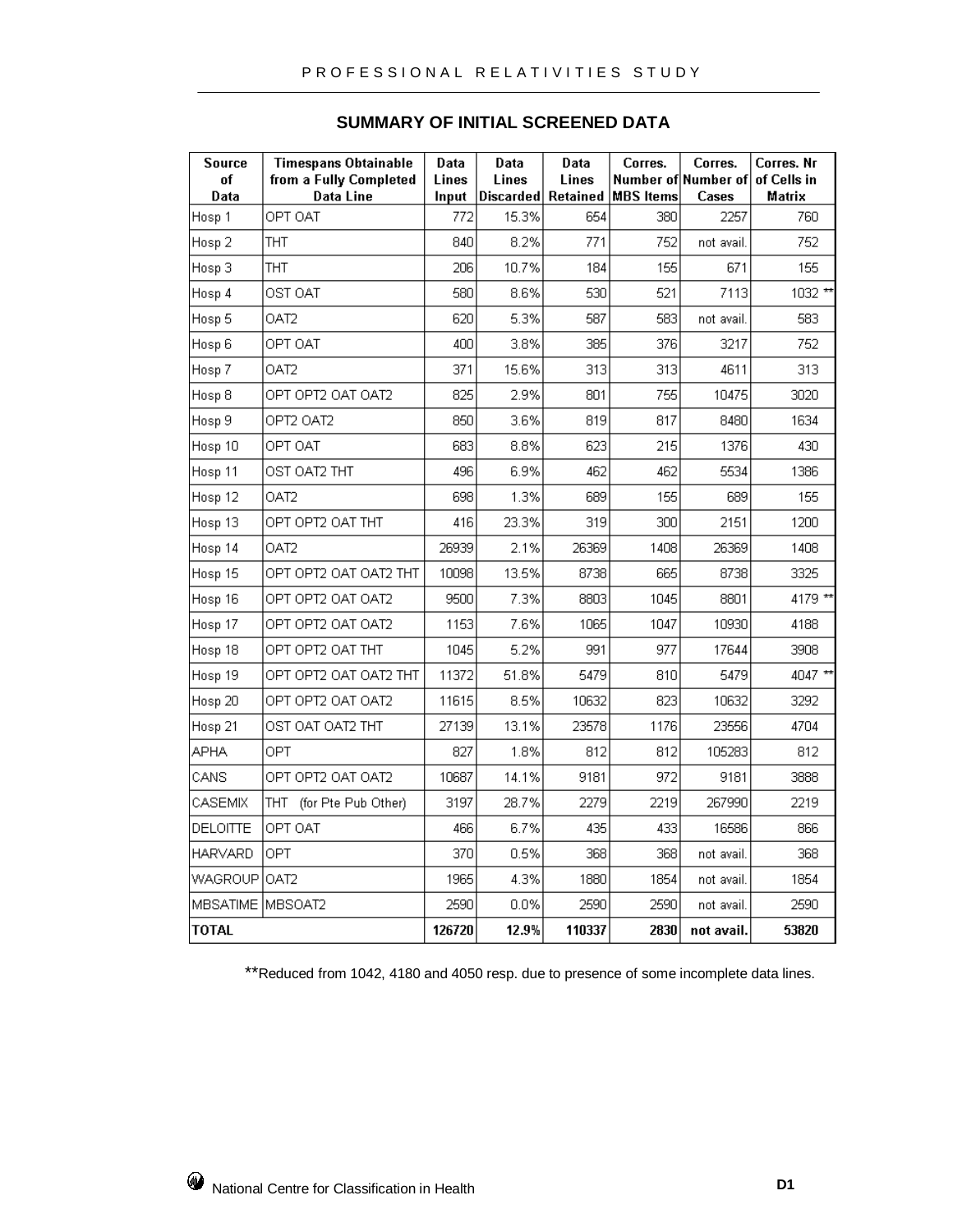### APPENDIX E

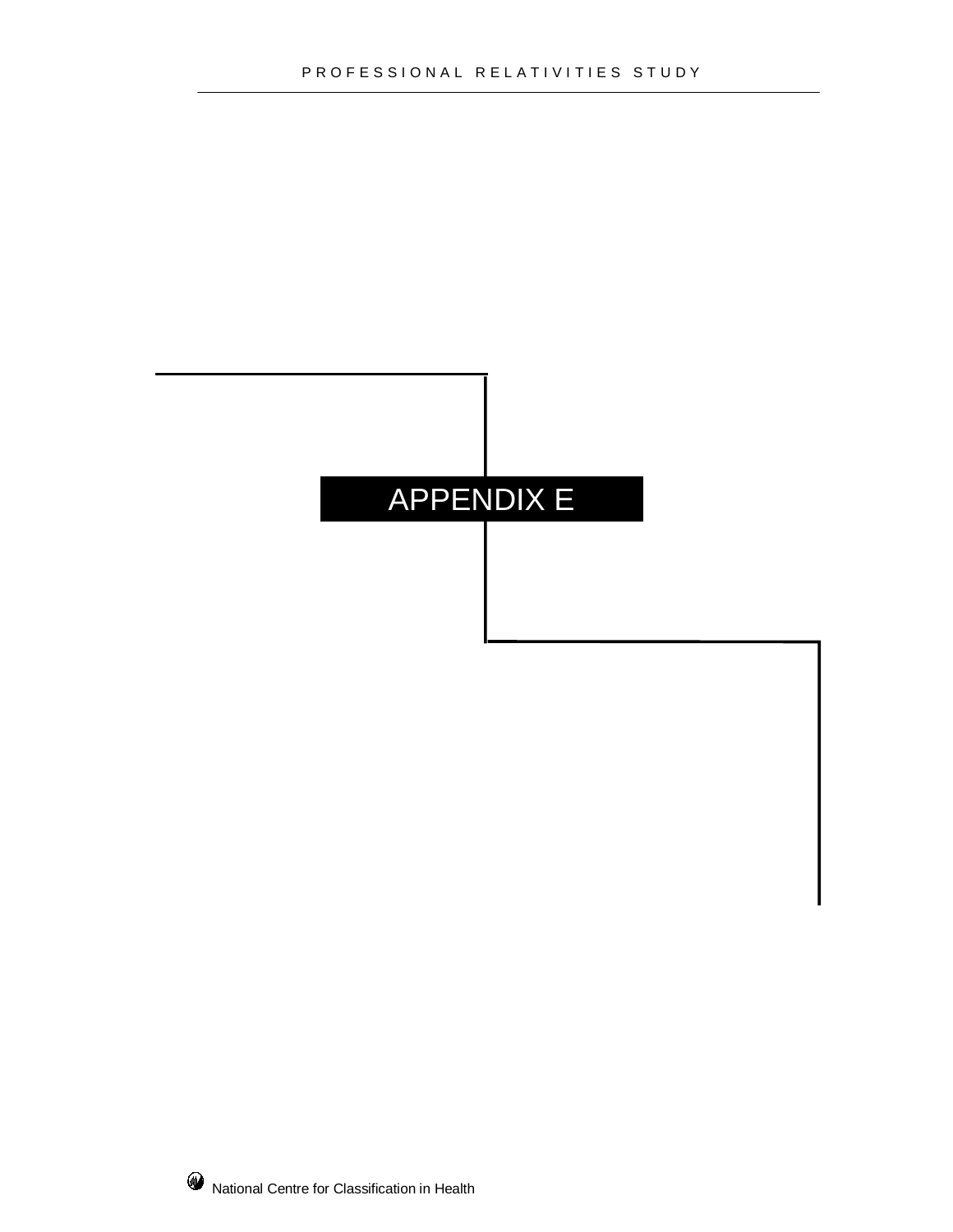#### **SUMMARY OF COMBINED TIME DATA FOR ALL SOURCE FILES**

| BEFORE STATISTICAL SCREENING |              |              |            |            |                |             |                           | <b>AFTER SCREENING</b> |                                        |
|------------------------------|--------------|--------------|------------|------------|----------------|-------------|---------------------------|------------------------|----------------------------------------|
| Variable                     | Mean         | Std Dev      | Minimum    | Maximum    | Sum            | N           | Number<br><b>Retained</b> | Out                    | <b>Screened</b> Screened<br>Out (%age) |
| <b>MB SNUM</b>               |              |              |            |            |                | 2830        | 2826                      | 4                      | 0.1                                    |
| MBSOAT2                      | 117.1        | 97.6         | 15.0       | 730        | 303165         | 2590        | 2590                      | о                      | 0.0                                    |
| HIOPT                        | 46.4         | 41.8         | 5.0        | 290        | 17626          | 380         | 342                       | 38                     | 10.0                                   |
| HIOAT                        | 59.2         | 47.2         | 9.7        | 345        | 22511          | 380         | 363                       | 17                     | 4.5                                    |
| H <sub>2</sub> THT           | 76.0         | 55.7         | 7.0        | 360        | 57118          | 752         | 717                       | 35                     | 4.7                                    |
| <b>H3THT</b>                 | 55.1         | 46.3         | 9.9        | 352        | 8536           | 155         | 137                       | 18                     | 11.6                                   |
| H40ST                        | 49.9         | 41.2         | 3.5        | 255        | 26020          | 521         | 476                       | 45                     | 8.6                                    |
| H40AT                        | 77.5         | 49.8         | 10.0       | 309        | 39613          | 511         | 494                       | 17                     | 3.3                                    |
| H50AT2                       | 80.7         | 58.8         | 10.0       | 495        | 47058          | 583         | 565                       | 18                     | 3.1                                    |
| H6OST                        | 47.1         | 34.9         | 4.5        | 213        | 17713          | 376         | 357                       | 19                     | 5.1                                    |
| H60AT                        | 57.5         | 38.3         | 7.5        | 233        | 21621          | 376         | 367                       | 9                      | 2.4                                    |
| H70AT2                       | 43.1         | 29.2         | 8.0        | 210        | 13484          | 313         | 300                       | 13                     | 4.2                                    |
| HSOPT                        | 54.9         | 49.2         | 2.0        | 422        | 41471          | 755         | 703                       | 52                     | 6.9                                    |
| H80PT2                       | 59.7         | 50.6         | 5.0        | 435        | 45100          | 755         | 731                       | 24                     | 3.2                                    |
| H80AT                        | 67.5         | 54.7         | 6.0        | 484        | 50964          | 755         | 741                       | 14                     | 1.9                                    |
| H80AT2                       | 72.2         | 56.2         | 8.0        | 497        | 54518          | 755         | 748                       | 7                      | 0.9                                    |
| H9A0PT2                      | 87.4         | 65.7         | 10.0       | 377        | 47281          | 541         | 512                       | 29                     | 5.4                                    |
| H9A0AT2                      | 101.4        | 71.5         | 10.0       | 445        | 54849          | 541         | 520                       | 21                     | 3.9                                    |
| H9B0PT2                      | 35.2         | 23.8         | 5.4        | 122        | 9726           | 276         | 252                       | 24                     | 8.7                                    |
| H9B0AT2                      | 48.3         | 25.7         | 11.0       | 135        | 13329          | 276         | 263                       | 13                     | 4.7                                    |
| HIOOPT                       | 47.7         | 44.9         | 2.2        | 235        | 10262          | 215         | 201                       | 14                     | 6.5                                    |
| H100AT                       | 63.0         | 54.9         | 5.3        | 310        | 13536          | 215         | 205                       | 10                     | 4.7                                    |
| HIIOST                       | 74.2         | 46.3         | 4.0        | 305        | 34255          | 462         | 429                       | 33                     | 7.1                                    |
| H110AT2                      | 93.4         | 52.7         | 15.0       | 350        | 43144          | 462         | 441                       | 21                     | 4.5                                    |
| HIITHT                       | 110.7        | 56.0         | 23.0       | 378        | 51151          | 462         | 447                       | 15                     | 3.2                                    |
| H120AT2                      | 61.9         | 46.4         | 10.0       | 270        | 9596           | 155         | 142                       | 13                     | 8.4                                    |
| H130PT<br>H130PT2            | 41.8         | 33.9         | 2.0        | 229        | 12529          | 300<br>300  | 282                       | 18<br>13               | 6.0<br>4.3                             |
| H130AT                       | 46.6<br>55.5 | 35.5<br>38.5 | 4.0<br>6.0 | 233<br>257 | 13976          | 300         | 287<br>290                | 10                     | 3.3                                    |
| <b>HI3THT</b>                | 60.2         | 40.1         | 7.0        | 261        | 16640<br>18069 | 300         | 292                       | 8                      | 2.7                                    |
| <b>H140AT2</b>               | 105.3        | 80.9         | 4.8        | 655        | 148207         | 1408        | 1327                      | 81                     | 5.8                                    |
| <b>H15OPT</b>                | 60.9         | 57.3         | 4.0        | 690        | 40483          | 665         | 618                       | 47                     | 7.1                                    |
| H150PT2                      | 65.9         | 58.7         | 4.0        | 700        | 43831          | 665         | 631                       | 34                     | 5.1                                    |
| H150AT                       | 75.5         | 63.5         | 5.0        | 705        | 50209          | 665         | 641                       | 24                     | 3.6                                    |
| <b>H150AT2</b>               | 80.5         | 64.9         | 5.0        | 715        | 53557          | 665         | 654                       | $^{11}$                | 1.7                                    |
| <b>H15THT</b>                | 100.0        | 69.6         | 8.7        | 735        | 66499          | 665         | 649                       | 16                     | 2.4                                    |
| H160PT                       | 72.3         | 60.7         | 1.0        | 632        | 75524          | 1044        | 953                       | 91                     | 8.7                                    |
| H160PT2                      | 78.5         | 62.3         | 2.0        | 639        | 81991          | 1045        | 982                       | 63                     | 6.0                                    |
| H160AT                       | 88.2         | 66.3         | 4.0        | 677        | 92211          | 1045        | 984                       | 61                     | 5.8                                    |
| <b>H160AT2</b>               | 94.4         | 68.0         | 6.0        | 684        | 98682          | 1045        | 994                       | 51                     | 4.9                                    |
| H170PT                       | 84.6         | 74.4         | 7.0        | 531        | 88605          | 1047        | 1014                      | 33                     | 3.2                                    |
| H170PT2                      | 92.9         | 76.6         | 7.0        | 539        | 97228          | 1047        | 1023                      | 24                     | 2.3                                    |
| H170AT                       | 111.6        | 84.2         | 15.0       | 566        | 116880         | 1047        | 1028                      | 19                     | 1.8                                    |
| H170AT2                      | 119.9        | 86.5         | 15.0       | 576        | 125503         | 1047        | 1030                      | 17                     | 1.6                                    |
| H180PT                       | 55.3         | 49.6         | 3.0        | 340        | 54071          | 977         | 915                       | 62                     | 6.3                                    |
| H180PT2                      | 61.0         | 51.7         | 3.0        | 360        | 59596          | 977         | 941                       | 36                     | 3.7                                    |
| <b>H180AT</b>                | 69.2         | 56.9         | 3.0        | 395        | 67571          | 977         | 943                       | 34                     | 3.5                                    |
| <b>HISTHT</b>                | 74.7         | 59.1         | 3.0        | 415        | 73013          | 977         | 949                       | 28                     | 2.9                                    |
| H190PT                       | 73.6         | 72.1         | 2.0        | 630        | 59592          | 810         | 735                       | 75                     | 9.3                                    |
| H190PT2                      | 81.3         | 74.3         | 6.5        | 635        | 65791          | 809         | 763                       | 46                     | 5.7                                    |
| H190AT                       | 96.2         | 81.9         | 5.0        | 665        | 77924          | 810         | 777                       | 33                     | 4.1                                    |
| H190AT2                      | 103.9        | 84.1         | 8.0        | 670        | 84068          | 809         | 781                       | 28                     | 3.5                                    |
| <b>H19THT</b>                | 120.3        | 84.4         | 19.0       | 680        | 97284          | 809         | 788                       | 21                     | 2.6                                    |
| H200PT                       | 59.1         | 58.3         | 3.0        | 395        | 48625          | 823         | 755                       | 68                     | 8.3                                    |
| H200PT2                      | 67.2         | 60.4         | 5.0        | 408        | 55320          | 823         | 787                       | 36                     | 4.<br>$\overline{\mathbf{4}}$          |
| H200AT                       | 79.6         | 67.6         | 9.6        | 440        | 65517          | 823         | 798                       | 25                     | 3.0                                    |
| H200AT2                      | 87.8         | 69.9         | 10.0       | 453        | 72235          | 823         | 802                       | 21                     | 2.6                                    |
| H210ST                       | 69.4         | 59.2         | 3.0        | 476        | 81621          | 1176        | 1086                      | 90                     | 7.7                                    |
| H210AT                       | 81.5         | 63.6         | 6.7        | 491        | 95864          | 1176        | 1118                      | 58                     | 4.9                                    |
| H210AT2                      | 86.5         | 65.4         | 7.6        | 497        | 101731         | 1176        | 1116                      | 60                     | 5.1                                    |
| H21THT                       | 125.4        | 69.0         | 10.0       | 547        | 147500         | 1176        | 1047                      | 129                    | 11.0                                   |
| APHAOPT                      | 70.0         | 45.8         | 11.8       | 352        | 56848          | 812         | 798                       | 14                     | 1.7                                    |
| CANSOPT                      | 72.3         | 61.8         | 1.0        | 420        | 70269          | 972         | 947                       | 25                     | 2.6                                    |
| CANSOPT2                     | 78.0<br>80.7 | 63.9         | 2.0        | 450        | 75823          | 972         | 949                       | 23                     | 2.4                                    |
| CANSOAT                      |              | 66.1         | 10.0       | 510        | 78414          | 972         | 957                       | 15                     | 1.5                                    |
| CANSOAT2<br>CMXPUTHT         | 86.4         | 68.3<br>31.0 | 12.0       | 525<br>329 | 83967<br>27430 | 972<br>726  | 957<br>650                | 15<br>76               | 1.5                                    |
| CHXPVTHT                     | 37.8         |              | 2.4        |            |                |             |                           | 78                     | 10.5                                   |
| CMXOTTHT                     | 42.4<br>35.2 | 26.5<br>33.0 | 2.0<br>5.0 | 316<br>383 | 52796<br>8705  | 1246<br>247 | 1168<br>226               | 21                     | 6.3<br>8.5                             |
| DTTOPT                       | 53.2         |              | 7.0        |            |                | 433         | 426                       | 7                      |                                        |
| DTTOAT                       | 63.3         | 41.3<br>45.8 | 7.0        | 251<br>276 | 23022<br>27426 | 433         | 429                       | $\overline{\bf 4}$     | 1.6<br>0.9                             |
| HARVOPT                      | 77.4         | 58.0         | 3.0        | 326        | 28492          | 368         | 342                       | 26                     | 7.1                                    |
| <b>WAOAT2</b>                | 80.0         | 69.1         | 15.0       | 450        | 148313         | 1854        | 1735                      | 119                    | 6.4                                    |
|                              |              |              |            |            |                |             |                           |                        |                                        |
|                              |              |              |            | TOTAL      |                | 53820       | 51407                     | 2413                   | 4.5                                    |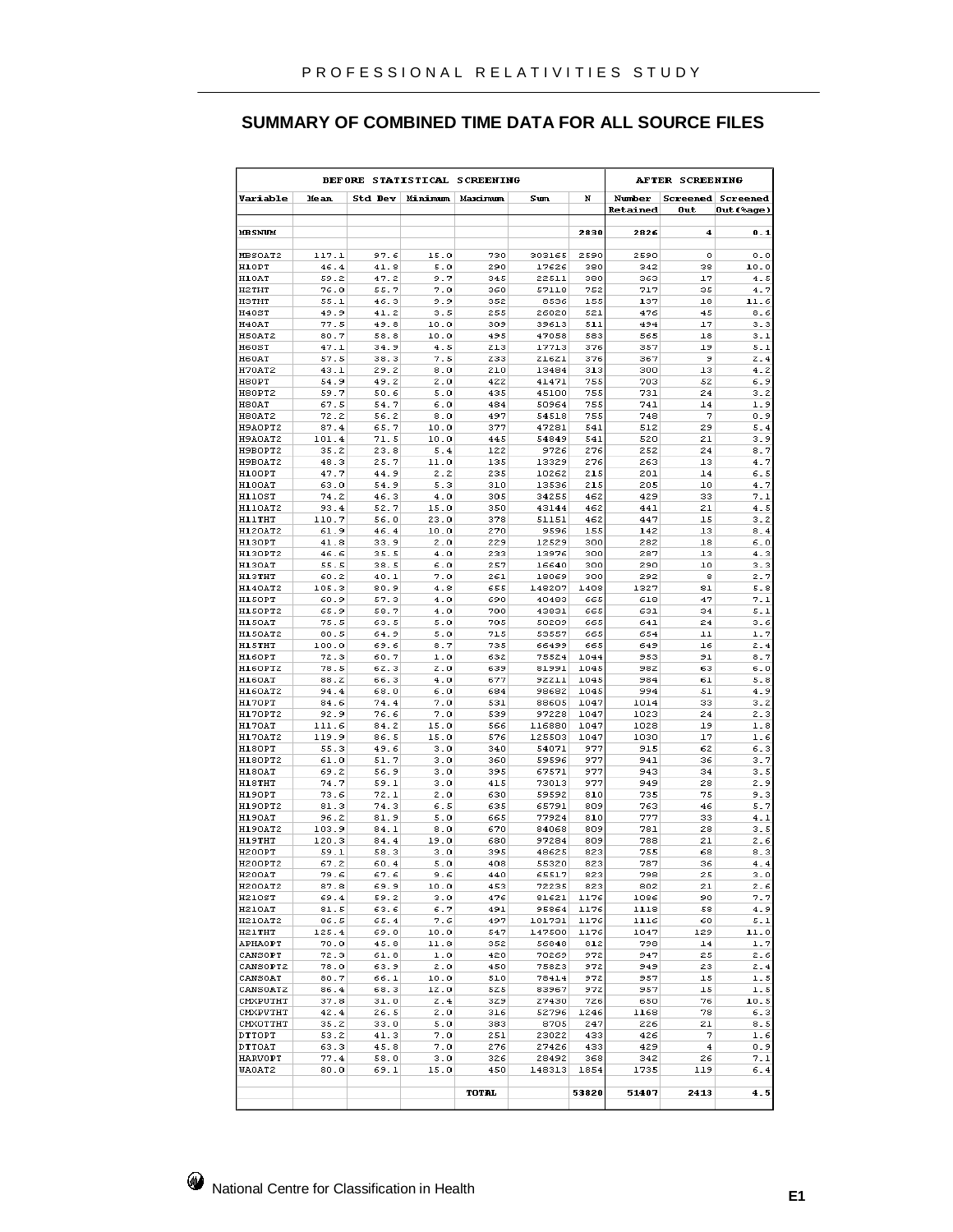### APPENDIX F

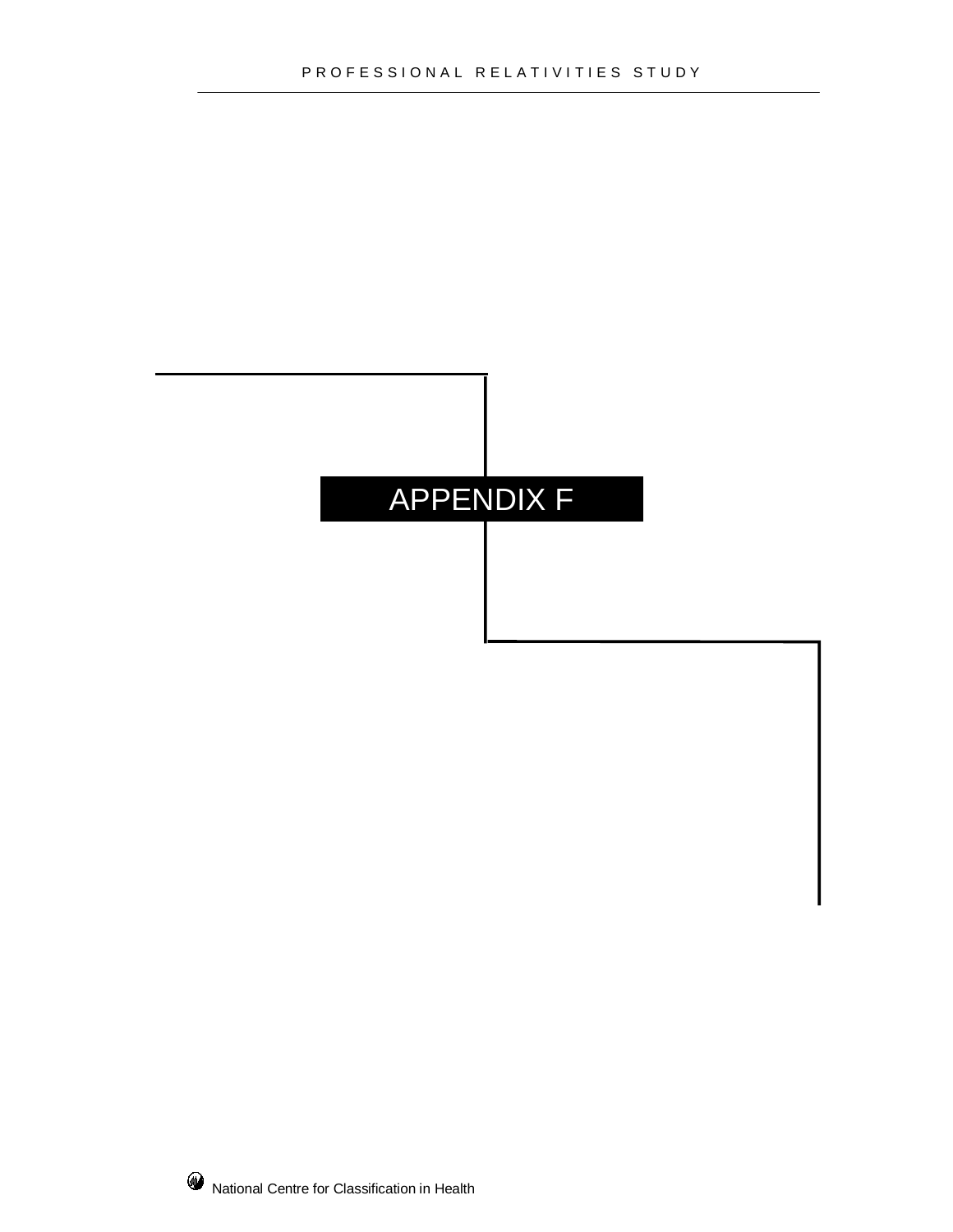#### **THEATRE TIMES – SPECIALTY ABC**

|                           | <b>brick</b>    |                         |                   |             | <b>AVERAGES</b>                |                                      |                  |                          | OP SHIMTIME                      |                             |              |            |    |                                                                         |          |                          |                |                | <b>OPERATION TIME</b> |              |               |              |               |                |          |                 |           |              | <b>OPERATION TIME 2</b>     |              |                 |             |                                                                                     |            |                      |                |             |     |          |                 |                | ANAESTHETIC TIME |                |     |             |                                                                                                   |          |
|---------------------------|-----------------|-------------------------|-------------------|-------------|--------------------------------|--------------------------------------|------------------|--------------------------|----------------------------------|-----------------------------|--------------|------------|----|-------------------------------------------------------------------------|----------|--------------------------|----------------|----------------|-----------------------|--------------|---------------|--------------|---------------|----------------|----------|-----------------|-----------|--------------|-----------------------------|--------------|-----------------|-------------|-------------------------------------------------------------------------------------|------------|----------------------|----------------|-------------|-----|----------|-----------------|----------------|------------------|----------------|-----|-------------|---------------------------------------------------------------------------------------------------|----------|
| <b>MBS</b><br><b>Bem</b>  | Service<br>Time |                         | Operation<br>Time |             | lass.                          | Anwenhede: Theatre<br>Time           |                  |                          | OST                              |                             |              |            |    |                                                                         |          |                          | OPT            |                |                       |              |               |              |               |                |          |                 |           |              | OPT <sub>2</sub>            |              |                 |             |                                                                                     |            |                      |                |             |     |          |                 | OAT            |                  |                |     |             |                                                                                                   |          |
|                           | <b>MC</b>       |                         |                   |             | DAT GPT OPTI GAT GATE          | THE                                  |                  |                          |                                  | HE HE HET HET               |              |            |    | HT HE HTD HTS HTS HTE HTT HTS HTD HDD                                   |          |                          |                |                |                       |              |               |              | CAN Delot Han | HE.            | HBA HORT |                 |           |              | HIS HIS HIS HIT HIS HIS HO. |              |                 |             |                                                                                     |            | $+11 + 14$           | H              |             |     |          | HTS HTS HTS HTT |                |                  |                |     | H30 H21     |                                                                                                   | CAN Dels |
| MRSNUM IITILI.            |                 |                         |                   |             | <b>LUVATIONATION TRAVETION</b> |                                      |                  |                          |                                  | AGE HAS THE GENERAL         |              |            |    | 00051740085740008749008744009744009749008749008740008548440008700874844 |          |                          |                |                |                       |              |               |              |               |                |          |                 |           |              |                             |              |                 |             | which Timber 2014 and The Science President in the Free Acre's work to possible and |            |                      |                |             |     |          |                 |                |                  |                |     |             | PROJECT HELP PROJECT PRODUCT PRODUCT IN SOLUTION CONTRIBUING ON A PRODUCT COOLEY CROSS CONTRACTOR |          |
| TIEG<br>$\frac{188}{180}$ |                 |                         |                   |             | 포                              |                                      |                  |                          |                                  |                             | 13           |            |    |                                                                         |          |                          |                |                |                       |              |               |              |               |                |          |                 |           |              |                             |              |                 |             |                                                                                     |            | $^{13}$              |                |             |     |          |                 |                |                  |                |     |             |                                                                                                   |          |
| TIGG                      |                 | $\overline{\mathbf{u}}$ |                   |             |                                | ×                                    |                  |                          |                                  |                             |              |            |    |                                                                         |          |                          |                |                |                       |              |               |              |               |                |          |                 |           |              |                             |              |                 |             |                                                                                     |            |                      |                |             |     |          |                 |                |                  |                |     |             |                                                                                                   |          |
| $\overline{\text{um}}$    |                 |                         | A6                |             | 68                             | Ex at                                |                  |                          |                                  |                             |              |            |    |                                                                         |          |                          |                |                |                       |              |               |              |               |                |          |                 |           |              |                             |              |                 |             |                                                                                     |            |                      |                |             |     |          |                 |                |                  |                |     |             | B                                                                                                 |          |
| 第2                        |                 |                         |                   |             | ш                              |                                      |                  |                          |                                  |                             |              |            |    |                                                                         |          |                          |                |                |                       |              |               |              |               |                |          |                 |           |              |                             |              |                 |             |                                                                                     |            |                      |                |             |     |          |                 |                |                  |                |     |             |                                                                                                   |          |
|                           |                 |                         | 11                |             | 留置                             | 花菜菜                                  |                  |                          | NAME                             | W.<br>×,<br>$\frac{16}{52}$ |              | ATA REA    | 涵  | 488                                                                     | 黄原       | <b>MAILR</b>             | 计可定义           | 医耳道            | 用某片对                  | <b>MRX22</b> | <b>ARRAIN</b> | <b>DESER</b> | $\frac{3}{2}$ | NSI NSK        |          |                 | 長沢        | 经对联          | dis it is                   | 经年度          | <b>MONTH</b>    | <b>MARK</b> | <b>MNE</b>                                                                          | š          |                      | 同形             | <b>MARK</b> | ю   | 芸芸       | 医原              | 加加加速           | 加拉里耳             | 网页米            | 高河市 | <b>Risk</b> | AS R.R.                                                                                           | 加速中间     |
| 鹦鹉                        |                 |                         |                   |             |                                |                                      |                  | <b>RSK</b>               |                                  |                             |              |            | w  |                                                                         |          |                          |                |                |                       |              |               |              |               |                |          |                 |           |              |                             |              |                 |             |                                                                                     |            | 蓋<br>谈               |                |             |     |          |                 |                |                  |                |     |             |                                                                                                   |          |
| 3236                      |                 |                         | 12                |             | 再                              | $\overline{48}$<br>$\mathbf{u}$<br>ÿ |                  |                          | 38                               | ×                           |              |            |    |                                                                         | 11       |                          |                |                |                       |              | 66            |              |               | 61             | 62       |                 |           | $\equiv$     |                             | <b>MAIR</b>  |                 |             |                                                                                     |            |                      | 15             | 40<br>š     |     |          | 21              |                |                  |                |     |             |                                                                                                   |          |
| 認証                        |                 |                         |                   |             | ú                              | 42                                   |                  | ×                        | 校                                |                             |              | 888        |    |                                                                         |          |                          | $\frac{1}{20}$ | ä              | ×                     | M M<br>и     | 조             |              |               | 禁留<br>э        | 26.      | $\overline{41}$ |           |              |                             |              | 当               | XI.         | 꿣                                                                                   |            | $\alpha$             |                |             |     |          |                 | 븘              | 55               |                |     | и<br>紙      |                                                                                                   |          |
| 第198<br>第199              | ir.             |                         | $\frac{1}{15}$    |             |                                |                                      |                  |                          |                                  | 4.8                         |              | 95         |    |                                                                         | 19       |                          | z              | II.            |                       |              | <b>P.TE</b>   |              |               | <b>KIT</b>     |          |                 |           | ä            |                             | ×            | $\frac{11}{40}$ |             |                                                                                     |            |                      |                |             | n   |          |                 |                | 53               | $\frac{1}{24}$ |     | $\pi$       | 588                                                                                               |          |
| 龞                         |                 | 13                      | X<br>w            | ă1<br>$T^*$ | SEGS                           | 计形成计<br>$\overline{\mathcal{M}}$     |                  | 11                       | 16                               | m                           |              | w          |    | TF                                                                      |          |                          |                | 1F             | ×                     | til.         | 28            | 11.          | 18            | 19 11.         |          | 22              | $10^{-1}$ |              |                             | 11           | 18              | ×.          | 12                                                                                  | я          | <b>x</b>             | $\overline{z}$ | 23          | 12  | ×        |                 |                | ×                | 26             |     | 15          | 21                                                                                                | š        |
|                           |                 |                         |                   |             |                                |                                      |                  |                          |                                  |                             |              |            |    |                                                                         |          |                          |                |                |                       |              |               |              |               |                |          |                 |           |              |                             |              |                 |             |                                                                                     |            |                      |                |             |     |          |                 |                |                  |                |     |             |                                                                                                   |          |
|                           |                 |                         | $\mathbb{R}$      |             | 蓝斑                             | NERN                                 |                  | $\overline{\mathcal{R}}$ |                                  | 11<br><b>31</b>             |              |            | m  | 11                                                                      |          | $\overline{\mathcal{H}}$ |                |                | 읖                     | 18           | $\equiv$      | $\mathbb{R}$ | Ξ             | $\overline{a}$ |          | $\overline{1}$  | 18        | $\mathbb{R}$ | $\equiv$                    |              |                 |             |                                                                                     | <b>ALC</b> |                      | 28             |             |     |          | ×               | $\overline{u}$ |                  |                |     |             |                                                                                                   |          |
|                           |                 | 28                      |                   |             |                                |                                      |                  |                          | $\overline{a}$                   |                             | $\mathbb{N}$ | TF.        |    |                                                                         | $\equiv$ |                          | $\pi$          | $\overline{z}$ |                       |              |               |              |               |                | $\pi$    |                 |           |              |                             | $\mathbb{Z}$ | Ħ               | 픏           | zr.                                                                                 |            | 28<br>$\overline{m}$ |                | ×           | 12  | $\equiv$ |                 |                | $\overline{1}$   | $\overline{w}$ |     |             |                                                                                                   |          |
|                           |                 |                         |                   |             | э                              | ×                                    |                  |                          |                                  |                             |              |            |    |                                                                         |          |                          |                |                |                       |              |               |              |               |                |          |                 |           |              |                             |              |                 |             |                                                                                     |            |                      |                |             |     |          |                 |                |                  |                |     |             |                                                                                                   |          |
|                           | 898             | 131                     |                   |             | 193<br>(a)                     | 190<br>19)<br>設어                     | $\frac{100}{90}$ |                          | $\frac{100}{11}$                 |                             |              |            |    | HX                                                                      | 60       | 185<br>월                 | 男の魚            | III.           | 멂                     | ı            | 冒险            | 屬            | 鹽             | 悠              | 深ま       |                 | W         | 쮮            | 838                         | 切除           | 冊               |             | 道如                                                                                  |            | 쓺                    |                | 838         |     | IT4      | 防湿              | 隔房             | 巡回               | 隔唇             | 젧   | 脳膜炎         | 研究<br>ÿ                                                                                           |          |
|                           |                 |                         | 30                |             | 46                             | ш<br>$\overline{\mathbf{x}}$         |                  |                          | 47                               |                             |              | $\omega$   |    |                                                                         |          |                          | 前方             |                |                       |              |               |              |               |                |          |                 |           |              |                             | 씚            |                 |             |                                                                                     |            | ωí                   |                |             |     |          |                 |                | 48               |                |     |             |                                                                                                   |          |
|                           |                 |                         |                   |             | in                             | $^{28}$<br>$\alpha$                  |                  |                          | 40                               | YJ                          |              |            |    | 19                                                                      |          | W.                       |                | 17'            |                       | ×            |               |              | 79            | 70             | 60       |                 |           |              |                             |              |                 | m           |                                                                                     |            |                      |                |             |     |          |                 |                | $\overline{60}$  |                |     |             |                                                                                                   |          |
|                           |                 |                         | HK                | 18C)        |                                | 前向出进河<br>30                          |                  |                          |                                  |                             | m            | 14         |    |                                                                         | 100      | ×                        | 3T             | ы              |                       |              |               |              |               | 汹              | 61       | 17              |           | 100          |                             | 216          |                 |             |                                                                                     |            |                      |                | э           |     |          | 116             | 涎              | isi              |                | н   |             | 医运算法                                                                                              |          |
|                           | BoxB            | 71                      | 304               | 4           | u oa da                        |                                      |                  |                          |                                  | 42                          |              |            |    |                                                                         | ×        |                          |                | W              | 41                    | w            | ž             | 盤            |               | R              | ×        |                 |           | y            |                             |              |                 | 4           |                                                                                     |            |                      |                |             |     |          | ×               | 30             | 4f               | 즚              | 3a  | 72          |                                                                                                   | 888      |
|                           | <b>MO</b>       |                         |                   |             |                                |                                      |                  |                          |                                  |                             |              |            |    |                                                                         |          |                          |                |                |                       |              |               | k            |               |                |          |                 |           |              |                             |              | ы               |             |                                                                                     |            |                      |                |             |     |          |                 |                |                  |                |     |             |                                                                                                   |          |
|                           | 翳               | 100                     |                   |             | 切缩                             | 翌<br>慰望                              | 찙                |                          | $\overline{\mathrm{MS}}$<br>12.5 | 145                         | $\infty$     | 155<br>107 | 86 | (3)                                                                     | 留        | 鼉                        | $\frac{1}{2}$  | 壒              | 꾶                     | 望            |               | 뮓            | 38            | 搹              | 96       |                 | w         | 쬪            | 邕                           | 띭            | 篮               | 뱱           | 贤                                                                                   | 粥<br>135   | 쁪                    | 122            | 锯           | 101 | 154      | 뷏               | 쁂              | 幕                | 諁              | 뿣   | 螴           | 謌                                                                                                 |          |
|                           |                 |                         |                   |             |                                |                                      |                  |                          |                                  |                             |              |            |    |                                                                         |          |                          |                |                |                       |              |               |              |               |                |          |                 |           |              |                             |              |                 |             |                                                                                     |            |                      |                |             |     |          |                 |                |                  |                |     |             |                                                                                                   |          |
|                           |                 |                         |                   |             |                                |                                      |                  |                          |                                  |                             |              |            |    |                                                                         |          |                          |                |                |                       |              |               |              |               |                |          |                 |           |              |                             |              |                 |             |                                                                                     |            |                      |                |             |     |          |                 |                |                  |                |     |             |                                                                                                   |          |
|                           |                 |                         |                   |             |                                |                                      |                  |                          |                                  |                             |              |            |    |                                                                         |          |                          |                |                |                       |              |               |              |               |                |          |                 |           |              |                             |              |                 |             |                                                                                     |            |                      |                |             |     |          |                 |                |                  |                |     |             |                                                                                                   |          |
|                           |                 |                         |                   |             |                                |                                      |                  |                          |                                  |                             |              |            |    |                                                                         |          |                          |                |                |                       |              |               |              |               |                |          |                 |           |              |                             |              |                 |             |                                                                                     |            |                      |                |             |     |          |                 |                |                  |                |     |             |                                                                                                   |          |
|                           |                 |                         |                   |             |                                |                                      |                  |                          |                                  |                             |              |            |    |                                                                         |          |                          |                |                |                       |              |               |              |               |                |          |                 |           |              |                             |              |                 |             |                                                                                     |            |                      |                |             |     |          |                 |                |                  |                |     |             |                                                                                                   |          |
|                           |                 |                         |                   |             |                                |                                      |                  |                          |                                  |                             |              |            |    |                                                                         |          |                          |                |                |                       |              |               |              |               |                |          |                 |           |              |                             |              |                 |             |                                                                                     |            |                      |                |             |     |          |                 |                |                  |                |     |             |                                                                                                   |          |
|                           |                 |                         |                   |             |                                |                                      |                  |                          |                                  |                             |              |            |    |                                                                         |          |                          |                |                |                       |              |               |              |               |                |          |                 |           |              |                             |              |                 |             |                                                                                     |            |                      |                |             |     |          |                 |                |                  |                |     |             |                                                                                                   |          |
|                           |                 |                         |                   |             |                                |                                      |                  |                          |                                  |                             |              |            |    |                                                                         |          |                          |                |                |                       |              |               |              |               |                |          |                 |           |              |                             |              |                 |             |                                                                                     |            |                      |                |             |     |          |                 |                |                  |                |     |             |                                                                                                   |          |
|                           |                 |                         |                   |             |                                |                                      |                  |                          |                                  |                             |              |            |    |                                                                         |          |                          |                |                |                       |              |               |              |               |                |          |                 |           |              |                             |              |                 |             |                                                                                     |            |                      |                |             |     |          |                 |                |                  |                |     |             |                                                                                                   |          |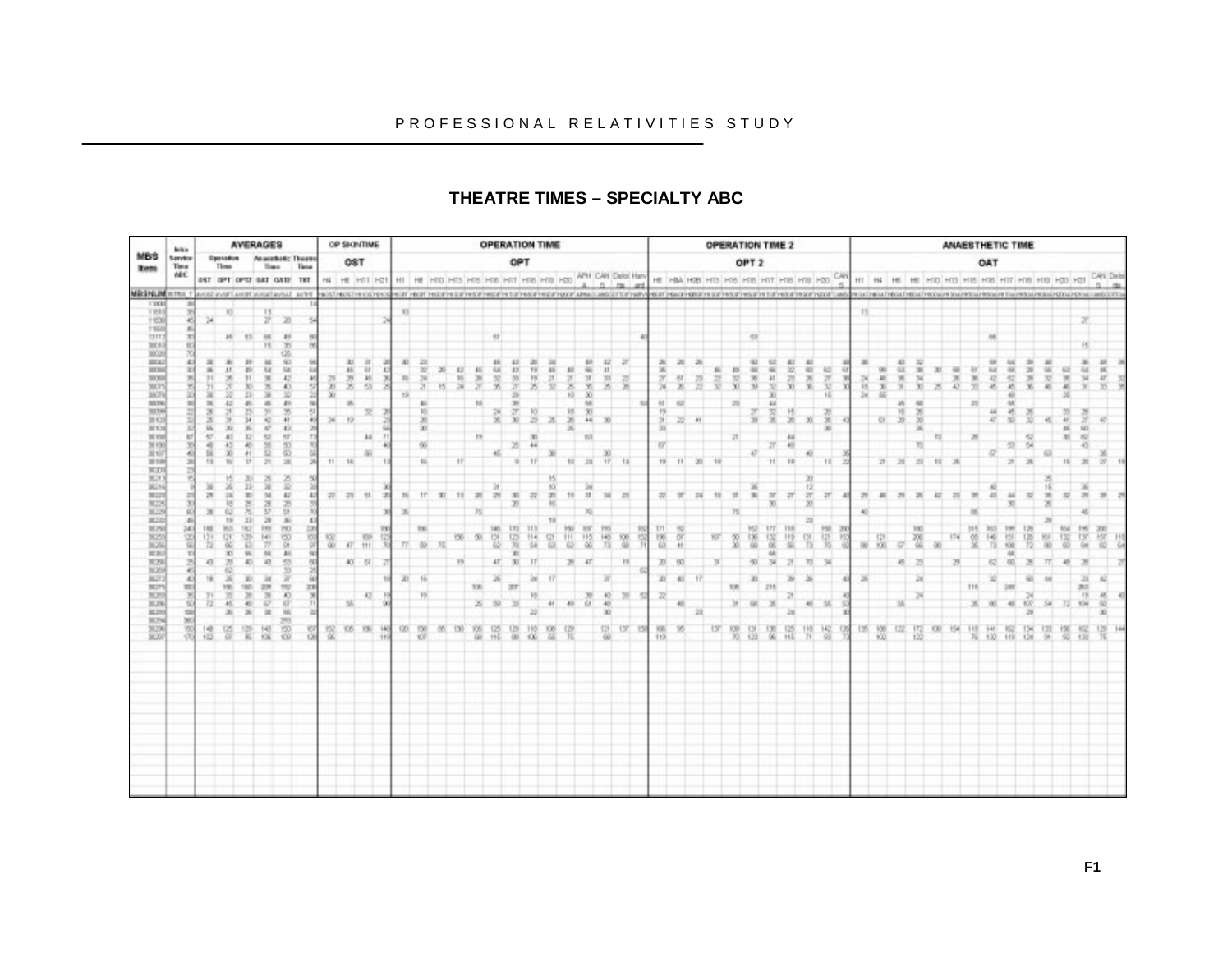#### PROFESSIONAL RELATIVITIES STUDY

|                                                                                                                                                                                                                                                                                                                                                                                                                                                                                                                                                                                                                                                            | Intra                                   |                                                                                                                                                                                                                                        |                                                                                   |                               |                                           |                              |                       |                                   |        |                               | ANAESTHETIC TIME 2 |                                    |                                          |                                                                          |                                         |                                                                   |                                                                                                                     |                                                                                             |                                          |                                      |                                                     | THEATRE TIME                                 |                                               |                                                   |                                                      |                         |                                               |                |                    |       |       |           |   |               |    |  |     |   | <b>FREQUENCY</b>  |    |   |     |          |                |                                         |        |    |                |             |               |  |
|------------------------------------------------------------------------------------------------------------------------------------------------------------------------------------------------------------------------------------------------------------------------------------------------------------------------------------------------------------------------------------------------------------------------------------------------------------------------------------------------------------------------------------------------------------------------------------------------------------------------------------------------------------|-----------------------------------------|----------------------------------------------------------------------------------------------------------------------------------------------------------------------------------------------------------------------------------------|-----------------------------------------------------------------------------------|-------------------------------|-------------------------------------------|------------------------------|-----------------------|-----------------------------------|--------|-------------------------------|--------------------|------------------------------------|------------------------------------------|--------------------------------------------------------------------------|-----------------------------------------|-------------------------------------------------------------------|---------------------------------------------------------------------------------------------------------------------|---------------------------------------------------------------------------------------------|------------------------------------------|--------------------------------------|-----------------------------------------------------|----------------------------------------------|-----------------------------------------------|---------------------------------------------------|------------------------------------------------------|-------------------------|-----------------------------------------------|----------------|--------------------|-------|-------|-----------|---|---------------|----|--|-----|---|-------------------|----|---|-----|----------|----------------|-----------------------------------------|--------|----|----------------|-------------|---------------|--|
| <b>MBS</b><br><b>Rem</b>                                                                                                                                                                                                                                                                                                                                                                                                                                                                                                                                                                                                                                   | <b>Service</b><br>Time                  |                                                                                                                                                                                                                                        |                                                                                   |                               |                                           |                              |                       |                                   |        | OAT 2                         |                    |                                    |                                          |                                                                          |                                         |                                                                   |                                                                                                                     |                                                                                             |                                          |                                      |                                                     |                                              | THT                                           |                                                   |                                                      |                         |                                               |                |                    |       |       |           |   |               |    |  |     |   |                   | FQ |   |     |          |                |                                         |        |    |                |             |               |  |
| MRINUM/IPPA Tamponeus/intoxinaus/mass/mass-mass/assistential/mass/assistential/intoapprovision/intoapprovision/intoapprovision/intoapprovision/intoapprovision/intoapprovision/intoapprovision/intoapprovision/intoapprovision                                                                                                                                                                                                                                                                                                                                                                                                                             | ABC                                     | <b>ABST</b>                                                                                                                                                                                                                            | 148                                                                               | HI                            | $+4/1$                                    |                              |                       |                                   |        |                               |                    |                                    |                                          |                                                                          | HIS RELEASE HIS HIS HIS RELEASE HIS HIS |                                                                   | CM41 July                                                                                                           |                                                                                             | H2 H3 H11 H13 H16 H18 H18 H21 DNA DNA OR |                                      |                                                     |                                              |                                               |                                                   |                                                      |                         |                                               |                | HT.                | $+11$ | $+41$ |           |   |               |    |  |     |   |                   |    |   |     |          |                | HIS HIS HIS HIS HIS HIT HIS HIS HIS HIS |        |    |                |             | Dus Das Orter |  |
|                                                                                                                                                                                                                                                                                                                                                                                                                                                                                                                                                                                                                                                            |                                         |                                                                                                                                                                                                                                        |                                                                                   |                               |                                           |                              |                       |                                   |        |                               |                    |                                    |                                          |                                                                          |                                         |                                                                   |                                                                                                                     |                                                                                             |                                          |                                      |                                                     |                                              |                                               |                                                   |                                                      |                         |                                               |                |                    |       |       |           |   |               |    |  |     |   |                   |    |   |     |          |                |                                         |        |    |                |             |               |  |
| 1000<br>11533<br>1912<br>33310<br>$\frac{1000}{1000}$<br>XX88<br><b>SKI'L</b><br>100%<br>100%<br>100%<br>10413<br>30134<br>32166<br>取關<br>$\frac{374}{378}$<br>$\begin{tabular}{ c c } \hline \hline \multicolumn{3}{ c }{\textbf{X001}} \\ \hline \multicolumn{3}{ c }{\textbf{X001}} \\ \hline \multicolumn{3}{ c }{\textbf{X001}} \\ \hline \multicolumn{3}{ c }{\textbf{X001}} \\ \hline \multicolumn{3}{ c }{\textbf{X001}} \\ \hline \multicolumn{3}{ c }{\textbf{X001}} \\ \hline \multicolumn{3}{ c }{\textbf{X001}} \\ \hline \multicolumn{3}{ c }{\textbf{X001}} \\ \hline \multicolumn{3}{ c $<br><b>REGISTER</b><br>3363<br>3238<br><b>KOW</b> | 47<br>20<br>эl<br>ы<br>ă<br>ă<br>쁴<br>녧 | m<br>30<br>쀦<br>×<br>×<br>$\mathbb{Z}$<br><b>YO</b><br>W.<br>$\overline{B}$<br>ю<br>$\overline{v}$<br>X<br><b>E</b><br>$\mathcal{R}$<br>$+1$<br>$\mathcal{L}$<br>988<br>'n<br>$\boldsymbol{x}$<br>$\frac{8}{30}$<br>100元<br>136<br>医脑炎 | 48<br>x<br>36<br>$\mathbf{H}$<br>$\mathcal{L}$<br>留言<br>$\overline{a}$<br>y,<br>쎫 | $\overline{2}$<br>n<br>츐<br>ж | ö<br>×<br>TI.<br>高光屏<br>$\mathbb{Z}$<br>쁂 | в<br>n<br>ER.<br>$\sim$<br>쀻 | $\overline{a}$<br>70' | ic)<br>m<br>꾢<br><b>XI</b><br>3.6 | m<br>ĸ | <b>u</b><br>温度<br>Ħ<br>b<br>罰 | w<br>š<br>紫        | `iz<br><b>KG</b><br>警察<br>m.<br>區域 | 60<br>3f<br>E<br>高度<br>m<br>$\mathbf{u}$ | t1<br>亘<br>$\equiv$<br>$\frac{m}{m}\frac{R^2}{R}$<br>$\mathbb{R}^d$<br>뿙 | 直角河<br>π<br>ы<br>厝                      | x<br>f)<br>11<br>io<br>Bio<br>$\mathbb{H}$<br>電車<br>31<br>W,<br>深 | <b>CES</b><br>×<br>$\overline{\mathbb{Z}}$<br>5<br>$\mathbf{H}$<br>医原生<br>š<br>45<br>葡<br>$\approx$<br>жi<br>쪎<br>뀂 | 枫<br>m<br>m<br>и<br>$\pi$<br>$\mathbb{H}$<br>21<br>$\overline{\phantom{a}}$<br>留置<br>ă<br>描 | 31                                       | E)<br>測<br>h<br>꾒<br>$_{\rm H}$<br>群 | ü<br>$\overline{a}$<br>껿<br>$\mathbf{H}$<br>211 100 | àí<br>in<br>133<br>536<br>w<br>130<br>ж<br>覆 | a<br>ü<br>$\mathbf{H}$<br>端<br>113.<br>n<br>鬧 | w<br>w<br>뿂<br>$11$ TE<br>ы<br>$\mathcal{H}$<br>覆 | 厥<br>븞<br>ü<br>TR<br>TIE<br>w<br>B<br>114<br>巡逻<br>즶 | 15<br>m<br>$\mathbf{H}$ | <b>H</b><br>n<br>×<br>w<br>ä<br>昌<br>磁<br>三角河 | $\mathbb{R}^2$ | $\boldsymbol{\Pi}$ |       |       | $12 - 14$ | т | $\mathcal{N}$ | 71 |  | Tai | w | 113<br>128<br>TF. | 21 | × | `BI | $\equiv$ | $\mathbb{R}^2$ | $\mathbb{R}^2$                          | w<br>w | 20 | 13<br>41 41 11 | 41<br>27.7% | 20            |  |
|                                                                                                                                                                                                                                                                                                                                                                                                                                                                                                                                                                                                                                                            |                                         |                                                                                                                                                                                                                                        |                                                                                   |                               |                                           |                              |                       |                                   |        |                               |                    |                                    |                                          |                                                                          |                                         |                                                                   |                                                                                                                     |                                                                                             |                                          |                                      |                                                     |                                              |                                               |                                                   |                                                      |                         |                                               |                |                    |       |       |           |   |               |    |  |     |   |                   |    |   |     |          |                |                                         |        |    |                |             |               |  |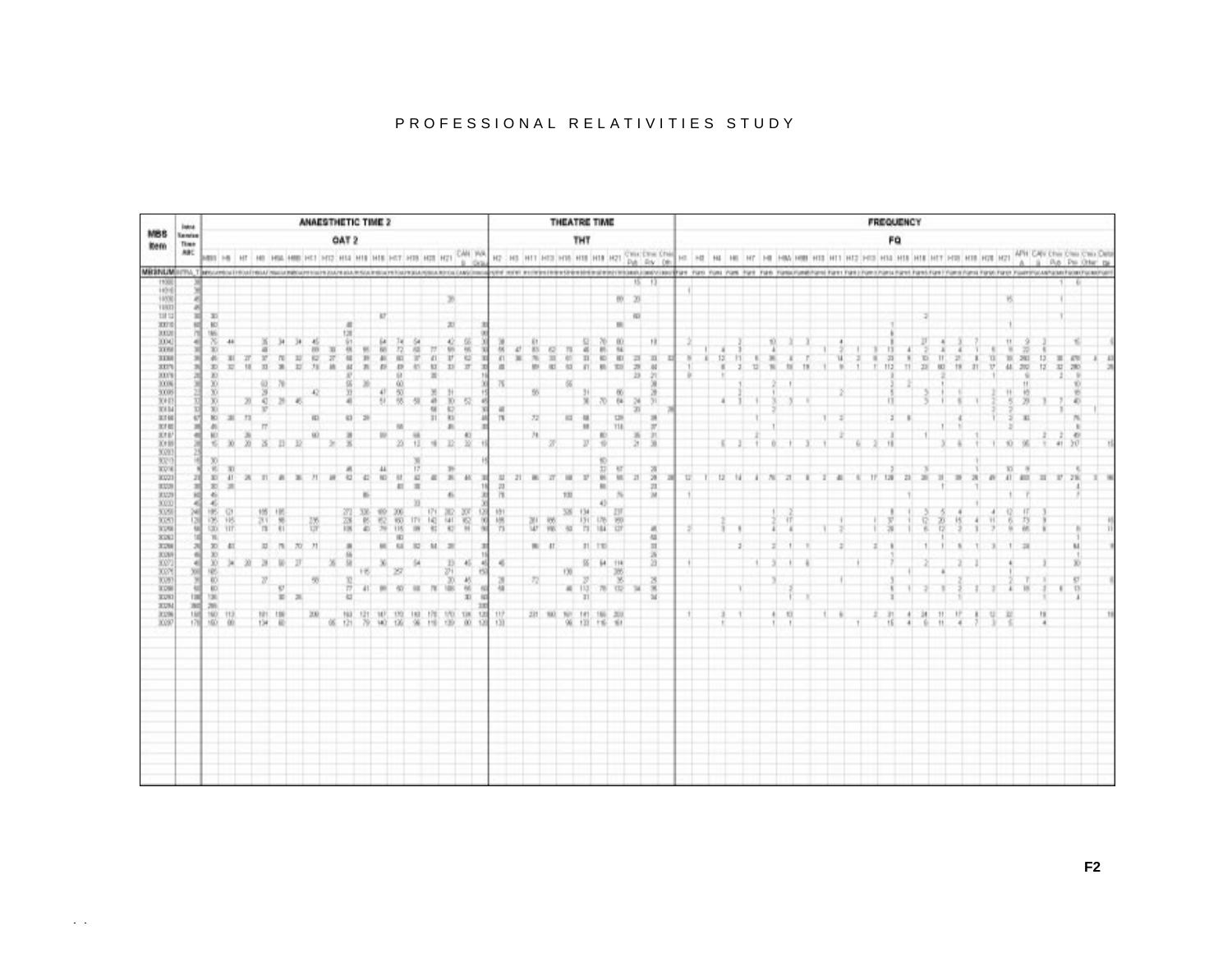# APPENDIX G

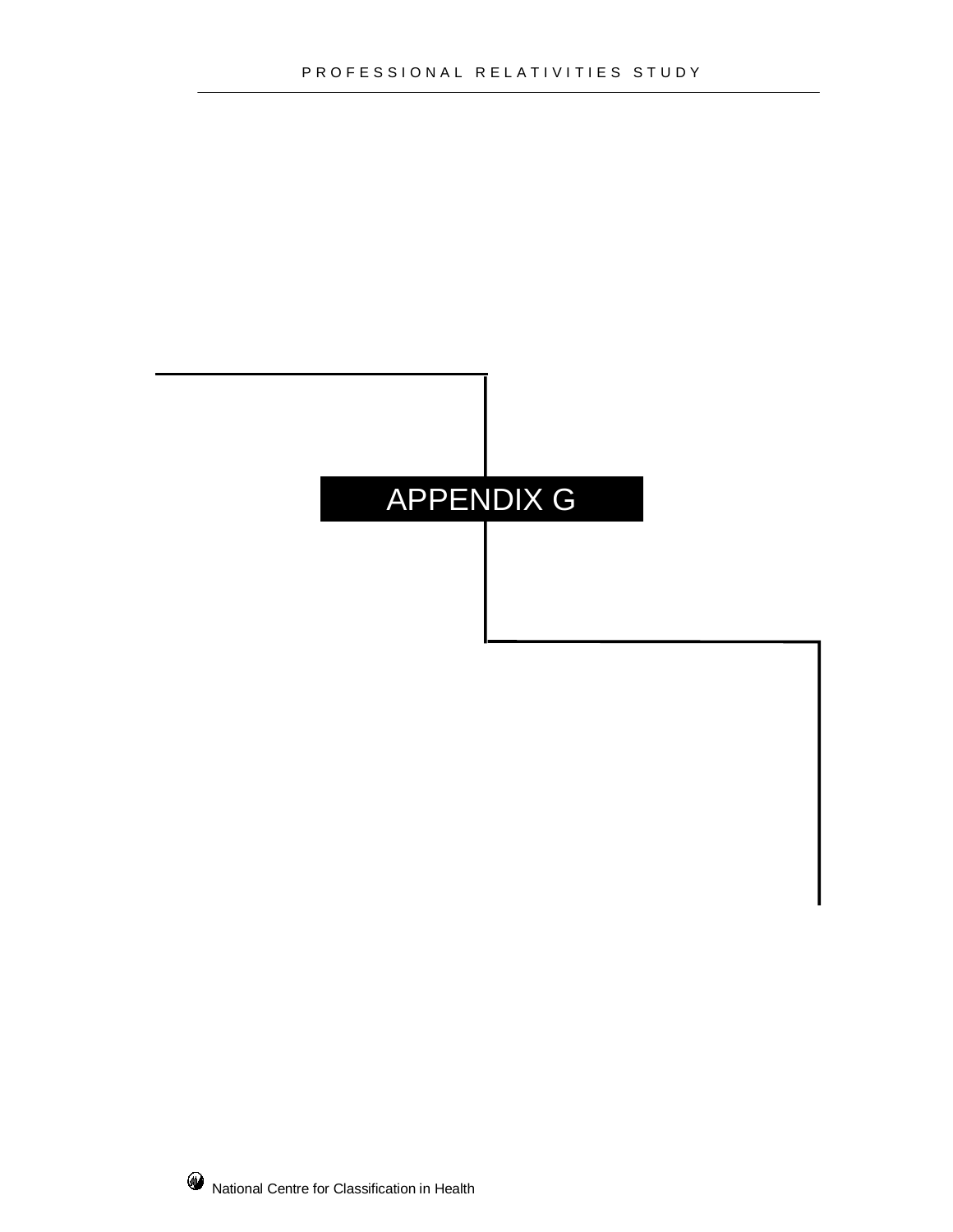| <b>BIAS CHECKS-COMPARISON OF ABC INTRA TIME ESTIMATES WITH</b> |
|----------------------------------------------------------------|
| <b>OTHER ESTIMATES</b>                                         |

| Time                                 |                        |                          | OTHER TIME ESTIMATE (OTE)                                                                                  | No. of<br>items in |                                            | Average Time in<br><b>Minutes</b> | Ratio 100<br>×                                                                                                                                                  |
|--------------------------------------|------------------------|--------------------------|------------------------------------------------------------------------------------------------------------|--------------------|--------------------------------------------|-----------------------------------|-----------------------------------------------------------------------------------------------------------------------------------------------------------------|
|                                      | ID                     | Type                     | Definition of Time *                                                                                       | common             | ABC                                        | OTE                               | ABC/OTE                                                                                                                                                         |
|                                      | H4                     | Priv                     | Knife to Skin -to- Dressing Applied                                                                        | 111                | 73.1                                       | 55.5                              | 131.7                                                                                                                                                           |
| 50                                   | H6<br>HT1              | Priv<br>Priv             | Knife to Skin -to- Drapes Removed<br>Pt Prepped<br>-to- Drapes Removed                                     | 96<br>104          | 63.6<br>66.7                               | 52.4<br>87.3                      | $\frac{121.3}{76.5}$                                                                                                                                            |
|                                      | H21                    | Püb                      | Knife to Skin -to- Dressing Applied                                                                        | 206                | 83.7                                       | 76.4                              | 109.5                                                                                                                                                           |
|                                      | $\overline{H1}$<br>ĤÖ  | Priv                     | Pt Positioned -to- Drapes Removed<br>Pt Positioned -to- Drapes Removed                                     | 86<br>145          | 60.9<br>77.1                               | 47.1<br>64.3                      | 129.2<br>120.0                                                                                                                                                  |
|                                      | ĤÏÖ                    | Priv<br>Priv             | Pt Positioned -to- Drapes Removed                                                                          | 62                 | 58.0                                       | 43.0                              | 135.1                                                                                                                                                           |
|                                      | H13                    | Priv                     | Pt Positioned -to- Drapes Removed                                                                          | 80                 | 59.8                                       | 46.1                              | 129.8                                                                                                                                                           |
|                                      | H15<br>H16             | Priv<br>Püb              | Pt Positioned -to- Drapes Removed<br>Pt Positioned -to- Dressing Applied                                   | 128<br>178         | 78.6<br>78.3                               | 50.8<br>71.6                      | 154.7<br>109.4                                                                                                                                                  |
|                                      | Hĩ7                    | Püb                      | Surgeon with Pt -to- Drapes Removed                                                                        | 205                | 90.2                                       | 68.7                              | 131.2                                                                                                                                                           |
| OPERATION TIME <del>™</del><br>(OPT) | H18                    | Priv                     | Pt Positioned -to- Drapes Removed                                                                          | 176                | $\frac{67.5}{81.7}$                        | 58.8                              | 139.3                                                                                                                                                           |
|                                      | H19<br>H20             | Pub<br>Pub               | Pt Positioned -to- Dressing Applied<br>Pt Positioned -to- Dressing Applied                                 | 133<br>152         | 75.9                                       | 60.2                              | 135.8<br>126.8                                                                                                                                                  |
|                                      | ÄPHÄ                   | Priv                     | Surgeon with Pt -to- Surgeon Leaves Pt                                                                     | 140                | 82.9                                       | -59.9<br>77.1                     | 107.5                                                                                                                                                           |
|                                      | CANS                   | Pub & Priv<br>Pub & Priv | Surgeon with Pt -to- Surgeon Leaves Pt                                                                     | 171                | 75.1                                       | 67.6                              | 111.2                                                                                                                                                           |
|                                      | Deloitte<br>Harvard    | US Hosps                 | Pt Positioned -to- Drapes Removed<br>Pt Positioned -to- Dressing Applied                                   | 94<br>52           | 64.1<br>85.8                               | 55.O<br>95.4                      | 116.5<br>90.O                                                                                                                                                   |
|                                      | $\overline{H8}$        | :Priv                    | Pt Positioned -to- Trans, to Recovery Staff                                                                | 150                | 78.0                                       | 72.3                              | 107.8                                                                                                                                                           |
|                                      | H9Ä                    | :Priv                    | Pt Positioned -to- Trans, to Recovery Staff                                                                | 121                | 82.3                                       | 87.3                              | 94.3                                                                                                                                                            |
| OPERATION TIME 2                     | H9B<br>H13             | Priv/Day<br>Priv         | Pt Positioned -to- Trans. to Recovery Staff<br>Pt Positioned -to- Trans. to Recovery Staff                 | 56<br>81           | 39.6<br>59.7                               | 30.4<br>53.0                      | 130.3<br>112.7                                                                                                                                                  |
|                                      | H15                    | Priv                     | Pt Positioned -to- Trans. to Recovery Staff                                                                | 131                | 79.1                                       | 56.9                              | 139.0                                                                                                                                                           |
| (OPT 2)                              | H16                    | Pub                      | Pt Positioned -to- Trans. to Recovery Staff                                                                | 184                | 78.1                                       | 76.6                              | 101.9                                                                                                                                                           |
|                                      | H17<br>H18             | Pub<br>Priv              | Surgeon with Pt -to- Trans. to Recovery Staff<br>Pt Positioned -to- Trans, to Recovery Staff               | 208<br>182         | 90.1<br>80.0                               | 76.9<br>63.6                      | 117.2<br>125.8                                                                                                                                                  |
|                                      | H19                    | Pub                      | Pt Positioned -to- Trans. to Recovery Staff                                                                | 136                | 81.9                                       | 69.2                              | 118.3                                                                                                                                                           |
|                                      | Η2Ο<br>CANS            | Pub                      | Pt Positioned -to- Trans. to Recovery Staff                                                                | 156                | 77.9<br>75.1                               | 72.3<br>72.9                      | $\frac{1}{107.7}$<br>103.1                                                                                                                                      |
|                                      | H1                     | Pub & Priv<br>Priv       | Surgeon with Pt -to- Trans. to Recovery Staff<br>Prep. Anaes. -to- Drapes Removed                          | 171<br>91          | 60.4                                       | 60.5                              | 99.9                                                                                                                                                            |
|                                      | H4                     | Priv<br>Priv             | Anaesthetist with Pt -to- Dressing Applied                                                                 | 112                | 70.6                                       | 80.5                              | $\frac{1}{87.7}$                                                                                                                                                |
|                                      | Ĥ6                     |                          | Prep. Anaes. -to- Drapes Removed                                                                           | 99                 | 62.2                                       | 61.9                              | 100.5                                                                                                                                                           |
|                                      | ĤÖ<br>H10              | Priv<br>Priv             | Prep. Anaes. - to- Drapes Removed<br>Prep. Anaes. -to- Drapes Removed                                      | 156<br>Ï67         | 77.0<br>58.O                               | 80.3<br>$\overline{57.1}$         | 95.9<br>101.7                                                                                                                                                   |
|                                      | H13                    | isiir<br>Priv<br>Priv    | Anaesthetist with Pt -to- Drapes Removed                                                                   | 80                 | 60.2                                       | 62.2                              | 96.7                                                                                                                                                            |
| ANAESTHETIC TIME                     | H15                    |                          | Induction of Anaes -to- Drapes Removed                                                                     | 132                | $\frac{80.2}{77.3}$<br>$\frac{77.3}{90.2}$ | 66.6                              | 120.4                                                                                                                                                           |
| $\overline{5}$                       | H16<br>H17             | Pub<br>Pub               | Prep. Anaes. - to- Dressing Applied<br>Prep. Anaes. -to- Drapes Removed                                    | 185<br>208         |                                            | 85.7<br>92.4                      | 90.3<br>97.7                                                                                                                                                    |
|                                      | H18                    | Priv                     | Anaesthetist with Pt -to- Drapes Removed                                                                   | 183                | 79.8                                       | 72.3                              | 110.4                                                                                                                                                           |
|                                      | H19                    | Püb                      | Prep. Anaes. - to- Dressing Applied                                                                        | 142                | 80.3                                       | 80.0                              | 100.3                                                                                                                                                           |
|                                      | Ĥ20<br>H21             | Pub<br>Pub               | Prep. Anaes. - to- Dressing Applied<br>Prep. Anaes -to- Dressing Applied                                   | 161<br>217         | 76.9<br>85.5                               | 83.7<br>89.0                      | 92.0<br><br>96.Ö                                                                                                                                                |
|                                      | CANS                   | Pub & Priv               | Prep. Anaes. -to- Surg.Leaves Pt                                                                           | 172                | 74.8                                       | 74.5                              | 100.4                                                                                                                                                           |
|                                      | Deloitte               | Publ&Priv                | Induction of Anaes. - to- Drapes Removed                                                                   | '94                | 64.1                                       | 65.3                              | 98.2                                                                                                                                                            |
|                                      | <b>MBS</b><br>H5       | Pub & Priv<br>Priv       | Anaesthetic Time Units as per MBS Schedule<br>Prep. Anaes --to- Trans. to Recovery Staff                   | 339<br>118         | 99.9<br>79.1                               | 124.1<br>85.6                     | 80.5<br>92.4                                                                                                                                                    |
|                                      | Ĥ7                     | Priv/Day                 | Prep. Anaes. -to- Trans. to Recovery Staff                                                                 | 46                 | 39.6                                       | 31.3                              | 126.6                                                                                                                                                           |
|                                      | Ĥ8                     | Priv                     | Prep. Anaes --to- Trans. to Recovery Staff                                                                 | 157                | 77.6                                       | 86.7                              | 89.5                                                                                                                                                            |
| NAESTHETIC TIME 2<br>(oat 2)         | H9Ä<br>H9B             | Priv<br>Priv/Day         | Prep. Anaes. -to- Trans. to Recovery Staff                                                                 | 125<br>60          | 82.5<br>39.9                               | 99.3<br>44.5                      | 83.1                                                                                                                                                            |
|                                      | H11                    | Priv                     | Prep. Anaes -to- Trans. to Recovery Staff                                                                  | 106                | 66.1                                       | 105.4                             | 89.7<br>62.7                                                                                                                                                    |
|                                      | H12                    | Pub                      | Prep. Anaes. - to- Trans. to Recovery Staff                                                                | 52                 | 58.6                                       | 69.0                              | 84.9                                                                                                                                                            |
|                                      | H14<br>H15             | Pub<br>Priv              | Prep. Anaes. -to- Trans. to Recovery Staff<br>Induction of Anaes. - to- Trans. to Recovery Staff           | 259<br>133         | 91.7<br>79.8                               | 107.3<br>71.3                     | 85.5<br>111.9                                                                                                                                                   |
|                                      | H16                    | Pub                      | Prep. Anaes. - to- Trans. to Recovery Staff                                                                | 187                | 77.1                                       | 91.9                              | 84.0                                                                                                                                                            |
| ₹                                    | H17                    | Pub                      | Prep. Anaes. - to- Trans. to Recovery Staff                                                                | 207                | 90.5<br>$\frac{1}{60.4}$                   | 100.6                             | 90.OI                                                                                                                                                           |
|                                      | H19<br>H20             | Pub<br>Pub               | Prep. Anaes -to- Trans. to Recovery Staff<br>Prep. Anaes. - to- Trans. to Recovery Staff.                  | 142<br>161         | 76.9                                       | 88.1<br>92.8                      | $\begin{array}{r} \begin{array}{c} 0 \\ 0 \\ 1 \end{array} \\ \begin{array}{c} 0 \\ 0 \\ 2 \end{array} \\ \begin{array}{c} 0 \\ 0 \\ 0 \end{array} \end{array}$ |
|                                      | H21                    | Pub                      | Prep. Anaes. -to- Trans. to Recovery Staff                                                                 | 215                | 86.0                                       | $\frac{1}{95.3}$                  | 90.2                                                                                                                                                            |
|                                      | CANS<br>WAGroup        | Pub & Priv<br>'Priv      | Prep. Anaes. - to- Trans. to Recovery Staff.<br>Induction of Anaes. -to- Trans. to Recovery Staff          | 172<br>266         | 74.8<br>96.7                               | 79.9<br>95.1                      | 93.6<br>101.6                                                                                                                                                   |
|                                      | H2                     | Priv                     | Anaesthetist with Pt -to- Trans.to Recovery Staff                                                          | 154                | 78.7                                       | 80.8                              | 97.4                                                                                                                                                            |
|                                      | ΉÏ                     | Priv                     | Anaesthetist with Pt -to- Trans.to Recovery Staff.                                                         | 33                 | 46.7                                       | 43.4                              | 107.8                                                                                                                                                           |
|                                      | <b>H11</b><br>H13      | Priv<br>.<br>Priv        | Anaesthetist with Pt -to- Trans, from Recovery<br>Anaesthetist with Pt -to- Trans, to Recovery Staff       | 106<br>82          | 66.1<br>59.6                               | 123.3<br>69.3                     | 53.6<br>66.0                                                                                                                                                    |
|                                      | H15                    | Priv.                    |                                                                                                            | 132                | 79.7                                       | 89.5                              | 89.0                                                                                                                                                            |
|                                      | H18                    | Priv                     | Anaesthetist with Pt -to- Trans.to Recovery Staff<br>Anaesthetist with Pt -to- Trans.to Recovery Staff     | 183                | 79.8                                       | 78.5                              | 101.7                                                                                                                                                           |
|                                      | H <sub>19</sub><br>H21 | Püb<br>Pub               | Pt. Arrives in Theatre -to- Trans.to Recovery Staff<br>Pt. Arrives in OpSuite -to- Trans.to Recovery Staff | 141<br>201         | 79.7<br>88.0                               | 103.5<br>141.7                    | 77.0<br>62.1                                                                                                                                                    |
| TIME IN THEATRE<br>(Tht)             | C'mix                  | Pub                      | Anaesthetist with Pt -to- Trans.to Recovery Staff                                                          | 103                | 36.8                                       | 32.2                              | 114.3                                                                                                                                                           |
|                                      | C'mix                  | Priv                     | Anaesthetist with Pt -to- Trans.to Recovery Staff                                                          | 146                | 42.8                                       | $\frac{38.7}{38.4}$               | 111.5                                                                                                                                                           |
|                                      |                        |                          | C'mix Othe Day & Other Anaesthetist with Pt -to- Trans.to Recovery Staff                                   | 45                 | 34.O                                       | 29.3                              | 116.1                                                                                                                                                           |

\* Definition of Time

- see Appendix  $\mathsf B$ 

\*\* Median ratio of ABC intra time estimates to OPT Unweighted =  $128.0%$ 

Weighted (for number of items in common) = 126.8 %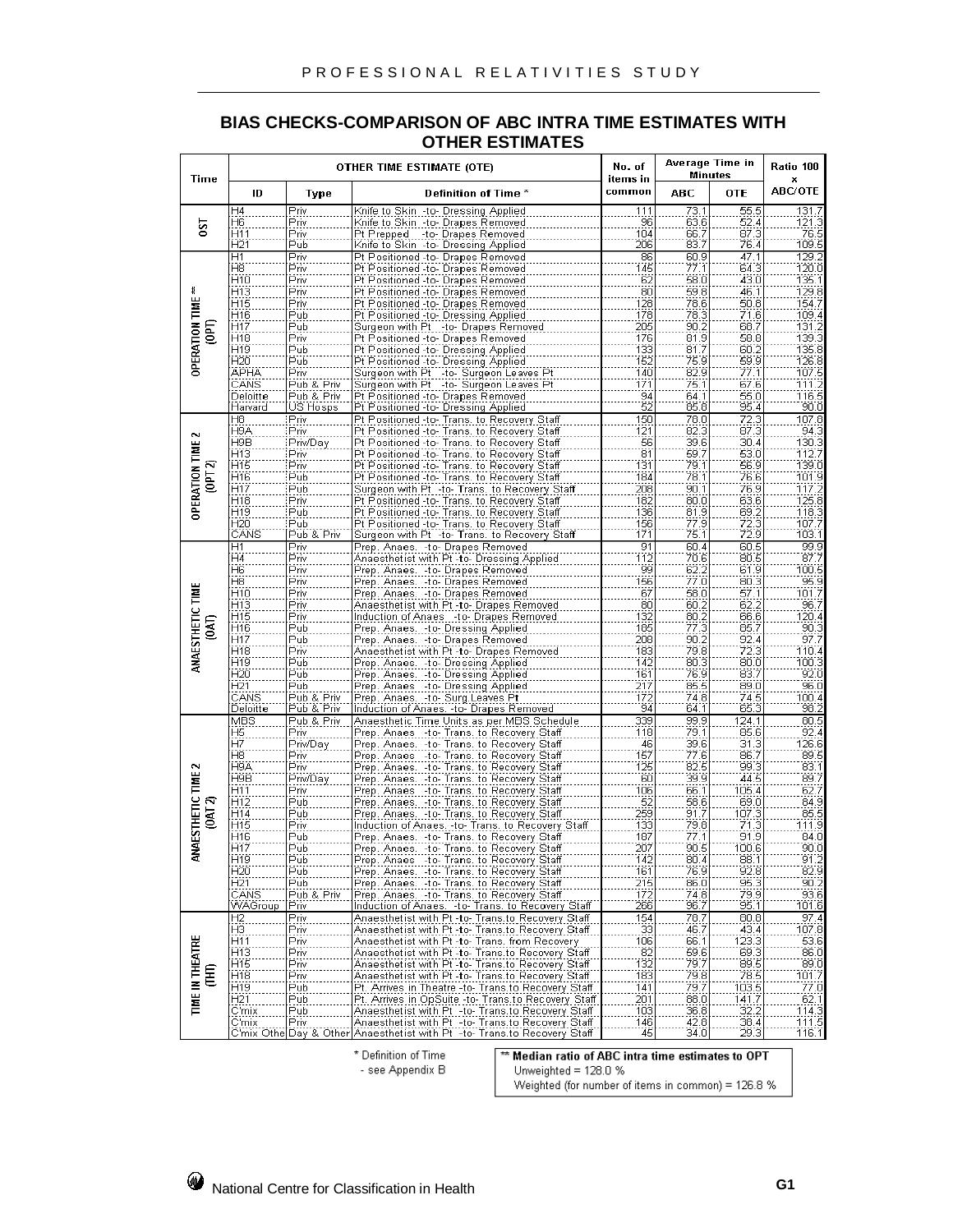### APPENDIX H

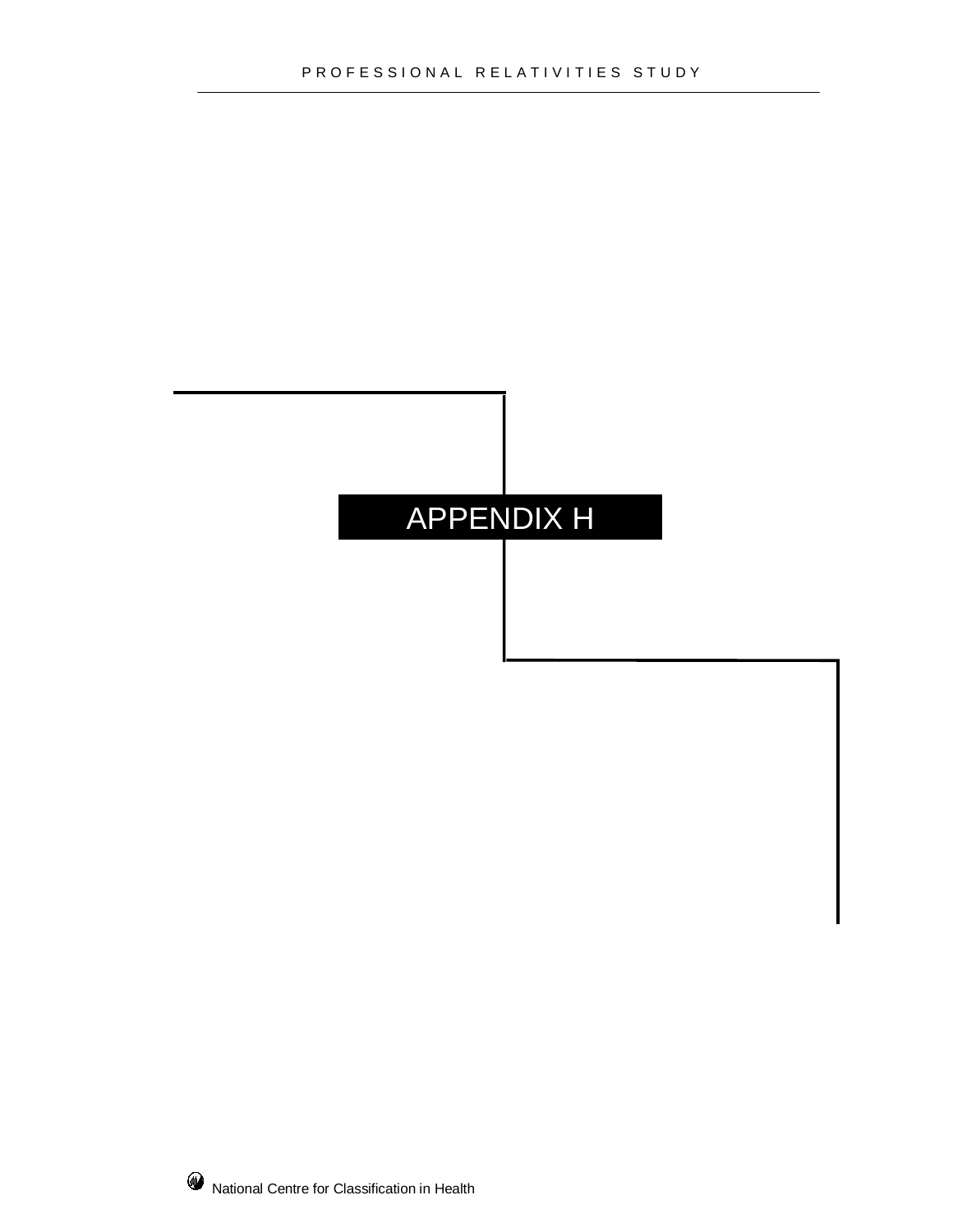#### **RECOMMENDATIONS FOR DATA FORMATS**

The following summarises data formatting that would provide detailed and accurate case files for the PTEVP and PRS.

#### **General:**

- Retain all specific non privacy data for each case as first recorded during initial data entry in a format suitable for electronic manipulation
- Times recorded to nearest minute with times missed or unknown left blank
- Any other (non-time) data missed or unknown to be flagged as "missed" or left blank
- Any data column added during later processing to be headed as edited
- Include MBS number(s) corresponding to procedure(s) if initially recorded in some other system of coding
- In such instances the original reference in that other code should be retained as part of the data (see also first dot point)

#### **Source Data for Each Case:**

- Date of operation
- Case identification number or equivalent
- MBS item number(s): primary first
- Item identifier(s) in other coding system (if applicable): primary first
- Time patient arrived in Operating Theatre/Procedure Room/Anaesthetic Bay
- Start time of anaesthetist with patient
- Start time of surgical procedure (positioning/start of clinician intra service time)
- End time of surgical procedure
- End time of anaesthetist (patient transferred to Recovery/ICU/Ward staff)
- Summary description of operation as performed (rather than as obtained from a reference file that equates each MBS number with a description)
- Any ancillary descriptor which describes the surgical category or specialty

#### **Also useful would be:**

- Copy of data entry pro-forma and the procedures/instructions provided to staff responsible for data entry
- Description of data entry process : use of hotkey/12-hour/24-hour clocks, transcription of data etc
- Copy of any list used to equate local/temporary identifiers to MBS numbers
- Copy of any list used to equate item description to MBS number